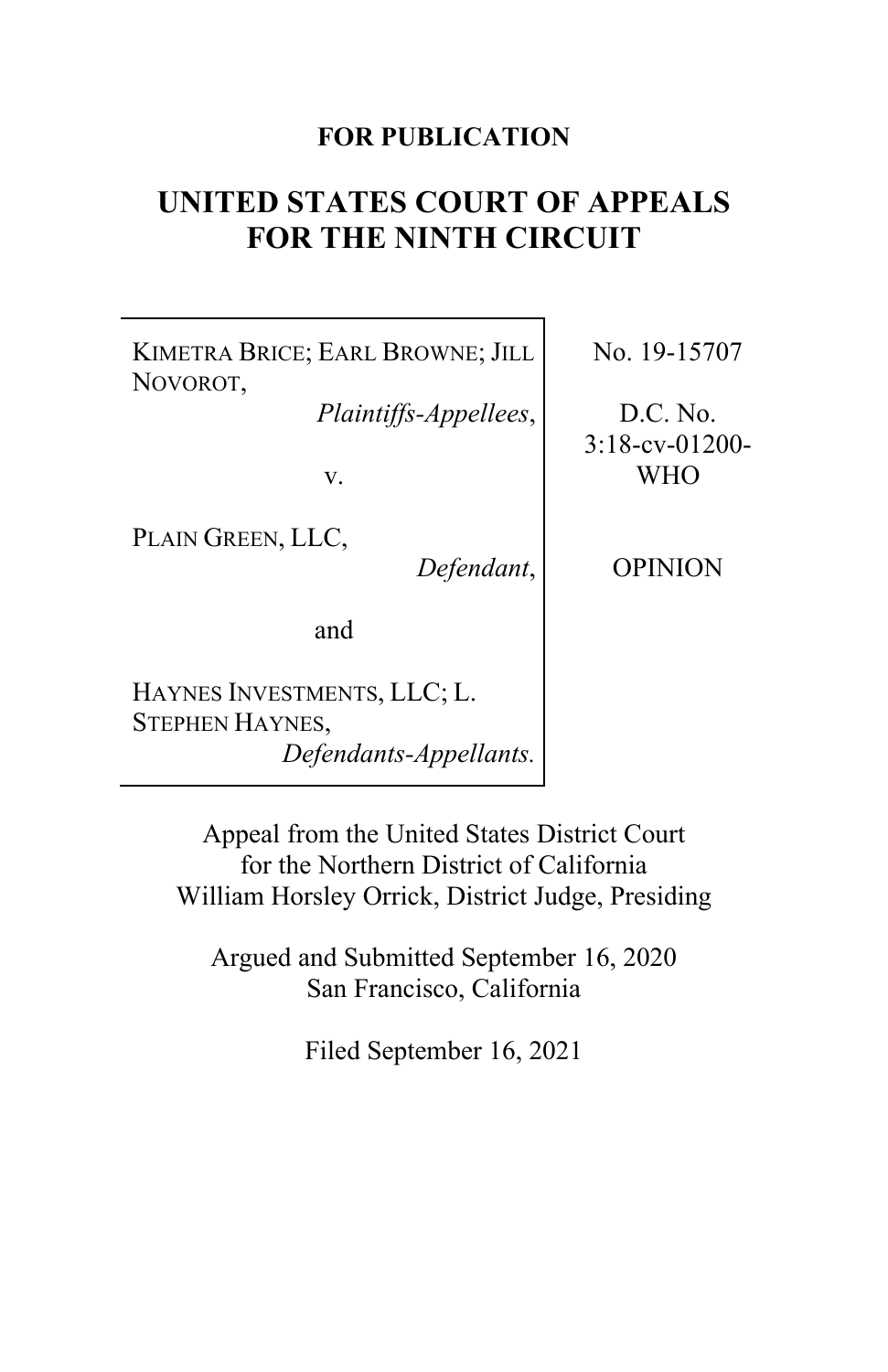Before: William A. Fletcher, Danielle J. Forrest\*, and Lawrence VanDyke, Circuit Judges.

> Opinion by Judge Forrest; Dissent by Judge W. Fletcher

#### **SUMMARY[\\*\\*](#page-1-1)**

#### **Arbitration**

The panel reversed the district court's order denying defendants' motion to compel arbitration in a RICO action and remanded with instructions to stay the case and compel the parties to proceed with arbitration.

Plaintiffs obtained short-term, high-interest loans from either Plain Green, LLC, or Great Plains Lending, LLC, which were owned by the Chippewa Cree Tribe of the Rocky Boy's Indian Reservation and the Otoe-Missouri Tribe of Indians. These "Tribal Lenders'" standard loan contracts contained an agreement to arbitrate any dispute arising under the contract. The contracts also included a delegation provision requiring an arbitrator—not a court—to decide "any issue concerning the validity, enforceability, or scope of [the loan] agreement or [arbitration agreement]." The contracts stated that they were governed by tribal law and that an arbitrator must apply tribal law. Plaintiffs filed class-

**<sup>\*</sup>** Formerly known as Danielle J. Hunsaker.

<span id="page-1-1"></span><span id="page-1-0"></span>**<sup>\*\*</sup>** This summary constitutes no part of the opinion of the court. It has been prepared by court staff for the convenience of the reader.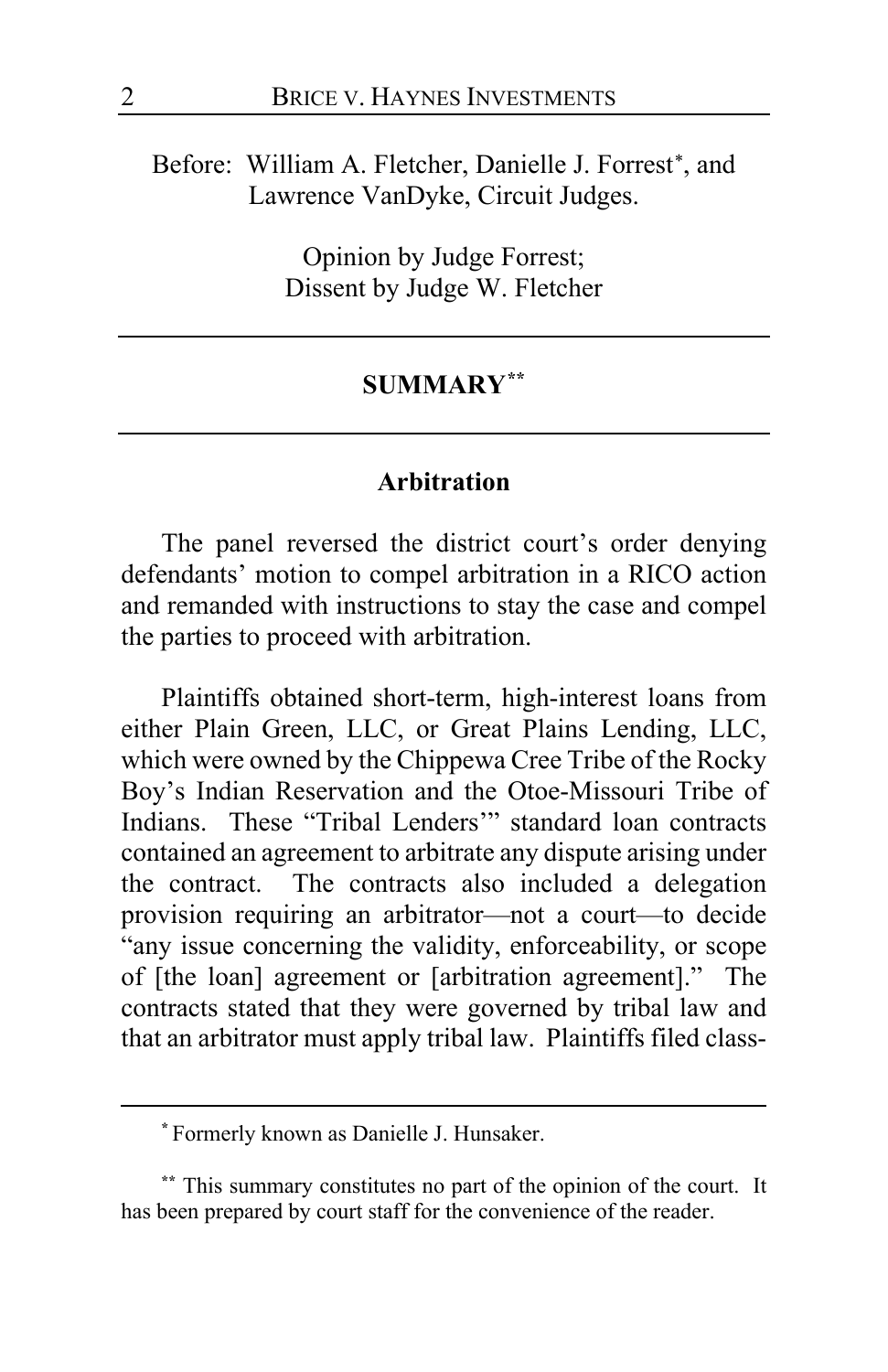action complaints against the Tribal Lenders and other defendants that they alleged were the owners and investors of Think Finance, LLC, which operated a payday loan enterprise via the Tribal Lenders.

The district court denied defendants' motion to compel arbitration on the ground that the arbitration agreement as a whole in each contract was unenforceable because it prospectively waived plaintiffs' right to pursue federal statutory claims by requiring arbitrators to apply tribal law. The district court concluded that each delegation provision was unenforceable for the same reason.

Following *Rent-A-Center, West, Inc. v. Jackson*, 56 U.S. 63 (2010), and *Brennan v. Opus Bank*, 796 F.3d 1125 (9th Cir. 2015), and disagreeing with other circuits, the panel concluded that, rather than asking first whether the arbitration agreement was enforceable as a whole, it must consider first the enforceability of the delegation provision specifically. The panel concluded that the parties' delegation provision was enforceable because it did not preclude plaintiffs from arguing to an arbitrator that the arbitration agreement was unenforceable under the prospective-waiver doctrine and, therefore, this general enforceability issue must be decided by an arbitrator. The panel concluded that the contracts' choice-of-law provisions were not to the contrary because they did not prevent plaintiffs' from pursuing their prospective-waiver enforcement challenge in arbitration, which was the key to determining whether the delegation provision itself was a prospective waiver.

Dissenting, Judge W. Fletcher wrote that the majority misunderstood the effect of the choice-of-law provisions in the agreements. He wrote that, under the choice-of-law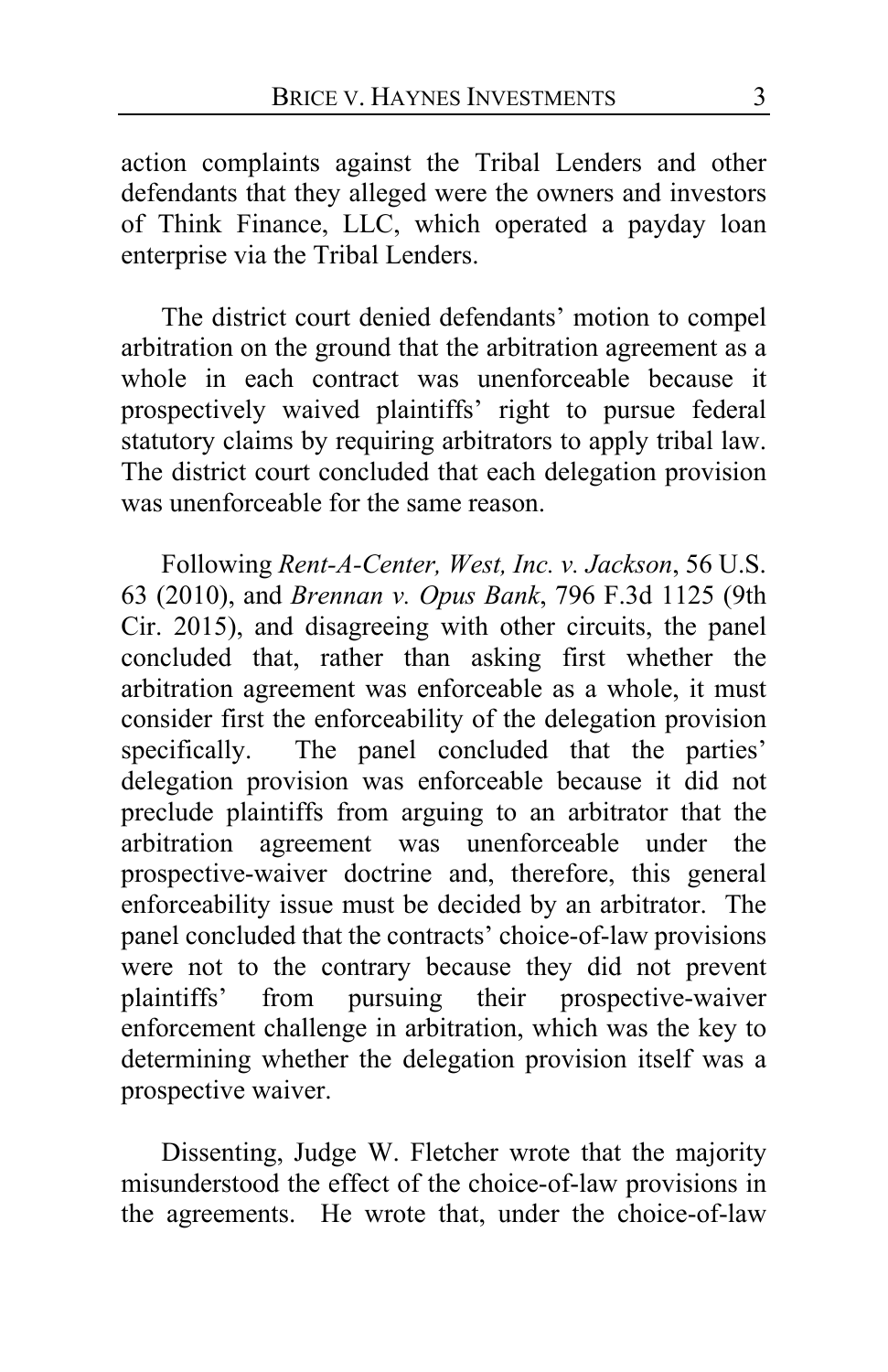provisions, the arbitrator could apply only tribal law and a small and irrelevant subset of federal law. The prospective waivers of most federal law and all state law prevented the arbitrator from applying the law necessary to determine whether the delegation provisions and the arbitration agreements were valid. Judge W. Fletcher wrote that both the delegation provisions and the arbitration agreements therefore were invalid.

#### **COUNSEL**

Richard L. Scheff (argued) and David F. Herman, Armstrong Teasdale LLP, Philadelphia, Pennsylvania; Anna S. McLean and Jacqueline Simonovich, Sheppard Mullin Richter & Hampton LLP, San Francisco, California; for Defedants-Appellants.

Matthew W.H. Wessler (argued), Gupta Wessler PLLC, Washington, D.C.; Kristi C. Kelly and Andrew J. Guzzo, Kelly Guzzo PLC, Fairfax, Virginia; Leonard A. Bennett, Craig C. Marchiando, and Elizabeth W. Hanes, Consumer Litigation Associates P.C., Newport News, Virginia; Anna C. Haac, Tycko & Zavareei LLP, Washington, D.C.; for Plaintiffs-Appellees.

Patrick O. Daughtery, Van Ness Feldman LLP, Washington, D.C., for Amicus Curiae Native American Financial Services Association.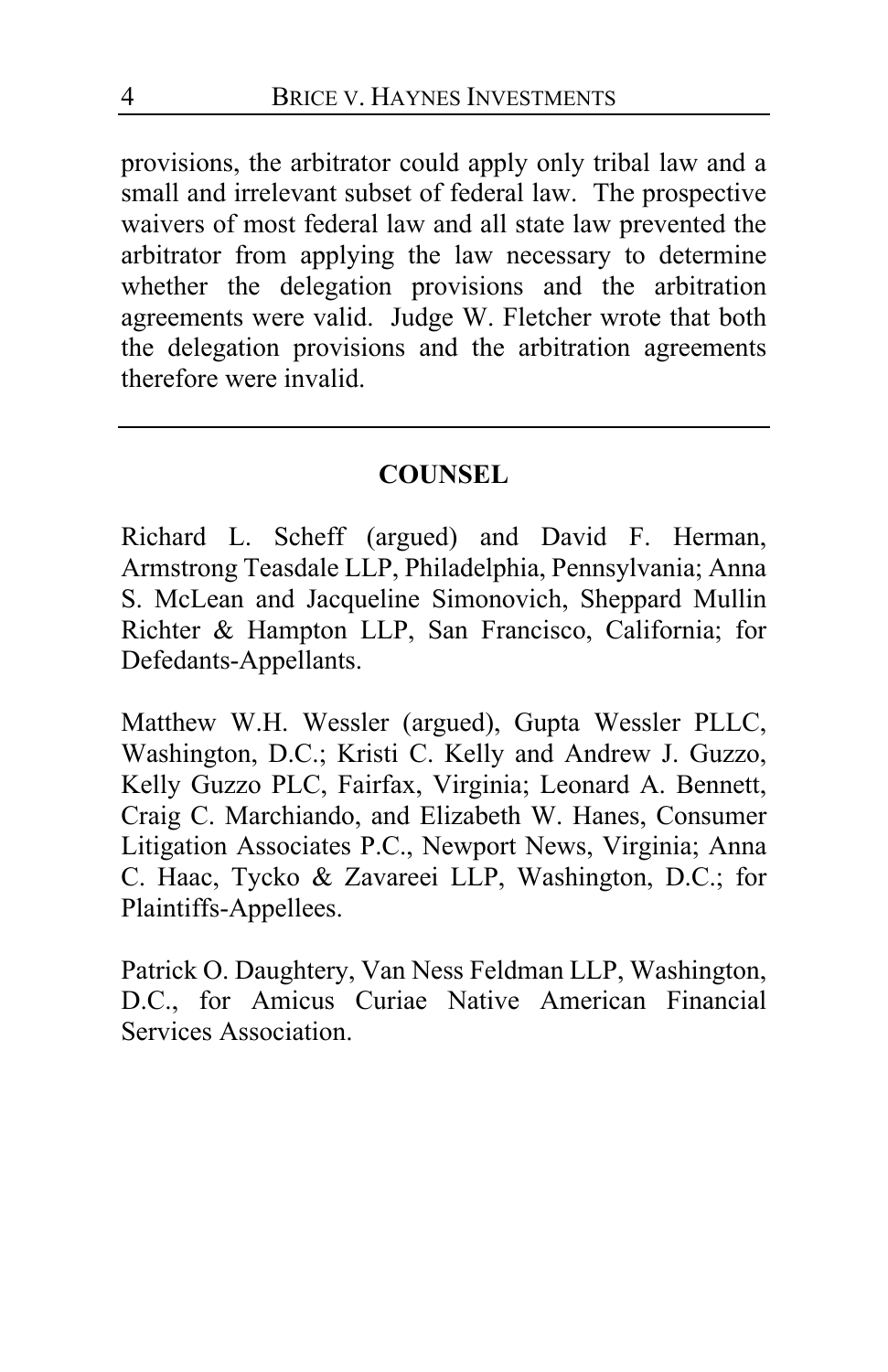#### **OPINION**

FORREST, Circuit Judge:

We must decide whether a provision allowing an arbitrator, instead of a court, to decide whether an arbitration agreement that is governed by something other than federal law is unenforceable because it requires the parties to prospectively waive their federal rights. Already confused? You're not alone. Grappling with the Supreme Court's decision in *Rent-A-Center, West, Inc. v. Jackson*, 561 U.S. 63 (2010), we work our way through this brain twister and conclude that an agreement delegating to an arbitrator the gateway question of whether the underlying arbitration agreement is enforceable must be upheld unless *that specific delegation provision* is itself unenforceable. Because we conclude that the delegation provision in the contract at issue is not itself an invalid prospective waiver (while not resolving whether the arbitration agreement as a whole is a prospective waiver), we reverse the district court and remand with instructions to compel the parties to proceed with arbitration. In reaching our decision, we diverge from the decisions reached by several of our sister circuits.

#### **I. BACKGROUND**

Plaintiffs-appellees Kimetra Brice, Earl Browne, and Jill Novorot (Borrowers) obtained short-term, high-interest loans from either Plain Green, LLC (Plain Green) or Great Plains Lending, LLC (Great Plains Lending). The Chippewa Cree Tribe of the Rocky Boy's Indian Reservation in Montana owns Plain Green; the Otoe-Missouria Tribe of Indians owns Great Plains Lending. Both lenders represented themselves as "tribal lending entities," and we refer to them collectively herein as "Tribal Lenders."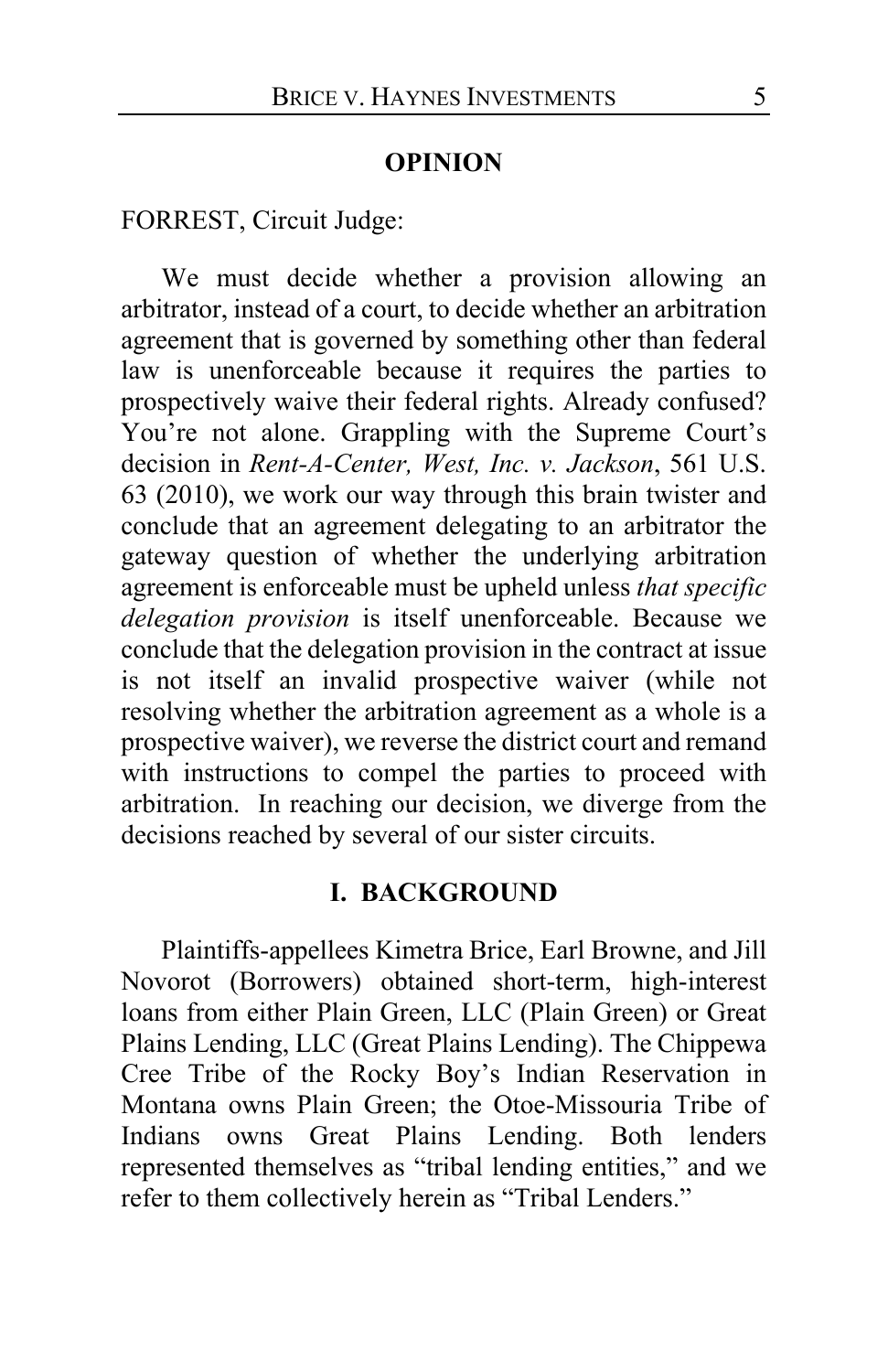The Tribal Lenders' standard loan contracts contain an agreement to arbitrate any dispute arising under the contract.**[1](#page-5-0)** And each arbitration agreement includes a delegation provision requiring an arbitrator—not a court to decide "any issue concerning the validity, enforceability, or scope of [the loan] agreement or [arbitration agreement]." The loan contracts also make several references to "Tribal Law." For example, they state that the contracts "shall be governed by the laws of the tribe," or "Tribal Law," and that an arbitrator must "apply Tribal Law and the terms of this Agreement."

Borrowers took out payday loans from the Tribal Lenders that they now contend were illegal, and they filed class-action complaints against numerous entities, including the Tribal Lenders and Haynes Investments, LLC; Sequoia Capital Operations, LLC; and 7HBF No. 2, LTD (collectively, Investors).**[2](#page-5-1)** Borrowers assert claims under the Racketeer Influenced and Corrupt Organizations Act (RICO), 18 U.S.C. § 1962(a)–(d), and California law. They allege that Investors are the owners and investors of Think Finance, LLC, which operated a payday loan enterprise via

<span id="page-5-1"></span>**<sup>2</sup>** This opinion references not only the defendants named in this case, *Brice v. Plain Green, LLC*, No. 19-15707, but also the defendants named in the companion case, *Brice v. 7HBF No. 2, Ltd.*, No. 19-17477, which we resolve today via memorandum disposition for the reasons stated in this opinion. The parties argued *Plain Green* and *7HBF* together at oral argument, and the cases involve the same borrowers and materially similar loan agreements. (The companion case *7HBF* was itself consolidated with another similar appeal, *Brice v. Sequoia Capital Operations LLC*, No. 19-17414, but the Sequoia Defendants settled after oral argument and that appeal was dismissed).

<span id="page-5-0"></span>**<sup>1</sup>** The arbitration provisions in the various contracts are not identical, but the parties agree that the relevant provisions are materially similar as did the district court.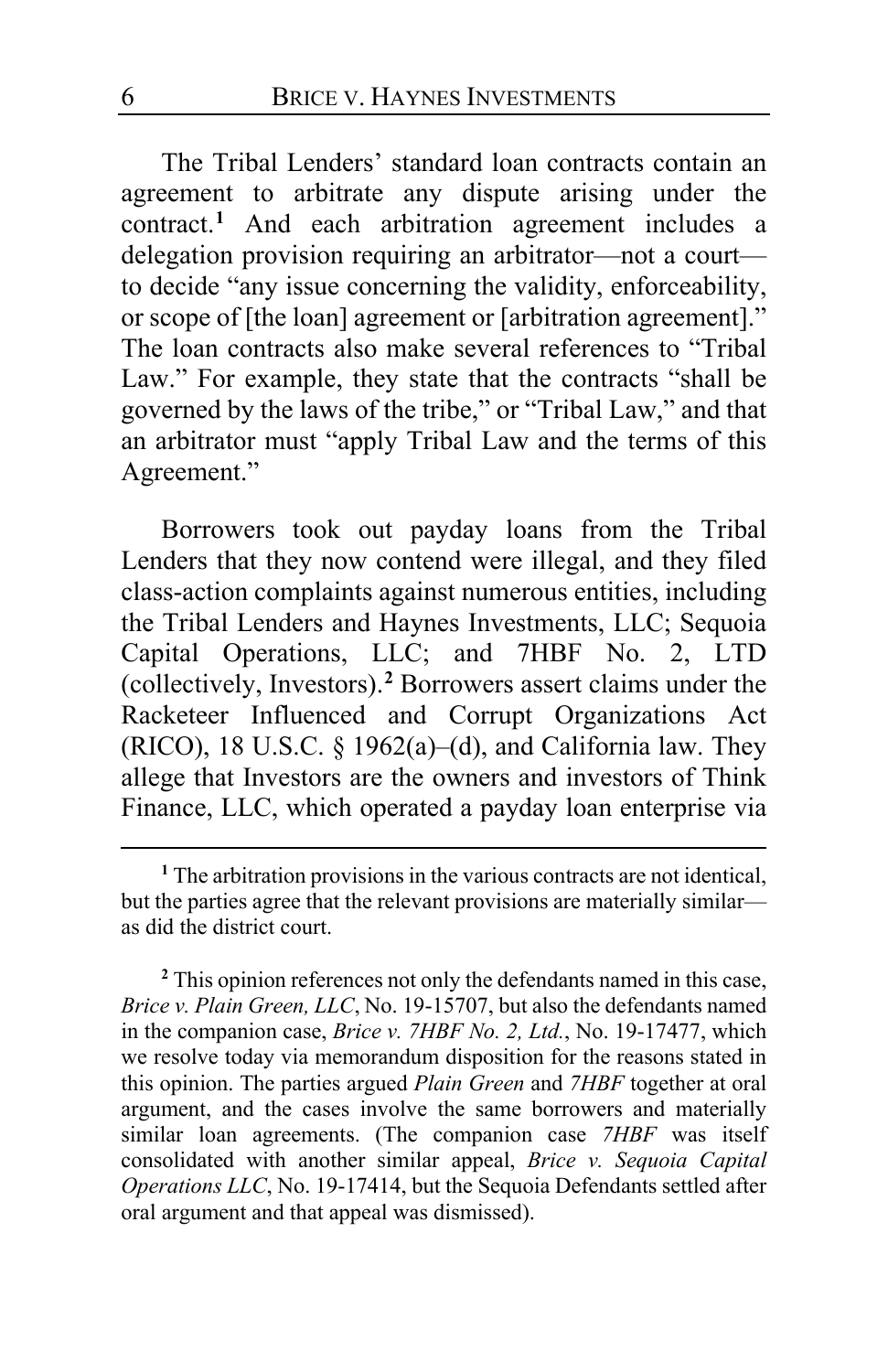the Tribal Lenders that was "designed to evade state usury laws and make illegal high interest loans." According to Borrowers, Investors financed and actively participated in the enterprise, rendering them liable for any underlying illegal conduct.

Investors moved to compel arbitration, citing the arbitration agreements and delegation provisions in Borrowers' various loan contracts.**[3](#page-6-0)** The district court denied the motions, concluding the arbitration agreement as a whole in each contract is unenforceable because it prospectively waives Borrowers' right to pursue federal statutory claims by requiring arbitrators to apply tribal law. The district court held that each delegation provision was unenforceable for the same reason. That is, the district court concluded that because tribal law governs the loan contracts and Borrowers cannot present in arbitration merits claims based on federal law, both the arbitration agreements as a whole and the "accompanying delegation clauses" are unenforceable prospective waivers. The district court did not analyze enforceability of the delegation provisions separate from the larger agreements to arbitrate. Several Investors appealed.

#### **II. DISCUSSION**

We review de novo the denial of a motion to compel arbitration and the validity of an arbitration clause. *O'Connor v. Uber Techs., Inc.*, 904 F.3d 1087, 1093 (9th Cir. 2018); *Cape Flattery Ltd. v. Titan Mar., LLC*, 647 F.3d 914, 917 (9th Cir. 2011).

<span id="page-6-0"></span>**<sup>3</sup>** Investors made several motions; only the motion to compel arbitration is at issue here.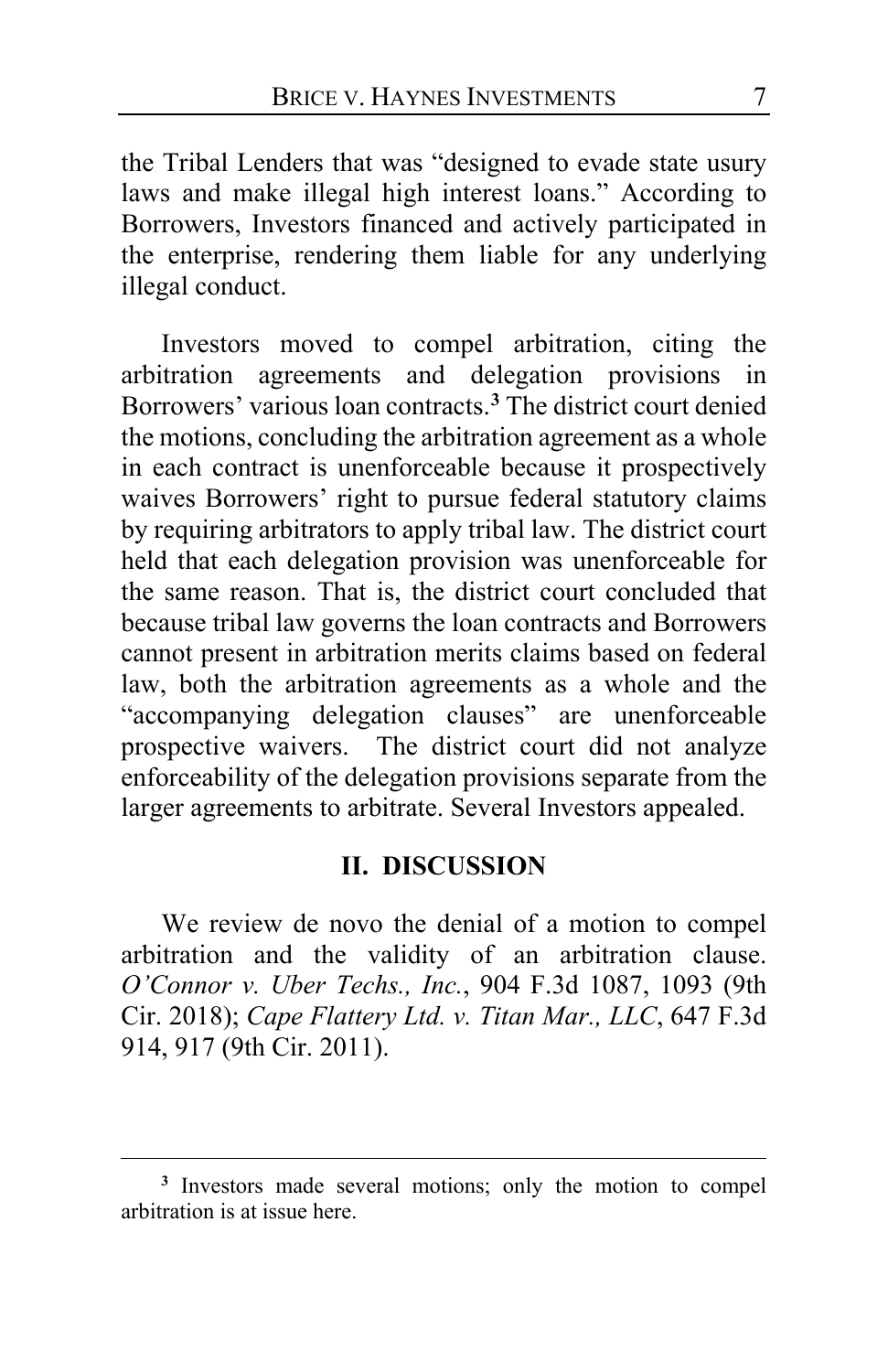### **A. Order of Analysis**

## **1. The Parties' Arguments[4](#page-7-0)**

The parties disagree on the proper order of analysis. Investors argue the court first must decide delegation whether there is a clear and enforceable delegation provision that requires an arbitrator to decide whether the parties' arbitration agreement is enforceable. If the *delegation provision* is enforceable, Investors argue the court must stop there and not proceed to consider whether the *arbitration agreement* is also enforceable. That task, Investors assert, is for the arbitrator. Alternatively, Investors argue that the district court erroneously held the arbitration agreements were unenforceable by misapplying the prospective-waiver doctrine.

Borrowers disagree. Like the district court, Borrowers believe the first question is enforceability of the arbitration agreement *as a whole*. If the entire arbitration agreement delegation provision included—is unenforceable, Borrowers argue that the court need not apply the delegation provision. Accordingly, Borrowers assert that the district court properly considered and held that the parties' arbitration agreement is unenforceable because it required them to prospectively waive their statutory rights.

We agree with Investors that our focus first must be on the enforceability of the delegation provision specifically. And we conclude that, under recent decisions both from the

<span id="page-7-0"></span>**<sup>4</sup>** The Native American Financial Services Association (NAFSA) filed an amicus brief in support of Investors in both appeals. Because NAFSA declined to address the dispositive delegation provision issue besides a single statement supporting Investors' delegation arguments we decline to address NAFSA's additional points.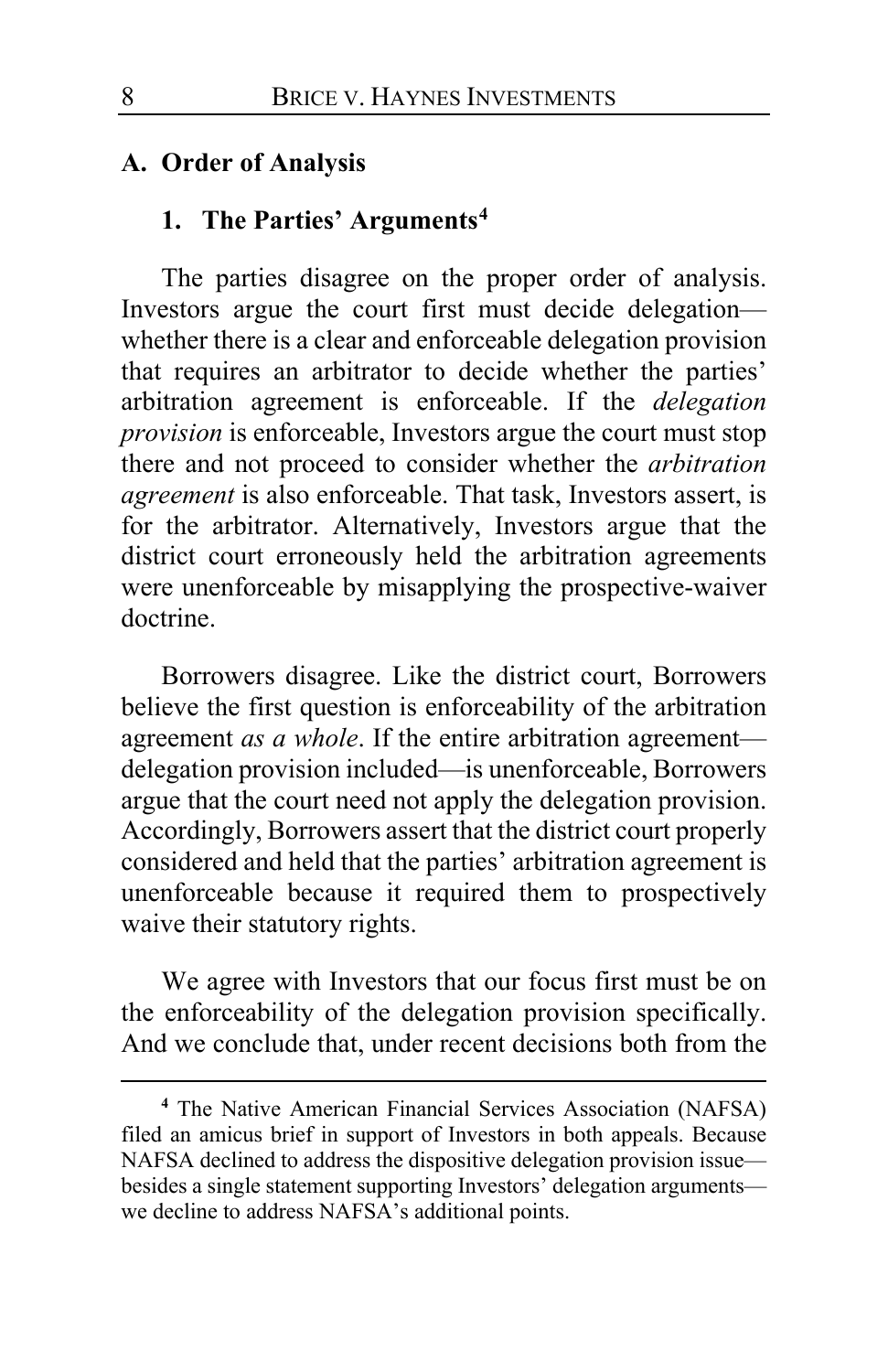Supreme Court and our court, the parties' antecedent delegation provision is enforceable because it does not preclude Borrowers from arguing to an arbitrator that the arbitration agreement is unenforceable under the prospective-waiver doctrine and, therefore, this general enforceability issue must be decided by an arbitrator.

### **2. Governing Law**

Under the Federal Arbitration Act (FAA), arbitration agreements are "valid, irrevocable, and enforceable, save upon such grounds as exist at law or in equity for the revocation of any contract." 9 U.S.C. § 2. The FAA "establishes an equal-treatment principle." *Kindred Nursing Ctrs. Ltd. P'ship v. Clark*, 137 S. Ct. 1421, 1426 (2017). "A court may invalidate an arbitration agreement based on generally applicable contract defenses like fraud or unconscionability, but not on legal rules that apply only to arbitration or that derive their meaning from the fact that an agreement to arbitrate is at issue." *Id.* (internal quotations and citation omitted).

In considering a motion to compel arbitration, we generally decide two gateway issues: (1) whether the parties agreed to arbitrate and (2) "whether the agreement covers the dispute" at issue. *Brennan v. Opus Bank*, 796 F.3d 1125, 1130 (9th Cir. 2015). But the Supreme Court's decision in *Rent-A-Center* established that parties can agree to arbitrate even these preliminary gateway questions—provided any such agreement is "clear and unmistakable." 561 U.S. at 69 n.1. This is known as a delegation provision, which "is simply an additional, antecedent agreement the party seeking arbitration asks the federal court to enforce, and the FAA operates on this additional arbitration agreement just as it does on any other." *Henry Schein, Inc. v. Archer & White Sales, Inc.*, 139 S. Ct. 524, 529 (2019) (quoting *Rent-A-*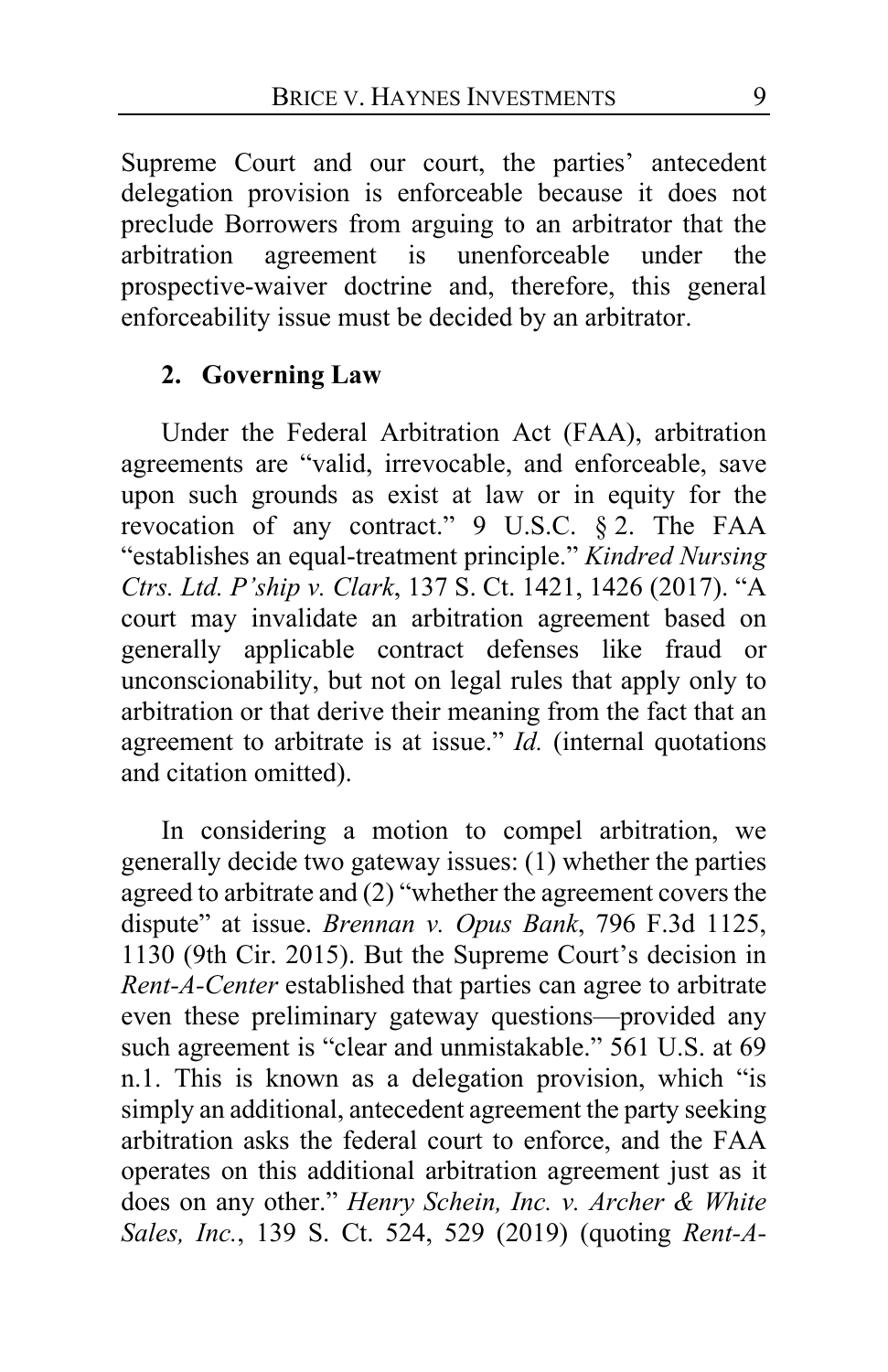*Center*, 561 U.S. at 70) (abrogating a judge-made exception to enforcing delegation clauses under the FAA).

Where a delegation provision exists, courts first must focus on the enforceability of that specific provision, not the enforceability of the arbitration agreement as a whole. *Rent-A-Center*, 561 U.S. at 71; *Brennan*, 796 F.3d at 1132. To do otherwise would render the delegation provision a nullity. Consider our decision in *Brennan*. There, as here, "three agreements—each nested inside the other—[wer]e relevant to our analysis": (1) the Loan Agreement, (2) the Arbitration Agreement, and (3) the Delegation Provision. *Brennan*, 796 F.3d at 1133. Thus, there were "multiple severable arbitration agreements." *Id.*; *Rent-A-Center*, 561 U.S. at 71– 72 (noting "[a]s a matter of substantive federal arbitration law, an arbitration provision is severable from the remainder of the contract" (internal quotations and citation omitted)). And one of those severable agreements delegated deciding "gateway" issues—like enforceability—to an arbitrator. Thus, in *Brennan*, "[t]he arbitration clause at issue, as in *Rent-A-Center*, [wa]s the Delegation Provision because that [wa]s the arbitration agreement [Defendants] s[ought] to enforce." 796 F.3d at 1133.

Following *Rent-A-Center* and *Brennan*, Borrowers must show that the delegation provision is *itself* unenforceable. *Rent-A-Center*, 561 U.S. at 72–74. *Rent-A-Center*  contemplates that a delegation provision may be unenforceable for the same reason as the broader arbitration agreement. *See id.* at 72–74. ("[H]ad [plaintiff] challenged the delegation provision by arguing that these common procedures *as applied* to the delegation provision rendered *that provision* unconscionable . . . . [plaintiff] would have had to argue that the limitation upon the number of depositions causes the arbitration of his claim that the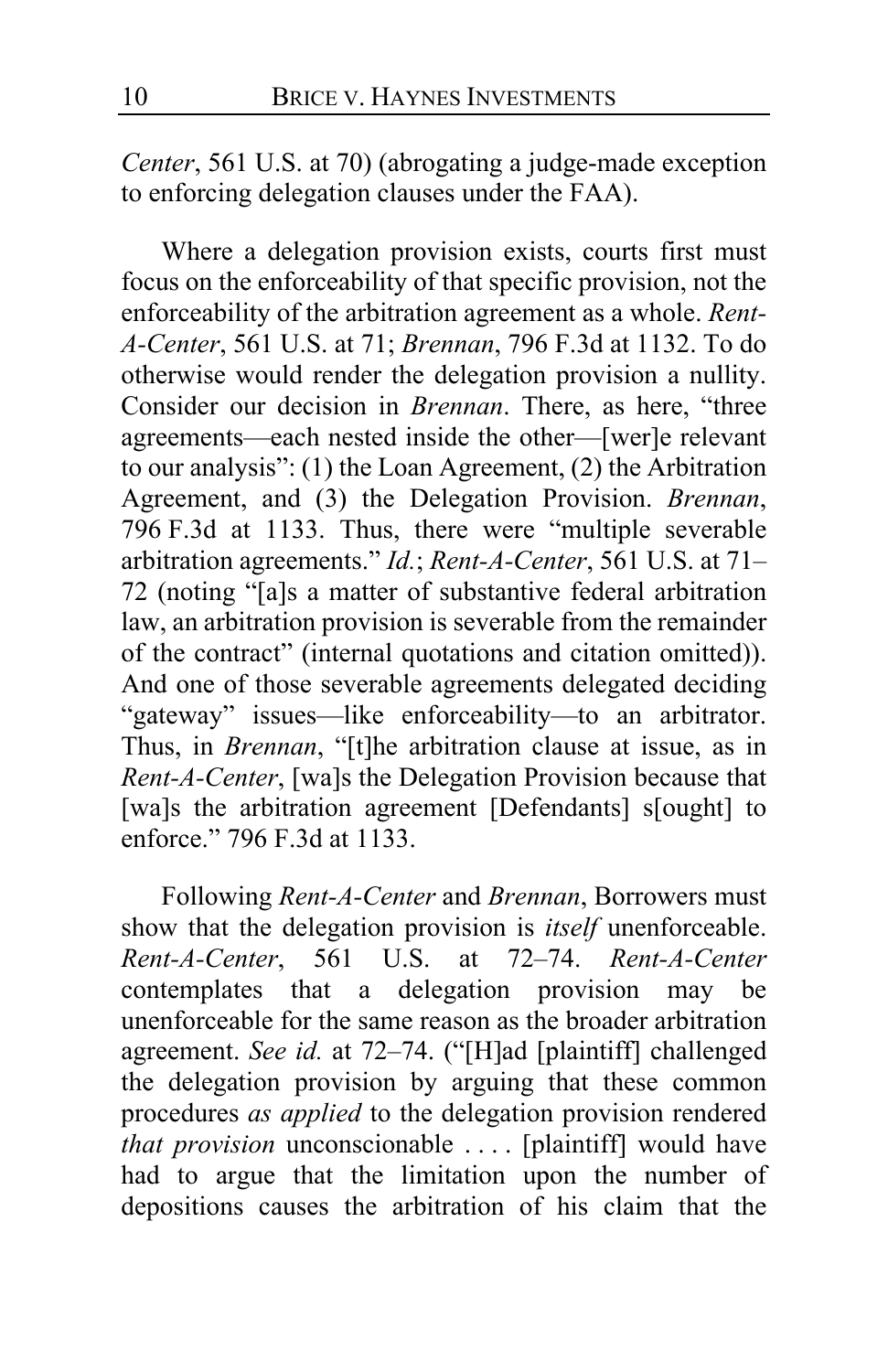Agreement is unenforceable to be unconscionable."). But still we must consider the enforceability argument as applied to the specific agreement at issue—here, the delegation provision. *See id.* We cannot merely mention that Borrowers challenge the delegation provision and proceed to analyze the enforceability of the entire arbitration agreement.**[5](#page-10-0)**

#### **B. Prospective-Waiver Doctrine**

With the order of analysis established, we consider the law governing Borrowers' enforceability argument. Borrowers offer one reason why both the arbitration agreement and the delegation provision are unenforceable: prospective waiver. Under the prospective-waiver doctrine—a.k.a. "effective vindication"—an arbitration agreement that waives a party's "right to pursue [federal] statutory remedies" is unenforceable. *Am. Express Co. v. Italian Colors Rest.*, 570 U.S. 228, 235 (2013) (emphasis omitted); *see also id.* at 252 (Kagan, J., dissenting) (stating that "effective[ ]vindication . . . comes into play only when the FAA is alleged to conflict with another *federal* law").**[6](#page-10-1)**

<span id="page-10-1"></span>**<sup>6</sup>** The dissent contends that the federal prospective-waiver doctrine is not limited to federal remedies, but also applies to state-law remedies. Dissent at [44.](#page-43-0) The dissent also suggests that the prospective-waiver doctrine extends to constitutional and common-law rights, not just statutory rights. *Id.* at [45.](#page-44-0) Both propositions extend the prospectivewaiver doctrine beyond the Supreme Court's application. *See, e.g.*, *Italian Colors*, 570 U.S. at 236; *id.* at 252 (Kagan, J., dissenting) ("When a state rule allegedly conflicts with the FAA, we apply standard

<span id="page-10-0"></span>**<sup>5</sup>** Although Investors assert Borrowers failed to adequately challenge the delegation clause before the district court, as required by *Rent-A-Center*, that argument fails under *Smith v. Jem Grp, Inc.*, 737 F.3d 636, 640 (9th Cir. 2013), which explains that challenging the delegation provision in response to a motion to compel arbitration is enough. And that is exactly what Borrowers did.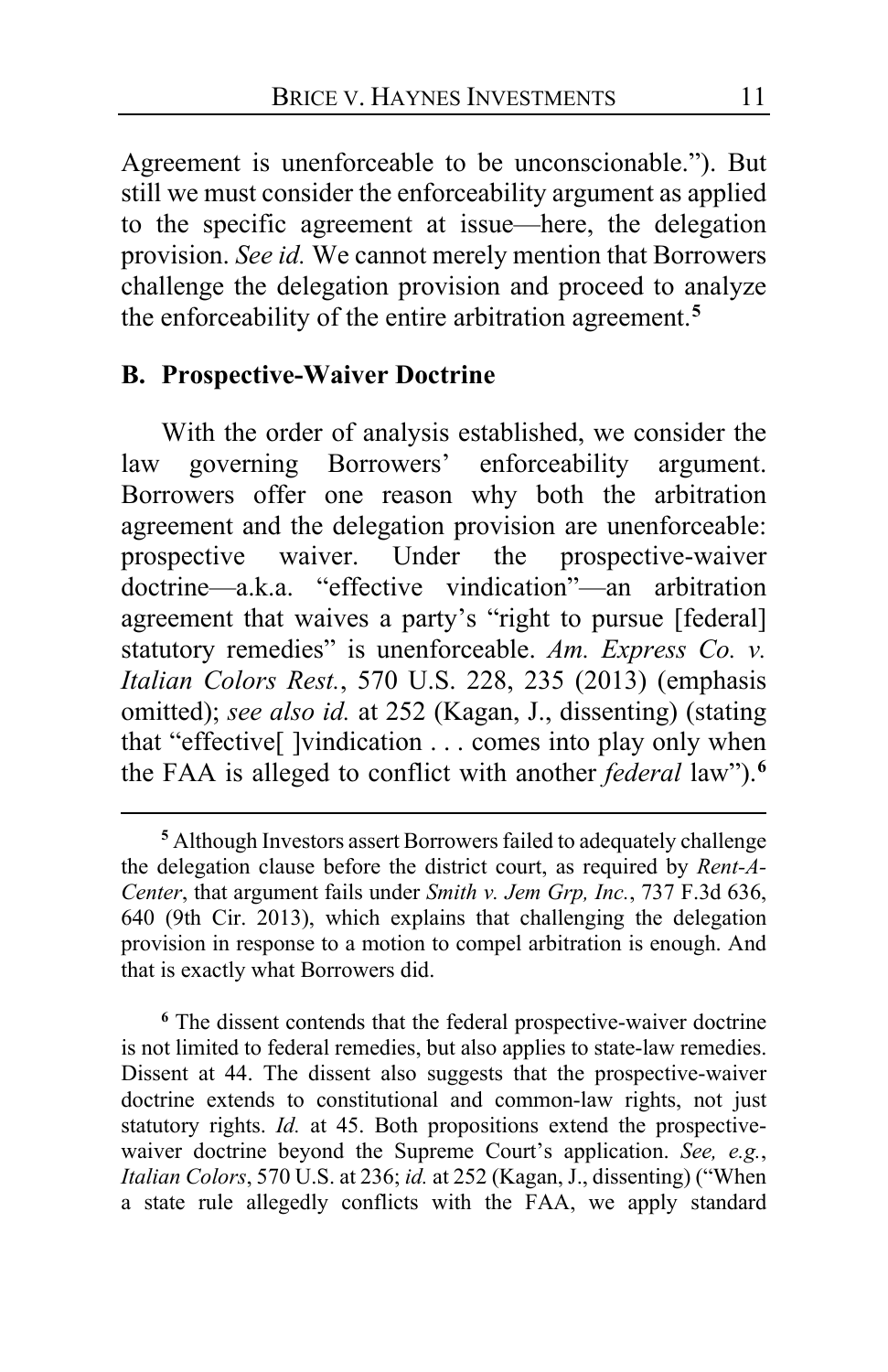In *Italian Colors*, the Supreme Court disparaged this doctrine as "originat[ing] as dictum" and noted that the Court has never used it to invalidate an arbitration agreement. *Id.* at 235 (majority opinion); *see also id.* at 246– 47 (Kagan, J., dissenting)*.* The Court also drew a distinction between agreements that make it more difficult *to prove* a statutory remedy and those that eliminate the right *to pursue*  that remedy. *Id.* at 236 (majority opinion). Although the Court left open the possibility that agreements that make proving a statutory claim more difficult *may* be invalid based on prospective waiver, it implied that the doctrine's primary focus is on those agreements that completely eliminate the right to pursue a statutory remedy. *See id.* Indeed, in a strong dissent, Justice Kagan challenged the majority's narrow view of prospective waiver, asserting that this doctrine applies anytime "an arbitration agreement prevents the effective vindication of federal rights," *id.* at 248 (Kagan, J., dissenting), even if the agreement does not "explicitly bar[] a claim" but merely "operate[s] to do so," *id.* at 242.

## **1. Enforceability of the Delegation Provision**

In analyzing the enforceability of the delegation provision, we begin with the text of the parties' agreements. The loan contracts, including the arbitration agreements, have evolved over several years (and lawsuits). Although the precise terms of each agreement vary, the parties and the district court agreed that they are materially the same.

preemption principles . . . . Our effective-vindication rule comes into play only when the FAA is alleged to conflict with another *federal* law. . . . In that all-federal context, one law does not automatically bow to the other, and the effective-vindication rule serves as a way to reconcile any tension between them.").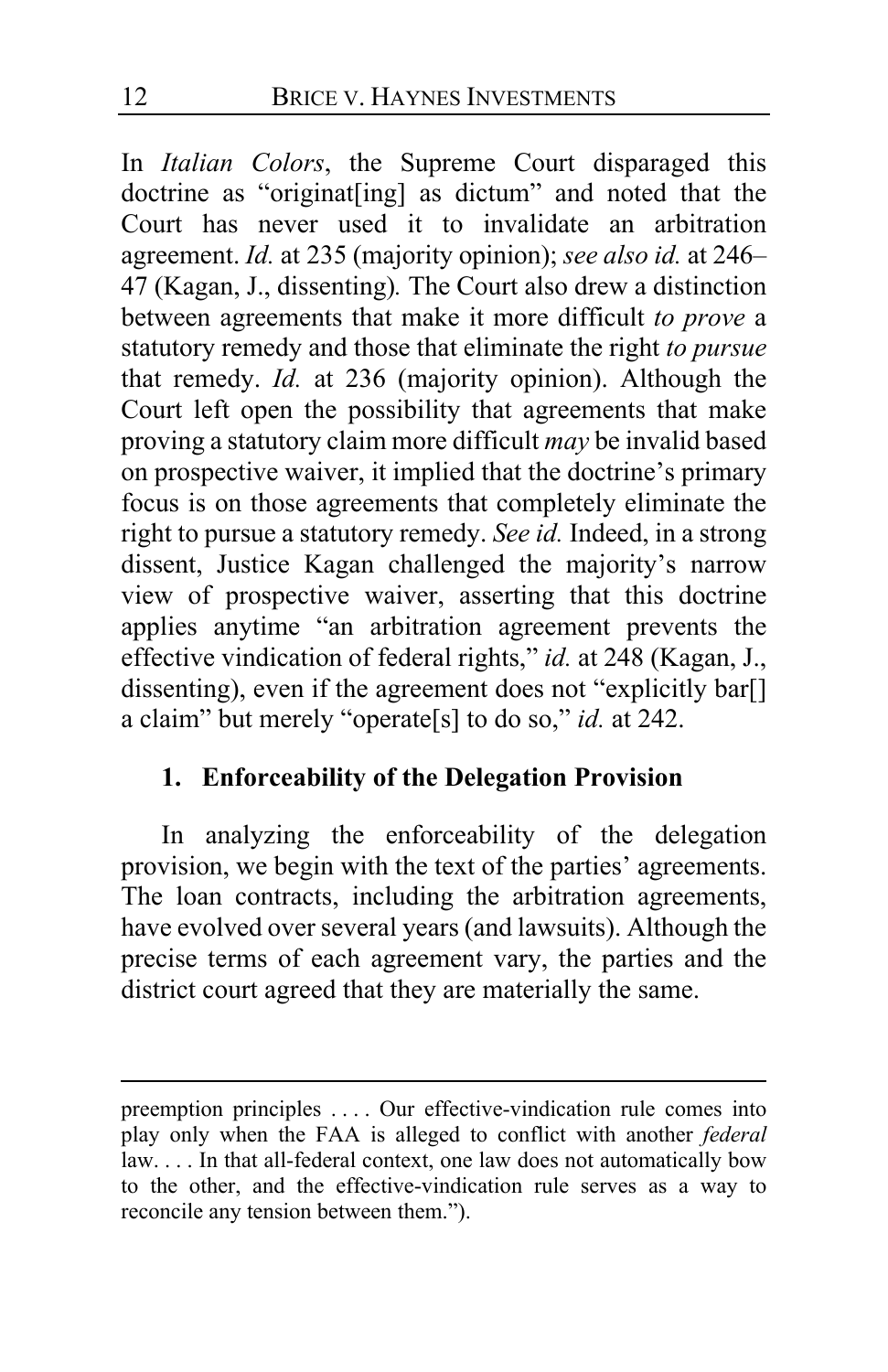Each arbitration agreement—a separate section within the loan contracts—begins with an invitation to opt out. It then provides that "any Dispute" between lender and borrower "will be resolved by Arbitration." The arbitration agreement instructs: "Dispute is to be given its broadest possible meaning, and includes … all *federal, state, or Tribal Law* claims or demands . . . based on *any legal or equitable theory*…." The delegation provision at the heart of this case is part of the broad definition of "Dispute," and states: "A Dispute includes any issue concerning the validity, enforceability, or scope of this Agreement or this Agreement to Arbitrate."**[7](#page-12-0)** The key provisions we ultimately find determinative state in full:

AGREEMENT TO ARBITRATE: You and we (defined below) agree that any Dispute (defined below) will be resolved by Arbitration.

WHAT ARBITRATION IS: "Arbitration" is having an independent third-party resolve a Dispute. A "Dispute" is any claim or controversy of any kind between you and us or otherwise involving this Agreement or the Loan. The term Dispute is to be given its broadest possible meaning and includes, without limitation, all federal, state or Tribal Law claims or demands (whether past, present, or future), based on any legal or equitable theory and regardless of the type of relief sought (i.e., money, injunctive relief, or declaratory relief). A Dispute includes any issue concerning the validity, enforceability, or scope of this Agreement or this Agreement to Arbitrate.

The loan contracts also contain multiple choice-of-law provisions directing that the parties' relationship "shall be governed by the laws of the tribe," or "Tribal Law." The contracts specify that "neither this agreement nor [the lender] is subject to the laws of any *state* of the United States." However, certain federal laws are expressly referenced as governing the contract and "[*the lender*] may choose to voluntarily use certain federal laws as guidelines for the provision of services" even though "such voluntary

<span id="page-12-0"></span>**<sup>7</sup>** Borrowers do not dispute that the delegation provision indicates a "clear and unmistakable" intent to arbitrate gateway issues. *See Rent-A-Center*, 561 U.S. at 68–69 (noting that similar terms demonstrated a clear and unmistakable intent to delegate arbitrability issues).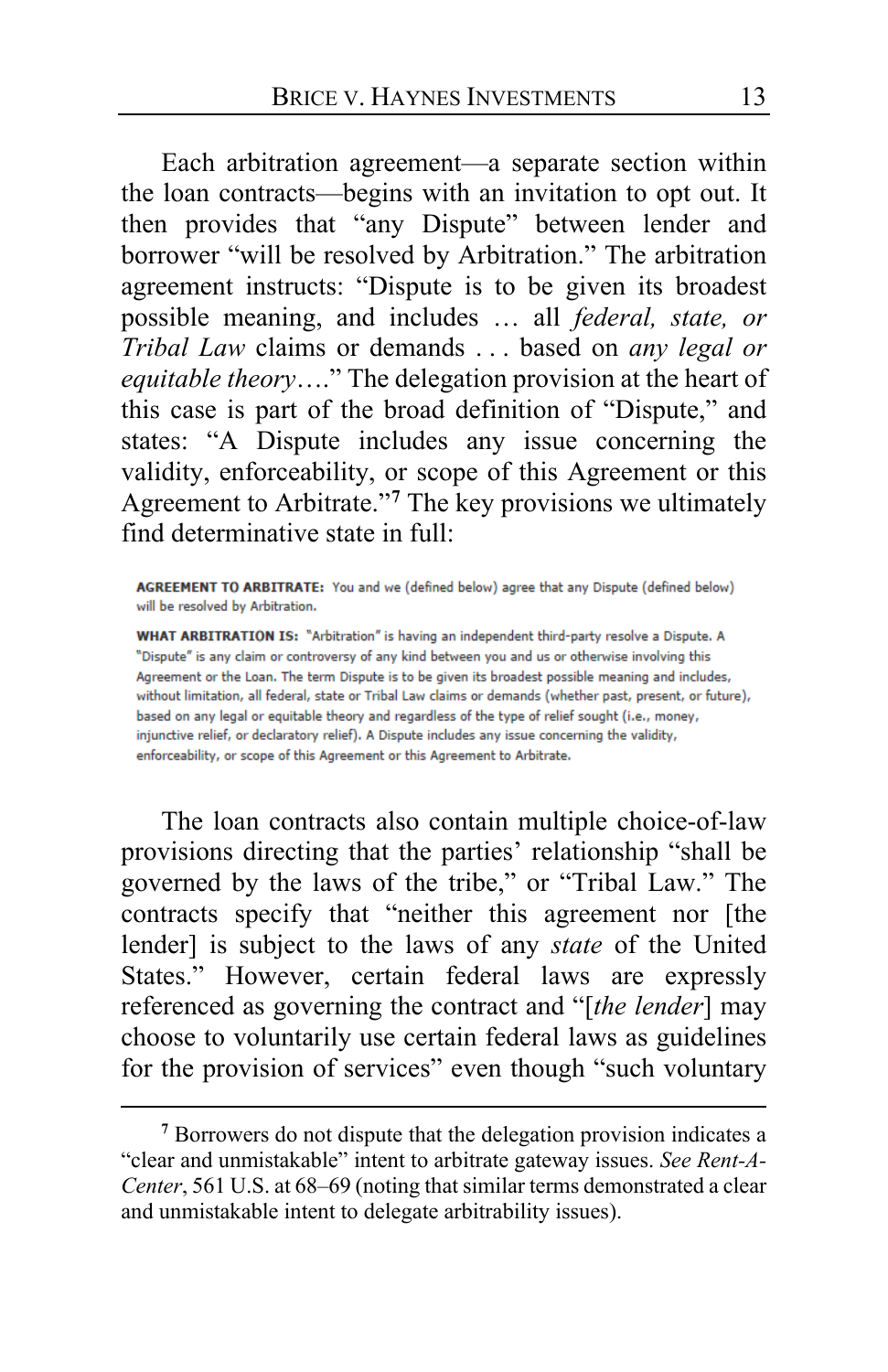use does not represent acquiescence of [*the tribe*] to any federal law unless found expressly applicable." On the plain language of these terms, federal law is not foreclosed in the same way state law is foreclosed. The arbitration agreement also specifies that tribal law is not the only source of authority by directing the arbitrator to "apply Tribal Law *and the terms of this Agreement*, including this Agreement to Arbitrate."

The arbitrator is limited to "award[ing] all remedies available under Tribal Law, whether at law or in equity," and an "arbitration award . . . must be consistent with this Agreement and Tribal Law." The loan contract clarifies that the selection of tribal law applies even if the arbitration is held on non-tribal land:

> [A]rbitration . . . under this Agreement may be conducted either on Tribal land or within thirty . . . miles of [borrower's] current residence, at [borrower's] choice, provided that this accommodation . . . shall not be construed in any way . . . to allow for the application of any law other than Tribal Law.

<span id="page-13-0"></span>In determining whether the *delegation provision* is unenforceable, we must decide whether this particular provision precludes Borrowers from presenting and having the arbitrator decide whether the arbitration agreement is unenforceable as a prospective waiver under the federal law. That is, does the delegation provision prohibit the arbitrator from considering disputes "concerning the . . . enforceability" of the arbitration agreement that are based on federal law? Under governing precedent, we conclude that the delegation provision is enforceable because it does not eliminate Borrowers' right *to pursue* in arbitration their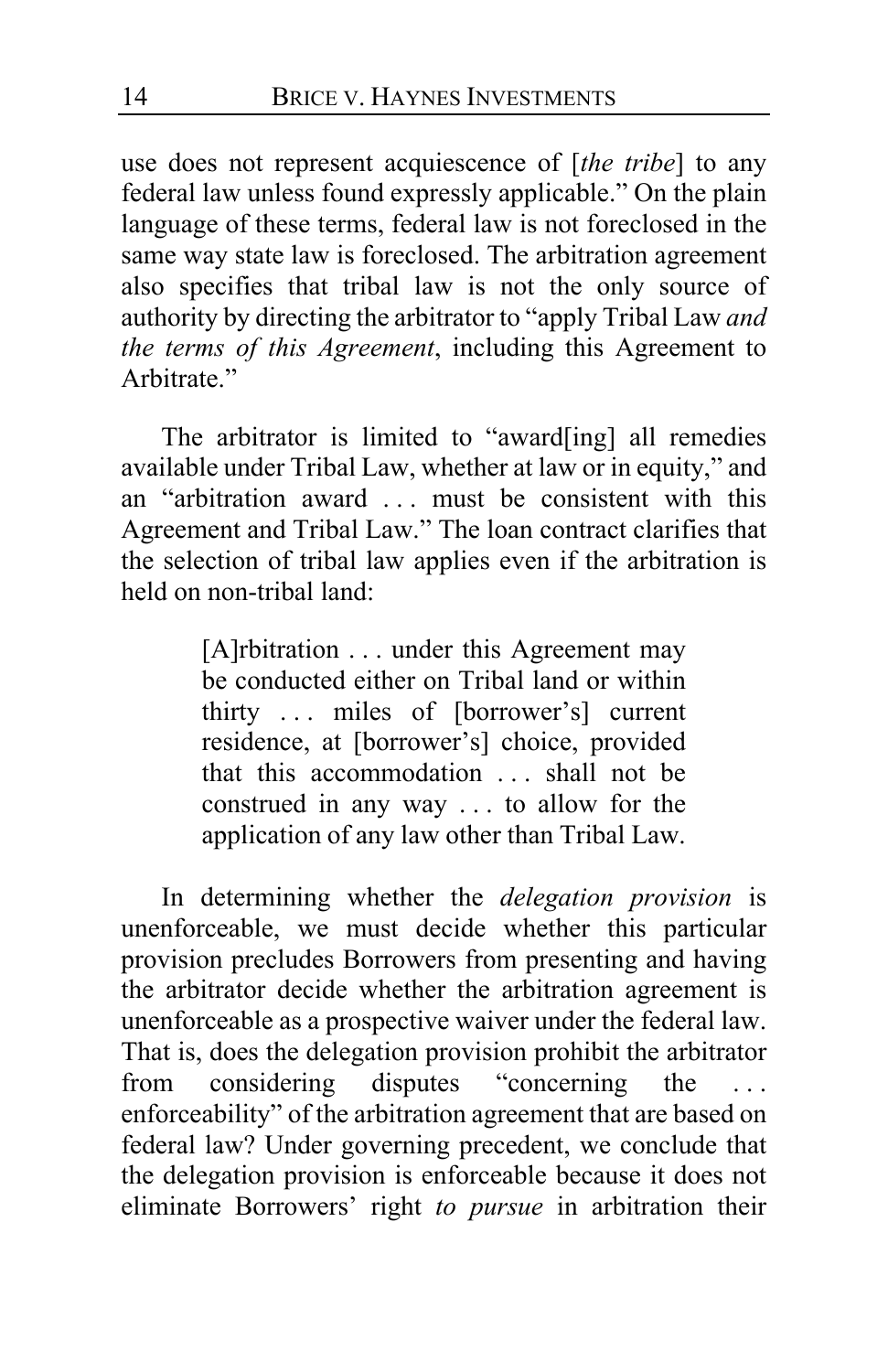<span id="page-14-1"></span><span id="page-14-0"></span>prospective-waiver challenge to the arbitration agreement as a whole, even though that challenge arises under federal law. *See Italian Colors*, 570 U.S. at 235. The plain language of the delegation provision does not foreclose the arbitrator from considering enforceability disputes based on federal law. The description of what an arbitrator can decide expressly includes enforceability disputes arising under "*federal, state, or Tribal Law* . . . based on *any legal or*  equitable theory." This necessarily means that Borrowers' rights to pursue their federal prospective-waiver argument remains intact at this stage of the proceedings and the delegation provision is not facially a prospective waiver.

The choice-of-law provisions do not undermine this conclusion. As Borrowers themselves point out, the arbitration agreement—not the delegation provision—limits the arbitrator to "awarding remedies available under Tribal Law." Unlike the definition of "Dispute," the additional, antecedent delegation provision does not expressly incorporate this remedial limitation. Additionally, the plain meaning of the remedial limitation does not *necessarily*  conflict with the delegation provision. Deciding whether an arbitration agreement is enforceable does not result in an "award"—unlike, for example, resolving a claim brought under RICO for which plaintiffs are seeking damages or some other remedy. That the scope of remedies awardable on a merits claim is limited to those remedies available under tribal law does not undermine the conclusion that Borrowers can present a contract enforceability argument based on federal law to the arbitrator where such is expressly provided for in the delegation provision.

Nor do the choice-of-law provisions limit the arbitrator to considering only tribal law in resolving enforceability disputes. To begin, the instruction in the arbitration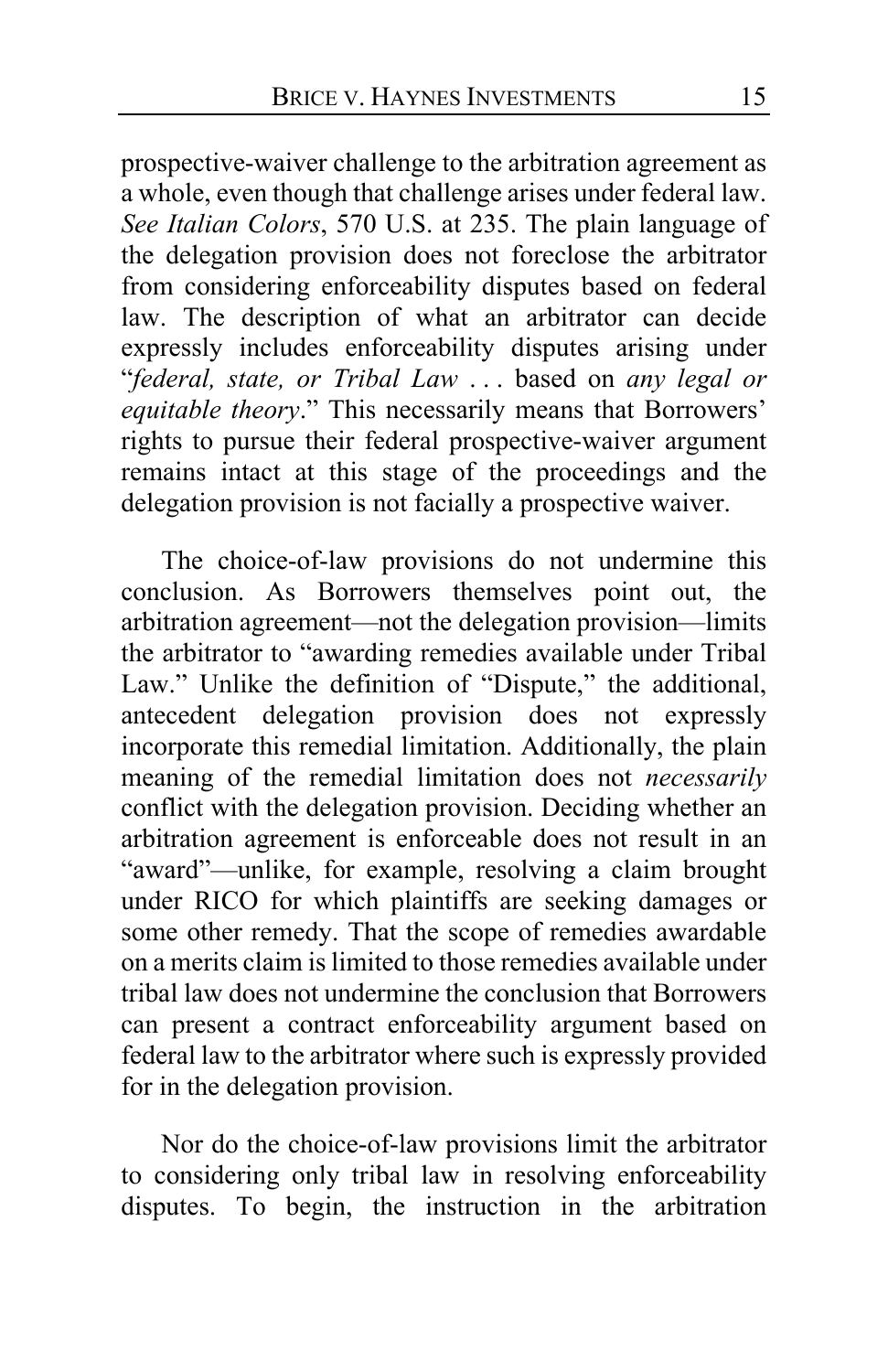agreement that "[t]he arbitrator shall apply Tribal Law *and*  the terms of this Agreement" does not limit the arbitrator to considering only tribal law. If that sentence ended before "and," perhaps it would foreclose the arbitrator from considering prospective waiver or other non-tribal-law grounds for unenforceability (assuming tribal law does not recognize prospective waiver and the Investors do not agree to application of this doctrine). But because the arbitrator also is instructed to apply "the terms of this Agreement" in deciding enforceability issues, and the parties' arbitration agreement contemplates disputes arising under "federal, state, or Tribal Law . . . based on any legal or equitable theory," the arbitrator is not clearly foreclosed from considering Borrowers' prospective-waiver argument. *Cf. Dillon v. BMO Harris, N.A.*, 856 F.3d 330, 333 (4th Cir. 2017) (contract expressly provided "no other state or federal law or regulation shall apply to this Agreement, its enforcement or interpretation"). That is, again, the term of the arbitration agreement relevant here—the delegation provision—does not itself prevent Borrowers from raising an enforceability challenge based on federal law.

<span id="page-15-0"></span>While the choice-of-law provisions dictating that tribal law governs the parties' relationship could be viewed as conflicting with the delegation provision's plain meaning, they do not defeat its plainly stated mandate that the arbitrator decide enforceability issues from whatever source they arise. We do not dispute that the loan contract's selection of tribal law as the governing authority may mean the arbitrator will ultimately decide she cannot consider an enforceability challenge to the arbitration agreement as a whole based on prospective waiver if tribal law does not recognize this doctrine. But that possibility does not prevent<br>Borrowers from *pursuing* their prospective-waiver from *pursuing* their prospective-waiver enforcement challenge in arbitration, which is the key in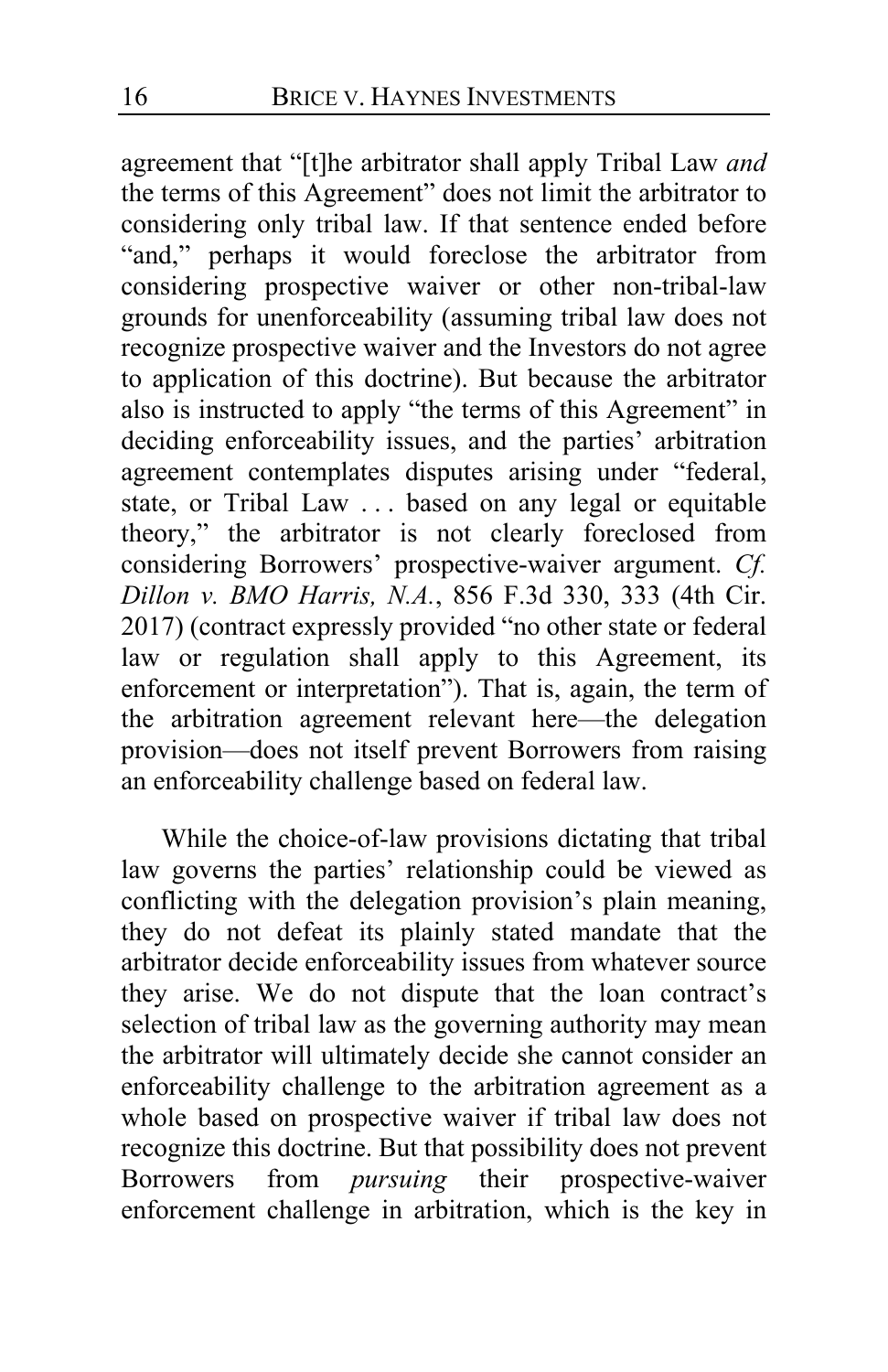determining whether *the delegation provision* is itself a prospective waiver. Especially where the definition of "Dispute," the operative term in the delegation provision which, again, is an additional, antecedent agreementincludes "federal . . . claims based on *any* legal or equitable theory" and "includes *any* issue concerning the validity, enforceability, or scope of [the arbitration agreement]." At this preliminary stage in the proceedings, the risk that the arbitrator will decide the prospective-waiver doctrine has no application to the parties' contract because it arises under federal law only "diminishes," but does not "foreclose[]," Borrowers' "opportunity to gain relief for a statutory violation." *Italian Colors*, 570 U.S. at 244 (Kagan, J., dissenting). This is not enough.**[8](#page-16-0)**

<span id="page-16-0"></span>**<sup>8</sup>** Indeed, where there "is uncertainty whether the foreign choice of law would preclude otherwise applicable federal substantive statutory remedies, the arbitrator should determine in the first instance whether the choice of law provision would deprive a party of those remedies." *Dillon*, 856 F.3d at 334 (citing *Vimar Seguros y Reaseguros, S.A. v. M/V Sky Reefer*, 515 U.S. 528, 540–41 (1995)); *see also 14 Penn Plaza LLC v. Pyett*, 556 U.S. 247, 274 (2009) (noting the Court hesitates "to invalidate arbitration agreements on the basis of speculation"); *cf. Comedy Club, Inc. v. Improv W. Assocs.*, 553 F.3d 1277, 1284 (9th Cir. 2009) ("[A]ny doubts concerning the scope of arbitrable issues should be resolved in favor of arbitration." (internal quotations and citation omitted)). In other words, "the prospective waiver issue would not become ripe for final determination until the federal court was asked to enforce the arbitrator's decision." *Gibbs v. Haynes Invs., LLC*, 967 F.3d 332, 340 (4th Cir. 2020). Thus, even those circuits that the dissent contends we should line up behind might hesitate at this stage of the proceedings to decide that a delegation clause—properly considered as a separate and independent agreement—was invalid under the prospective-waiver doctrine where there is uncertainty as to whether the plaintiffs could pursue their federal remedies in arbitration. *See also Aggarao v. MOL Ship Mgmt. Co.*, 675 F.3d 355, 371–73 (4th Cir. 2012).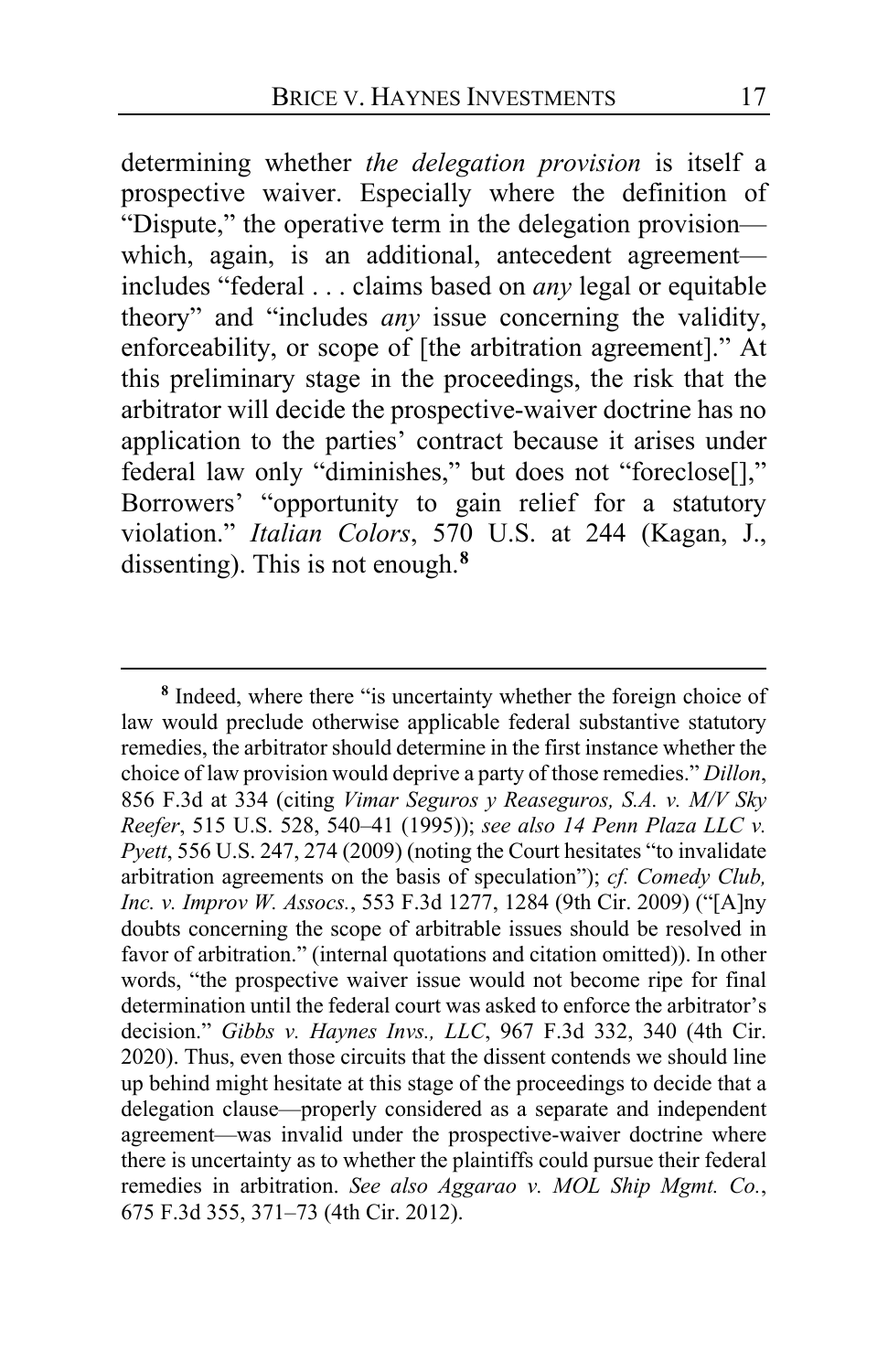The dissent disagrees, asserting that the choice-of-law provisions "categorically foreclose[]" Borrowers from obtaining relief on their federal claims." Dissent at [47.](#page-46-0) But the dissent cites to no language in the arbitration agreement or delegation provision disavowing application of federal law generally, much less any language that would prevent the arbitrator from considering a "legal or equitable theory" regarding contract enforceability that arises under "federal law." To be clear, the choice-of-law provisions do not state that only tribal law applies, or that the arbitrator cannot apply any law other than tribal law. While the contracts do clearly foreclose reliance on state law, the same is not true of federal law. We do not dispute (nor could we) that the contracts give tribal law preeminence, but contrary to the dissent's assertion, there is nothing in the delegation provision or otherwise that *forecloses* the arbitrator from considering and applying the prospective-waiver doctrine in resolving the gateway question of whether the parties' arbitration agreement is enforceable. The dissent apparently infers that because the contract states tribal law shall govern, all other law shall not. Indeed, that it shall not apply in any way whatsoever, whether as the source of a substantive right or a procedural, enforceability doctrine. Not even as the source of the enforceability doctrine designed to provide Borrowers relief from the very contractual discrepancy that the dissent discerns. This goes beyond an inferential leap; it interprets the contract to say something that it does not say.

The closest the contracts come to the interpretation reached by the dissent is language in the loan agreement stating: "This Agreement and the Agreement to Arbitrate are governed by Tribal Law and such federal law as is applicable under the Indian Commerce Clause of the Constitution of the United States of America." This provision less clearly delineates the arbitrator's power than other, less limited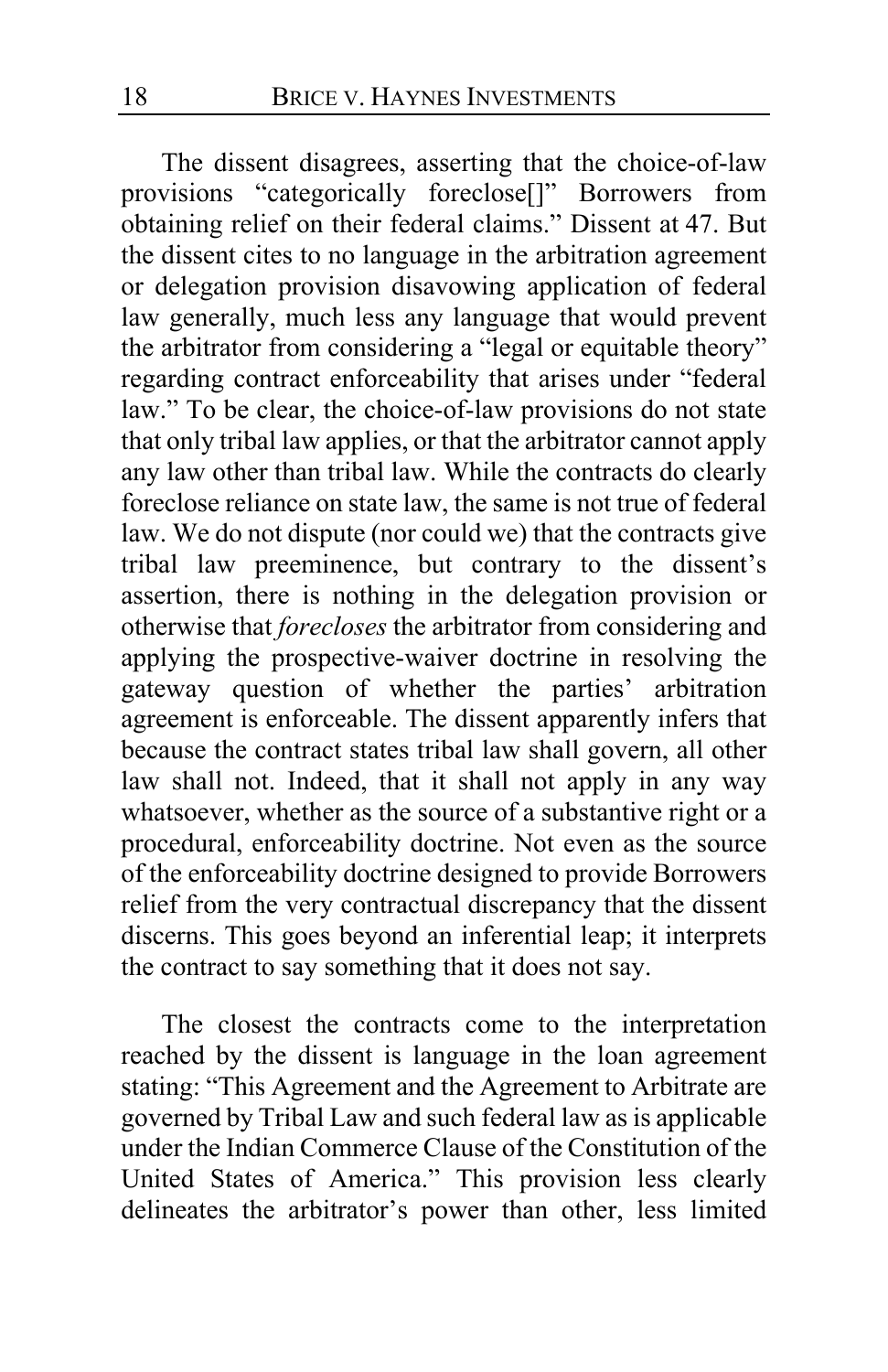<span id="page-18-0"></span>provisions in the arbitration agreement. Yet, from this language the dissent reasons that the arbitrator is prohibited from considering a prospective-waiver challenge to enforceability of the arbitration agreement. How? The dissent cites the principle of "*expressio unius est exclusio alterius*," reasoning that because one choice-of-law provision mentions the applicability of a limited segment of federal law, the arbitrator cannot consider any other federal law or federal-law-derived enforceability arguments, such as the prospective-waiver doctrine. But what is puzzling is the dissent reaches this conclusion even though the arbitration agreement authorizes an arbitrator to decide disputes "based on *any* legal or equitable theory . . . . includ[ing] any issue concerning the validity, enforceability, or scope of . . . [the arbitration agreement]." That stretches the Latin beyond reason. Indeed, if we were to apply the principle of "the expression of one thing implies the exclusion of others" to that same choice-of-law section, we would wonder what the specific, unequivocal prohibition against applying *state* law implies about the application of *federal* law.

To be sure, to assume that the Tribal Lenders and Investors sought to avoid the application of federal law is not absurd given the nature of these loans and the history of these entities. But propriety and past behavior are not our focus when analyzing the delegation clause under the prospectivewaiver doctrine. Our focus is on whether the contractual language forecloses, i.e., *renders impossible*, Borrowers' pursuit of their federal remedies—here by making it impossible for them to convince an arbitrator that the arbitration agreement as a whole is invalid because it required them to prospectively waive their federal rights. The delegation clause and arbitration agreement here, unlike some of the other agreements at issue in the cases discussed below, contain no such language. Thus, contrary to the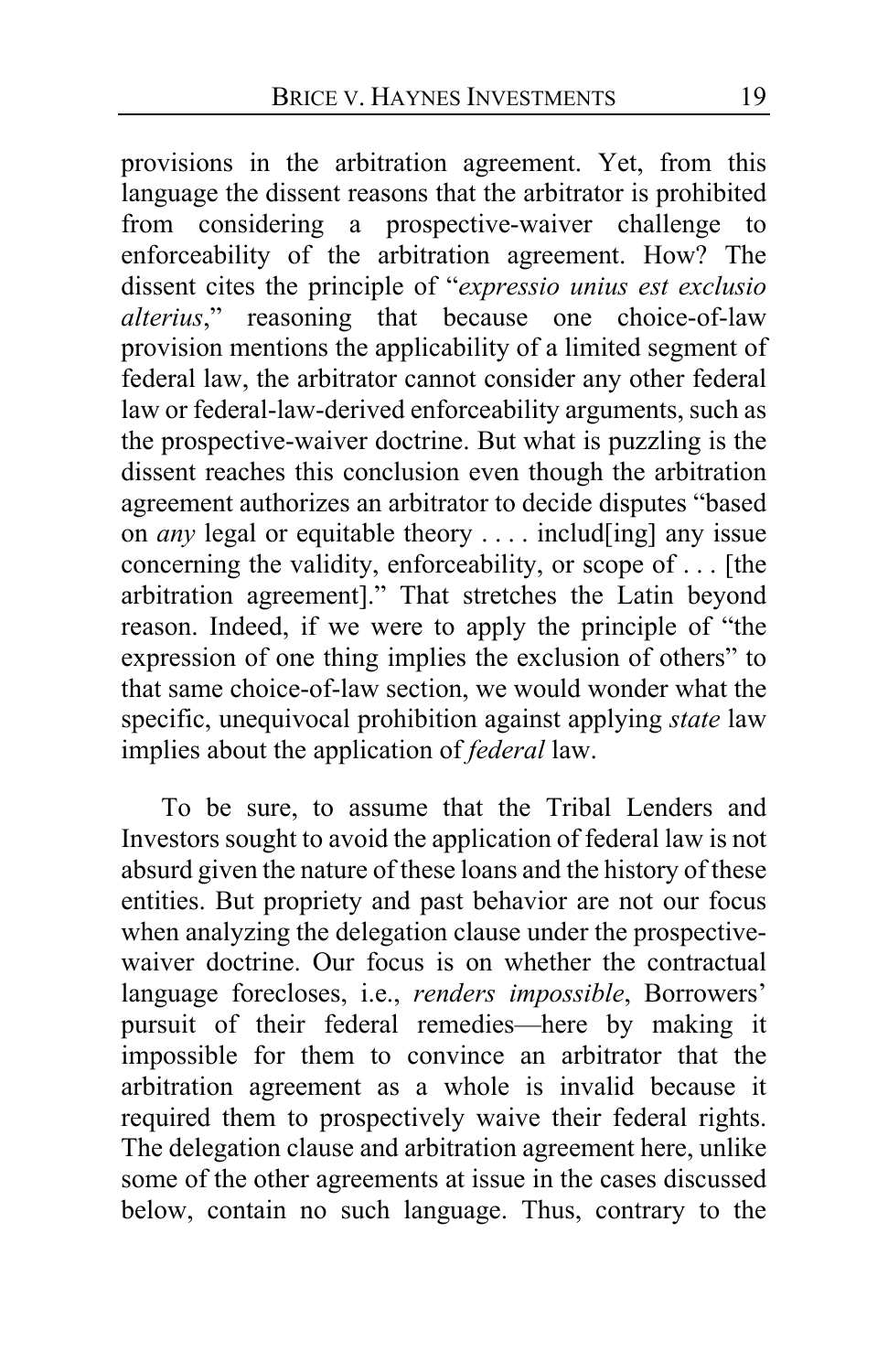district court's analysis, we first consider the validity of the delegation provision in its proper context as an additional, antecedent agreement, and conclude that it is not itself an unlawful prospective waiver because it does not prevent Borrowers from arguing that the arbitration agreement is unenforceable under the federal prospective-waiver doctrine. We cannot say what the arbitrator will make of that argument, but that uncertainty is not grounds for invalidating the parties' agreement to arbitrate. *See Mitsubishi Motors Corp.*, 473 U.S. at 637, n.19 (declining to invalidate arbitration agreement based on speculation of how arbitrator might apply a choice-of-law provision).

## **2. Contrary Out-Of-Circuit Authority**

As noted above, we reach a different conclusion than some of our sister circuits. We now address the contrary outof-circuit decisions and why we disagree with them. *See Padilla-Ramirez v. Bible*, 882 F.3d 826, 836 (9th Cir. 2017) ("As a general rule, we decline to create a circuit split unless there is a compelling reason to do so." (citation and quotations omitted)).

### **a. The Decisions**

### **i. Fourth Circuit**

In *Hayes v. Delbert Services Corp.*, the Fourth Circuit refused to compel arbitration in a dispute between a tribal lender and borrowers. 811 F.3d 666, 676 (4th Cir. 2016). There, like here, the borrowers alleged the tribal lenders' high-interest rates violated various federal laws, and, in response, the servicing agent sought to enforce the arbitration agreement and compel arbitration. The agreement stated, in pertinent part, that the arbitrator will not apply "any law other than the law of the Cheyenne River Sioux Tribe of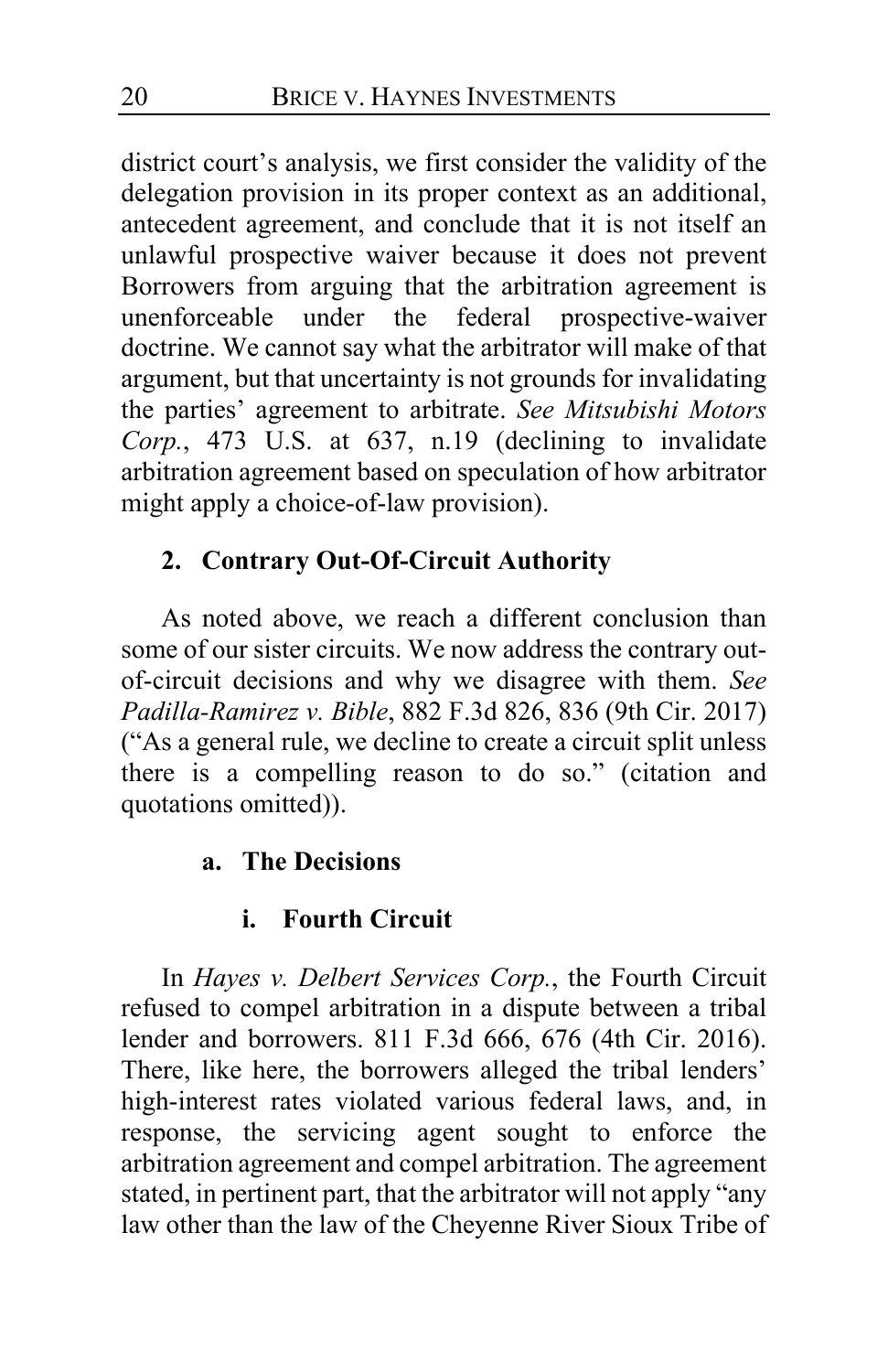Indians to this Agreement." *Id.* at 675. Although the agreement also included a provision delegating arbitrability questions to an arbitrator, *id.* at 671 n.1, the court declined to focus on that provision, concluding that "Hayes . . . challenged the validity of that delegation with sufficient force and specificity to occasion our review." *Id.* And in the court's review, it focused on the arbitration agreement *as a whole*, invalidating the entire agreement under the prospective-waiver doctrine—including, implicitly, the delegation provision. *Id.* at 675. Specifically, the court held the arbitration agreement invalid and unenforceable because it "flatly and categorically . . . . waive[d] all of a potential claimant's federal rights." *Id.* Indeed, the court condemned the contract in no uncertain terms: calling it a "brazen" attempt to "game the entire system." *Id.* at 676.

A year later, in *Dillon*, the Fourth Circuit again invalidated a tribal loan agreement under the prospectivewaiver doctrine, concluding that the arbitration agreement was "an unambiguous attempt to apply tribal law *to the exclusion of federal and state law*." 856 F.3d at 336. Comparing the *Dillon* agreement to the *Hayes* agreement, the court concluded the *Dillon* agreement was the court concluded the *Dillon* agreement indistinguishable despite its different terms: "[t]he arbitration agreement in this case implicitly accomplishes what the [*Hayes*] Agreement explicitly stated, namely, that the arbitrator shall not allow for the application of any law other than tribal law." *Id.* at 335. Although the *Dillon*  agreement included a delegation clause, the *Dillon* court did not discuss it.**[9](#page-20-0)**

<span id="page-20-0"></span>**<sup>9</sup>** At oral argument before this court, counsel for Investors stated that one of the many *Dillion* loan agreements was the same as the agreements presently before us.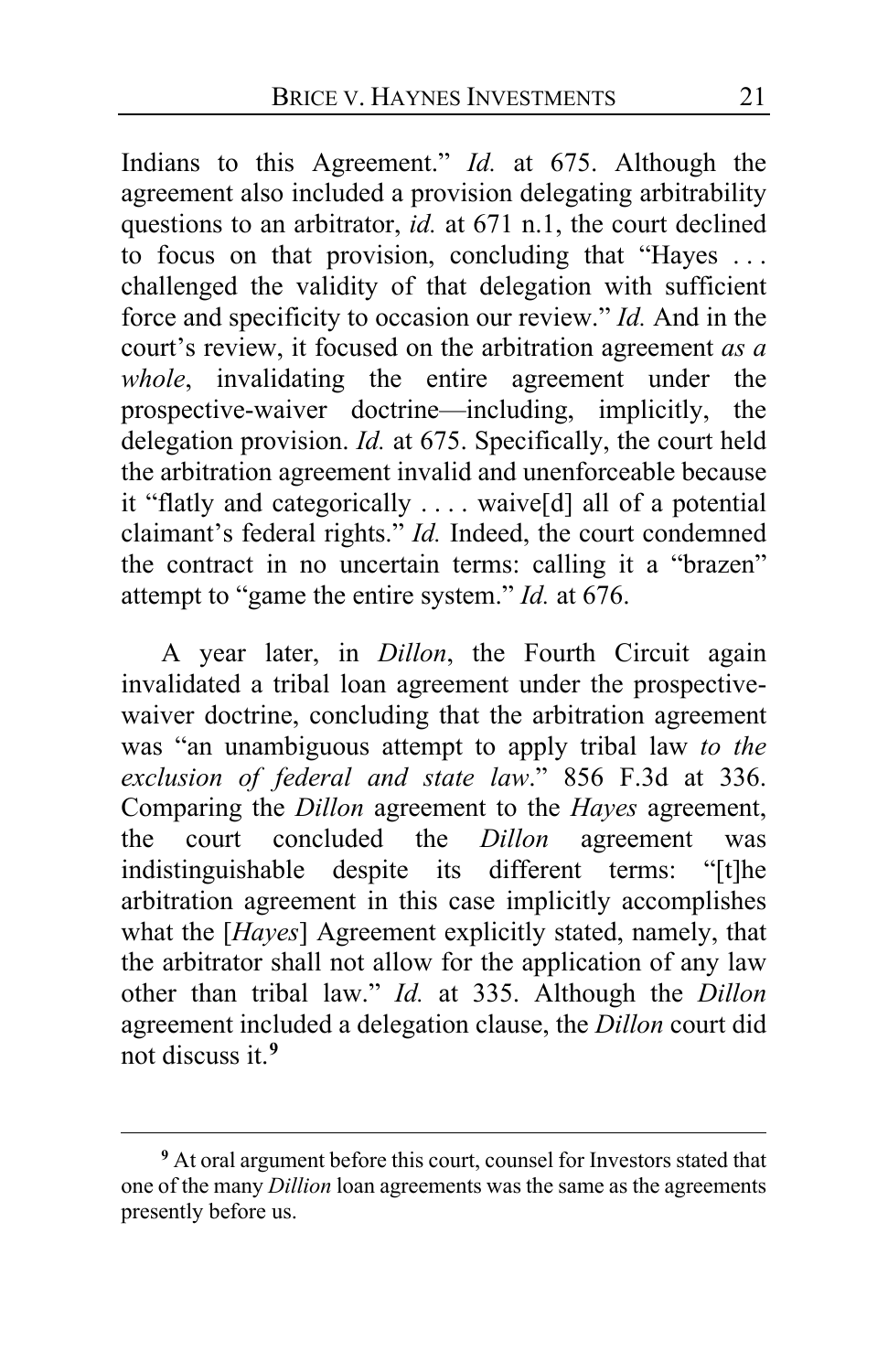Rounding out the Fourth Circuit's trifecta is *Gibbs v. Haynes Investments, LLC*, 967 F.3d 332, 339 (4th Cir. 2020), another tribal lending case. At first glance, *Gibbs* would appear to be more of the same—but it is worth discussing for two reasons: (1) the underlying loan agreements are identical to those in the present case and (2) the Fourth Circuit addressed the delegation clause more directly than it did in *Hayes* or *Dillon*. *See id.* The *Gibbs* court noted first that it "must decide whether the delegation provision is unenforceable 'upon such grounds as exist at law or in equity.'" *Id.* at 338 (quoting *Minnieland Priv. Day Sch., Inc. v. Applied Underwriters Captive Risk Assurance Co., Inc.*, 867 F.3d 449, 455 (4th Cir. 2017)). After noting that "[i]n specifically challenging a delegation clause, a party may rely on the same arguments that it employs to contest the enforceability of other arbitration provisions," the court concluded that "because the choice-of-law provisions contained in both the Plain Green and Great Plains arbitration agreements operate as prospective waivers, the delegation clauses (and therefore the arbitration agreements) are unenforceable." *Id.* at 338–41 (alteration in original).

Although the Fourth Circuit framed the issue as one focused on the delegation clause specifically, its analytical spotlight shone on the arbitration agreement generally. *See id.* Like in *Hayes* and *Dillon*, the *Gibbs* court focused on terms in the arbitration agreement that the delegation clause did not reference or incorporate. And even though "[u]nlike in *Hayes* and *Dillon*, the Plain Green and Great Plains arbitration agreements do not explicitly preclude the application of federal law . . . . [the court concluded] the practical effect is the same because they do provide that tribal law preempts the application of any contrary law including contrary federal law." *Id.* at 341–42 (emphasis omitted). In so concluding, the court discussed various terms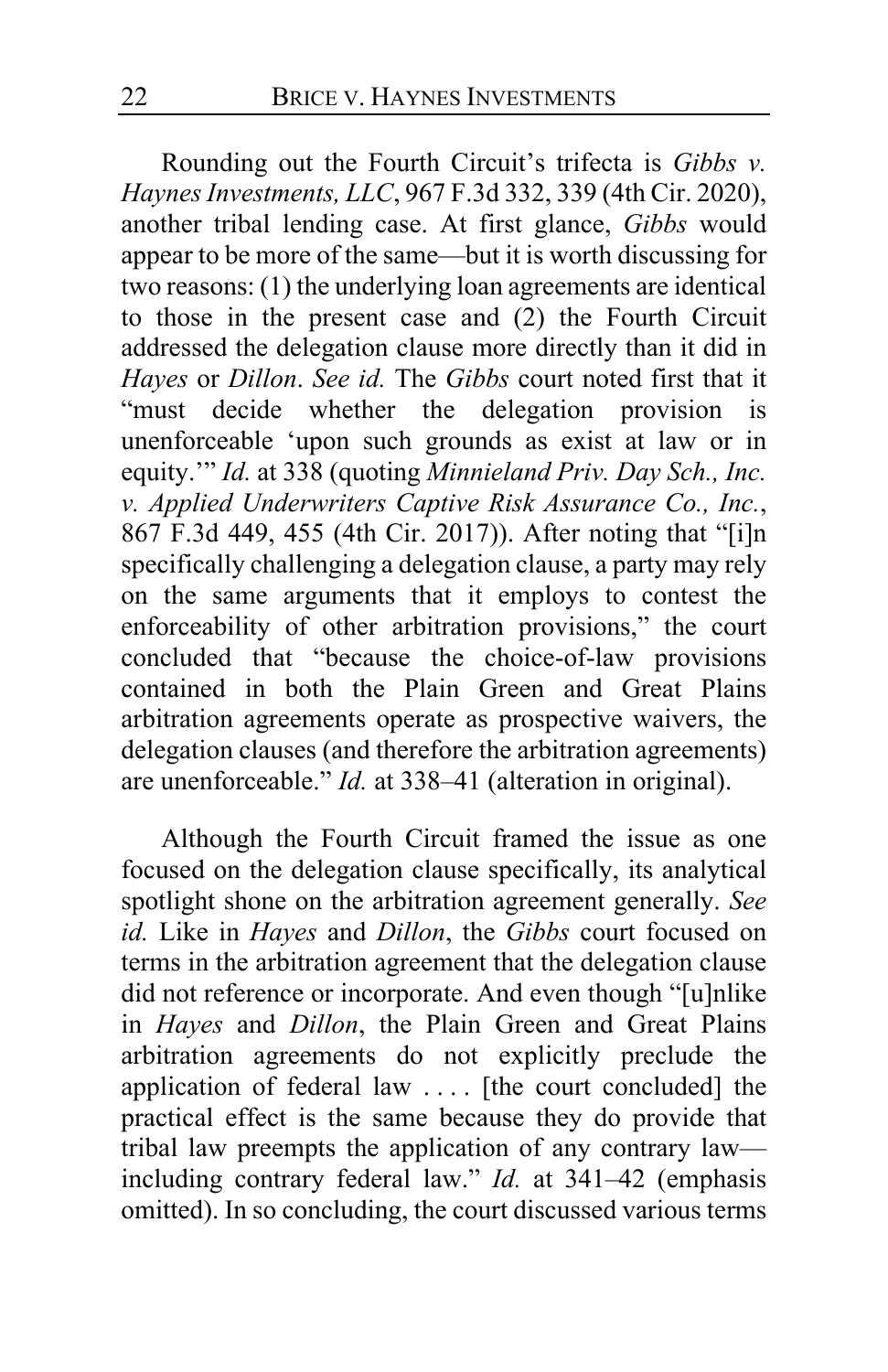in the arbitration agreement at length but did not mention the delegation clause again until its conclusion. Even then, the court did not discuss it in any detail but merely concluded, like the *Hayes* court, that prospective waiver rendered the *entire* arbitration agreement—including the specific *entire* arbitration agreement—including the delegation clause—unenforceable. *Id.* at 343–45.

#### **ii. Third Circuit**

Just a week before *Gibbs*, the Third Circuit addressed its own tribal loan dispute in *Williams v. Medley Opportunity Fund II, LP*, 965 F.3d 229, 238 (3d Cir. 2020). Focusing first on the delegation clause, the *Williams* court concluded that the borrowers explicitly referenced the delegation clause in their opposition to the motion to compel, which raised a specific challenge enabling the court to "proceed to examine [p]laintiffs' enforceability arguments." *Id.* at 238. "Plaintiffs contend[ed] that the arbitration agreement, including the delegation clause, [was] unenforceable under the prospective waiver doctrine." *Id.* Considering the terms of agreement—many of which are similar to those here—the Third Circuit concluded that "the plain language of the arbitration agreement and the loan agreement shows that only tribal-law claims may be brought in arbitration." *Id.* at 239. Although the contract did not expressly forbid application of federal law or the assertion of federal claims, the court determined that "[b]ecause the arbitration agreement mandates that only tribal law applies in arbitration, federal law does not." *Id.* at 240. "By limiting the claims available to borrowers to tribal-law claims," the court continued, "the arbitration agreement . . . requires a borrower to prospectively waive claims based on any other law." *Id.* at 241. In other words, "because the arbitration agreement [was] clear that only tribal-law claims are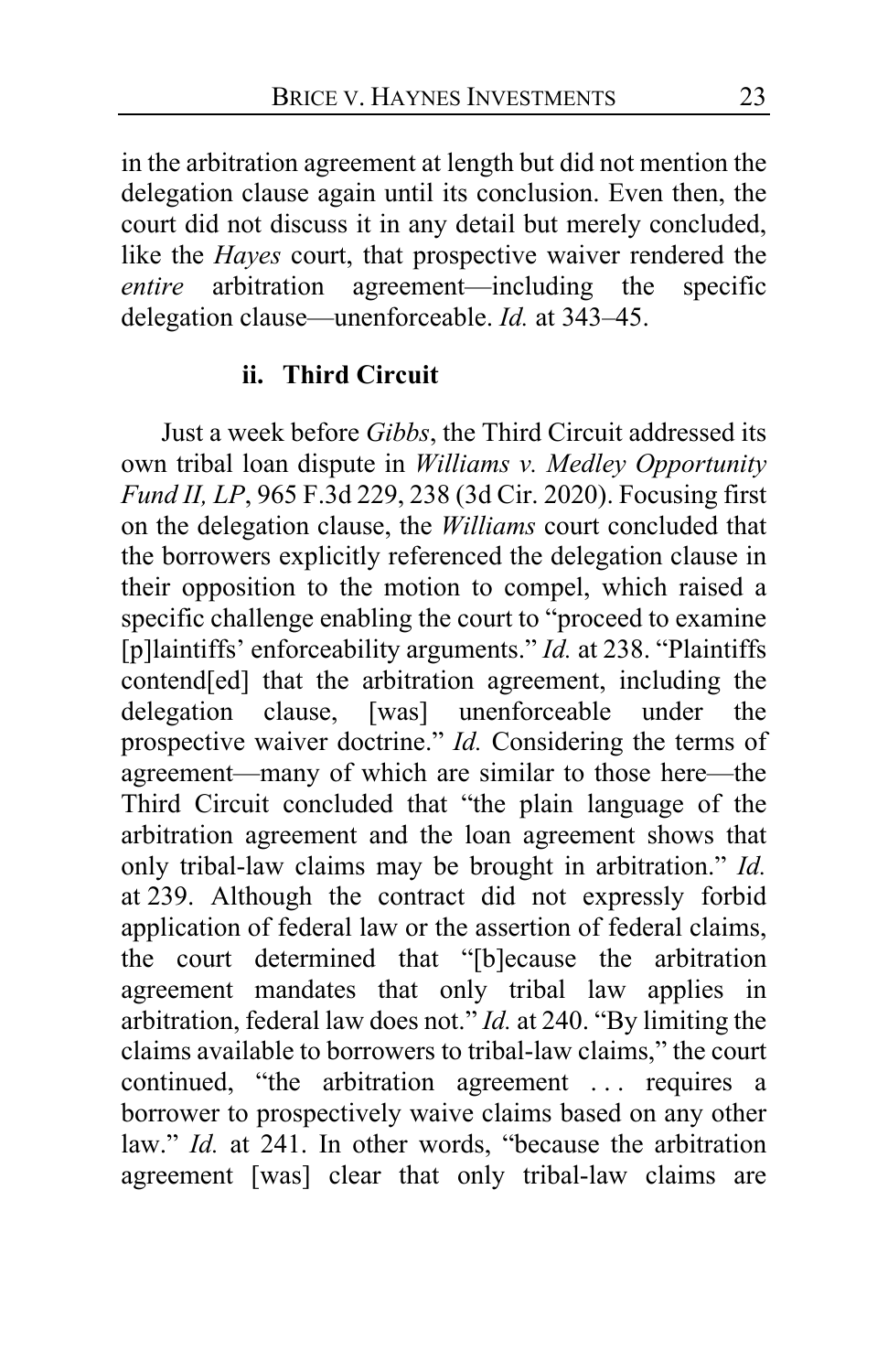available . . . that pronouncement is enough to show that federal-law claims are unavailable." *Id.*

Nearing its conclusion, the *Williams* court paused to provide—in a footnote—a bit more depth on why it concentrated on the entire arbitration agreement rather than the delegation clause:

> Even if we analyzed the delegation clause entirely separately, we would conclude it is unenforceable. As one district court in this Circuit explained, while the arbitration agreement delegates arbitrability determinations to the arbitrator, it also provides that the arbitrator can only apply tribal law, so "the arbitrator would be expressly forbidden from relying on any federal or state law, which means that the arbitrator could not ask whether the arbitration clause—and its complete exclusion of federal law—would violate the federal public policy against arbitration clauses that operate as a prospective waiver . . . . Quite possibly, the arbitrator would uphold the arbitration clause, because there would be no principle of federal law standing in the way. Enforcing the delegation clause would effectively allow [the lender] to subvert federal public policy and deny [the borrower] the effective vindication of her federal statutory rights before the arbitration of her claims even began."

*Id.* at 243 n.14 (alterations in original) (quoting *Ryan v. Delbert Servs. Corp.*, No. 5:15-cv-05044, 2016 WL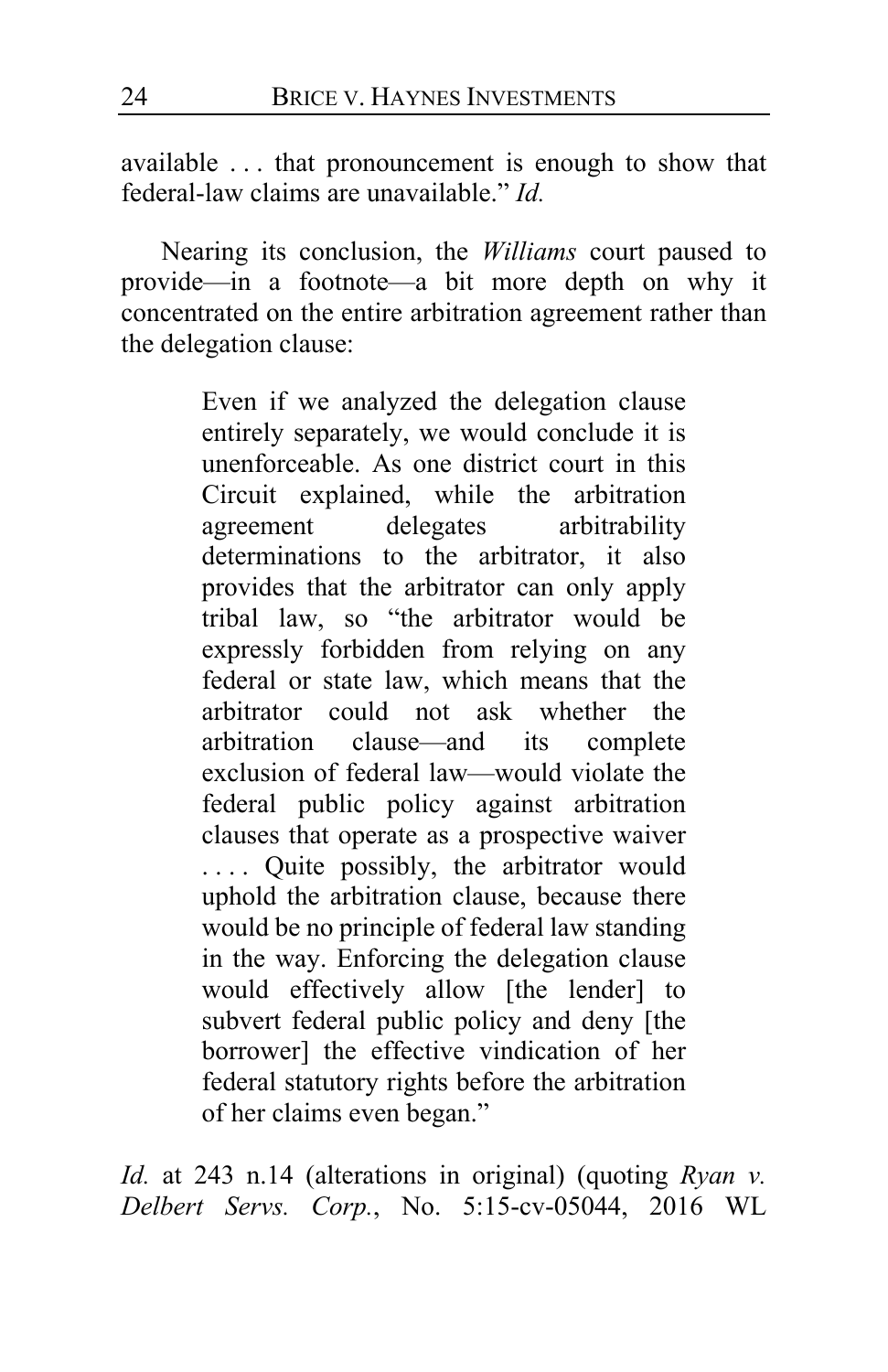4702352, at \*5 (E.D. Pa. Sept. 8, 2016)). Thus, the *Williams*  court held the entire arbitration agreement was unenforceable under the doctrine of prospective waiver.**[10](#page-24-0)** *Id.*

### **iii. Second Circuit**

In *Gingras v. Think Finance, Inc.*, 922 F.3d 112, 117 (2d Cir. 2019), the Second Circuit also considered an arbitration agreement in loan contracts involving tribal lenders. Indeed, that case involved the same tribal lending entity—Plain Green, LLC—as the present case and at least one of the former parties in this case—Sequoia. *Id.* at 119. Like the Third Circuit in *Williams*, the Second Circuit first discussed the delegation clause. *Id.* at 125–26. Although the court noted that the delegation clause appears to give an arbitrator "blanket authority" over disputes involving the validity, enforceability, and scope of the arbitration agreement, it nevertheless continued past that provision and analyzed the enforceability of the entire arbitration agreement:

> "[I]f a party challenges the validity under [9 U.S.C.] § 2 of the precise agreement to arbitrate at issue, the federal court must consider the challenge before ordering compliance with that agreement under § 4 [of the FAA]." Plaintiffs mount a convincing challenge to the arbitration clause itself. Their complaint alleges that "[t]he delegation provision of the Purported Arbitration Agreement is also fraudulent." That specific attack on the delegation provision is sufficient to make the issue of arbitrability

<span id="page-24-0"></span>**<sup>10</sup>** Investors stated at oral argument that one of the agreements at issue in *Williams* was also the same as those presently before us.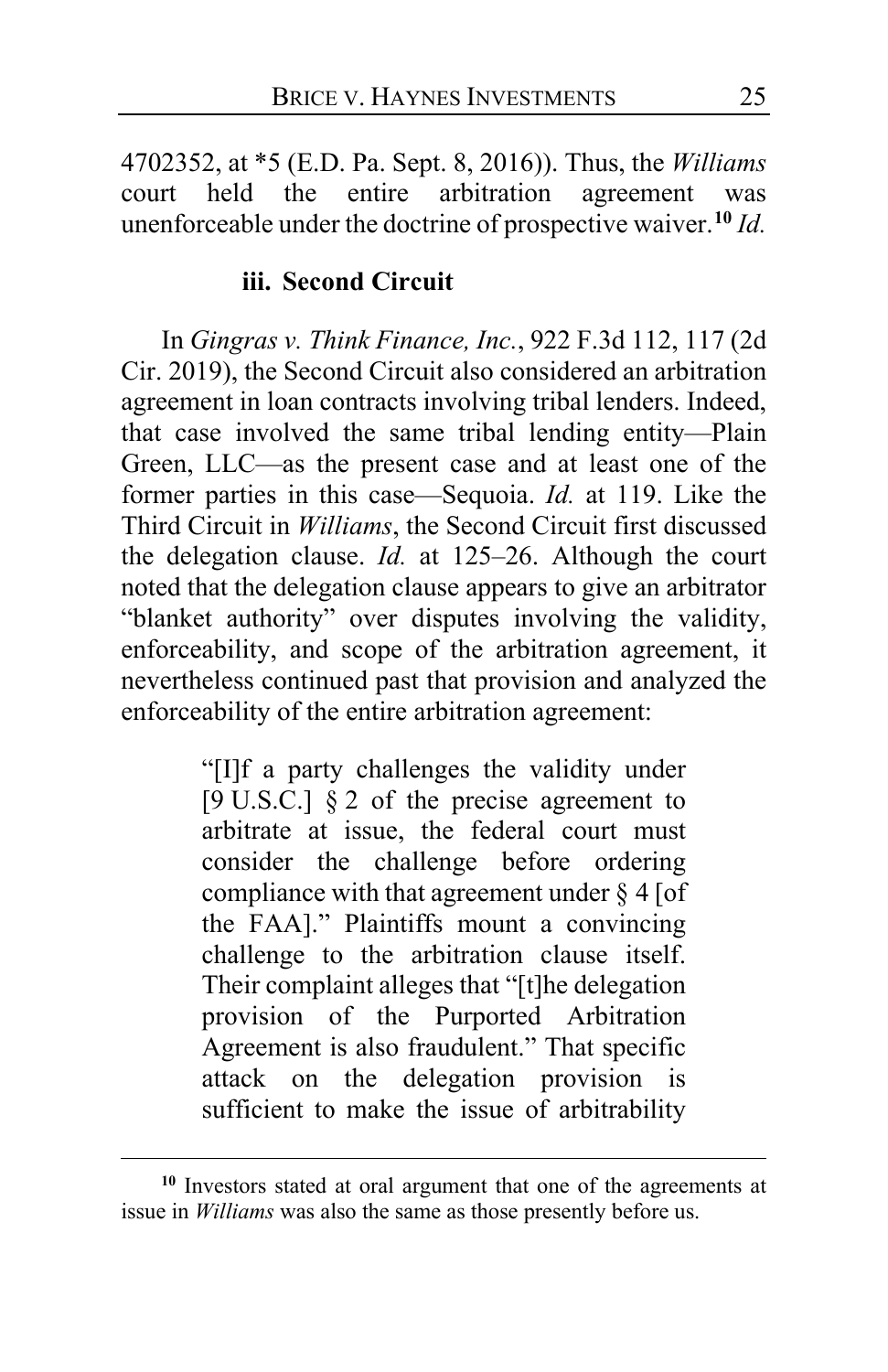one for a federal court.... [W]e properly consider it on appellate review.

### *Id.* at 126 (internal citations omitted).

Considering the arbitration agreements in their entirety, the court concluded they were "unenforceable because they are designed to avoid federal and state consumer protection laws." *Id.* at 127. The court further reasoned: "By applying tribal law only, arbitration for the Plain Green borrowers appears wholly to foreclose them from vindicating rights granted by federal and state law." *Id.* In other words, the *Gingras* court applied the prospective-waiver doctrine to invalidate the entire arbitration agreement because "tribal law provides no guarantee that federal and state statutory rights could be pursued, much less vindicated."**[11](#page-25-0)** *Id.*

#### **b. Reason for Disagreement**

In our view, our sister circuits have conflated the analysis under *Rent-A-Center*. The out-of-circuit decisions considered prospective waiver in the context of the arbitration agreement as a whole—not as applied to the delegation provision. Put simply, those decisions go like this: the arbitration agreement includes a delegation provision, but the entire arbitration agreement is unenforceable, thus, the delegation provision is too. *See, e.g.*, *Williams*, 965 F.3d at 243 (holding "[t]he prospective waiver of statutory rights renders the entire arbitration agreement (delegation clause included) unenforceable"). This approach conflicts with *Rent-A-Center* and our decision in *Brennan. See Rent-A-Center*, 561 U.S. at 70, 74; *Brennan*,

<span id="page-25-0"></span>**<sup>11</sup>** Again, Investors stated at oral argument that the *Gingras*  agreements are identical to those here.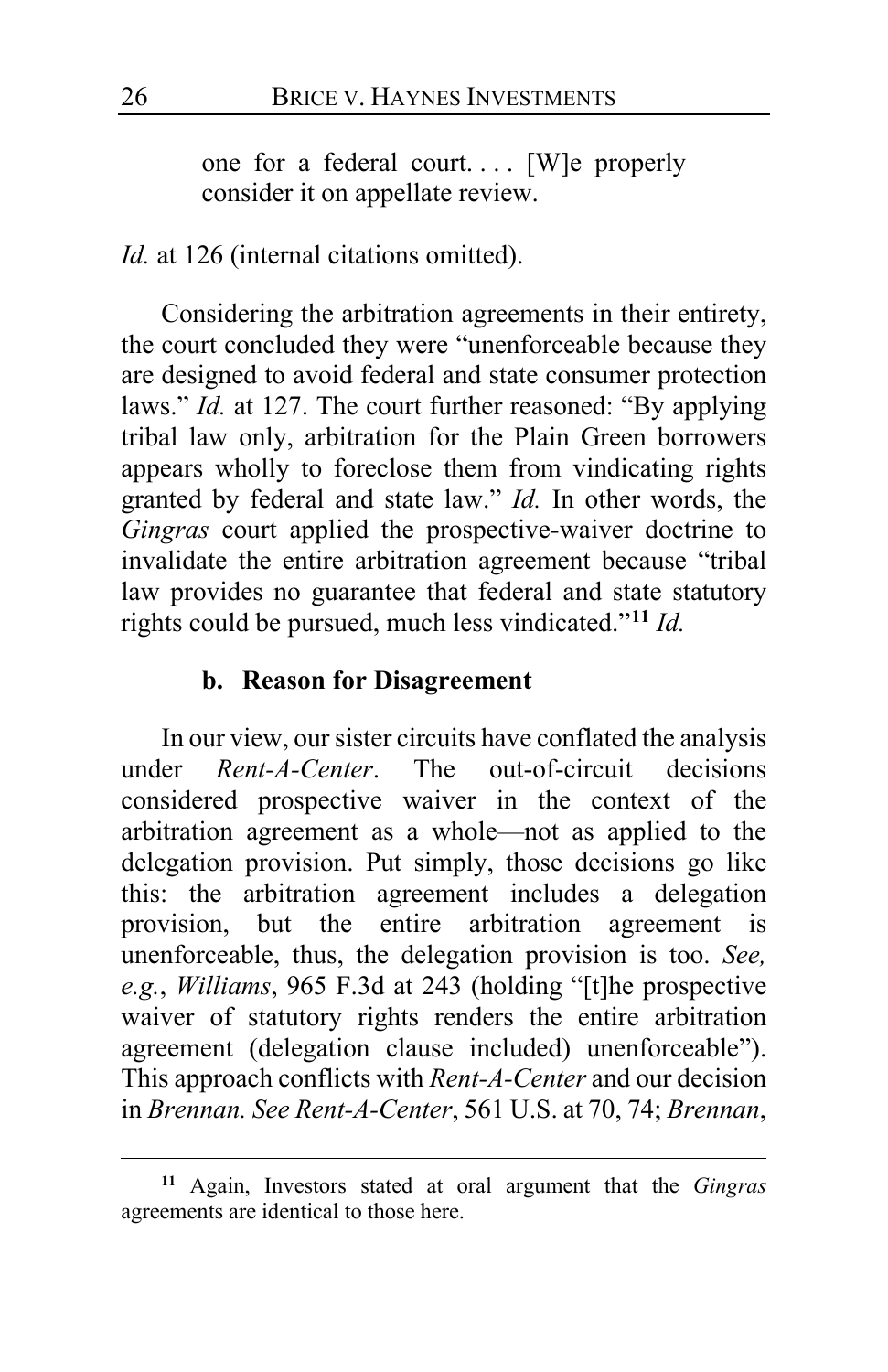796 F.3d at 1132. Our sister circuits considered the wrong thing by "confus[ing] the question of who decides arbitrability with the separate question of who prevails on arbitrability." *Henry Schein, Inc.*, 139 S. Ct. at 531. The proper question is not whether the entire arbitration agreement constitutes prospective waiver, but whether the antecedent agreement delegating resolution of that question to the arbitrator constitutes prospective waiver.

Although some of the out-of-circuit decisions properly tee up the question, none of them follow through. Take *Gibbs*: The Fourth Circuit began by noting that it must decide whether the delegation clause itself was unenforceable. 967 F.3d at 339. But in its analysis, it never mentions the text of the delegation clause, which is the same as that at issue in the present case. *See id.* at 340–45. The *Gibbs* court does not explain how the delegation clause— "the precise agreement to arbitrate at issue"—prospectively waived plaintiffs' statutory rights. *Rent-A-Center*, 561 U.S. at 71. Instead, it concluded the choice-of-law and forumselection provisions prospectively waived plaintiffs' statutory rights and that those terms rendered the entire<br>arbitration agreement—severable delegation clause agreement—severable delegation clause included—unenforceable. *Id.* Left unexplained is why an arbitrator—charged with "applying tribal law and the terms of the Agreement"—would rely on choice-of-law and forum-selection terms to ignore a prospective-waiver challenge to the enforceability of the entire arbitration agreement where there is a delegation clause that expressly allows a plaintiff to assert all "federal claims . . . based on any legal or equitable theory," including "*any issue*  concerning [] validity [or] enforceability."

Trying to reconcile our sister circuits' decisions with *Rent-A-Center*, we posit that they view a party's "specific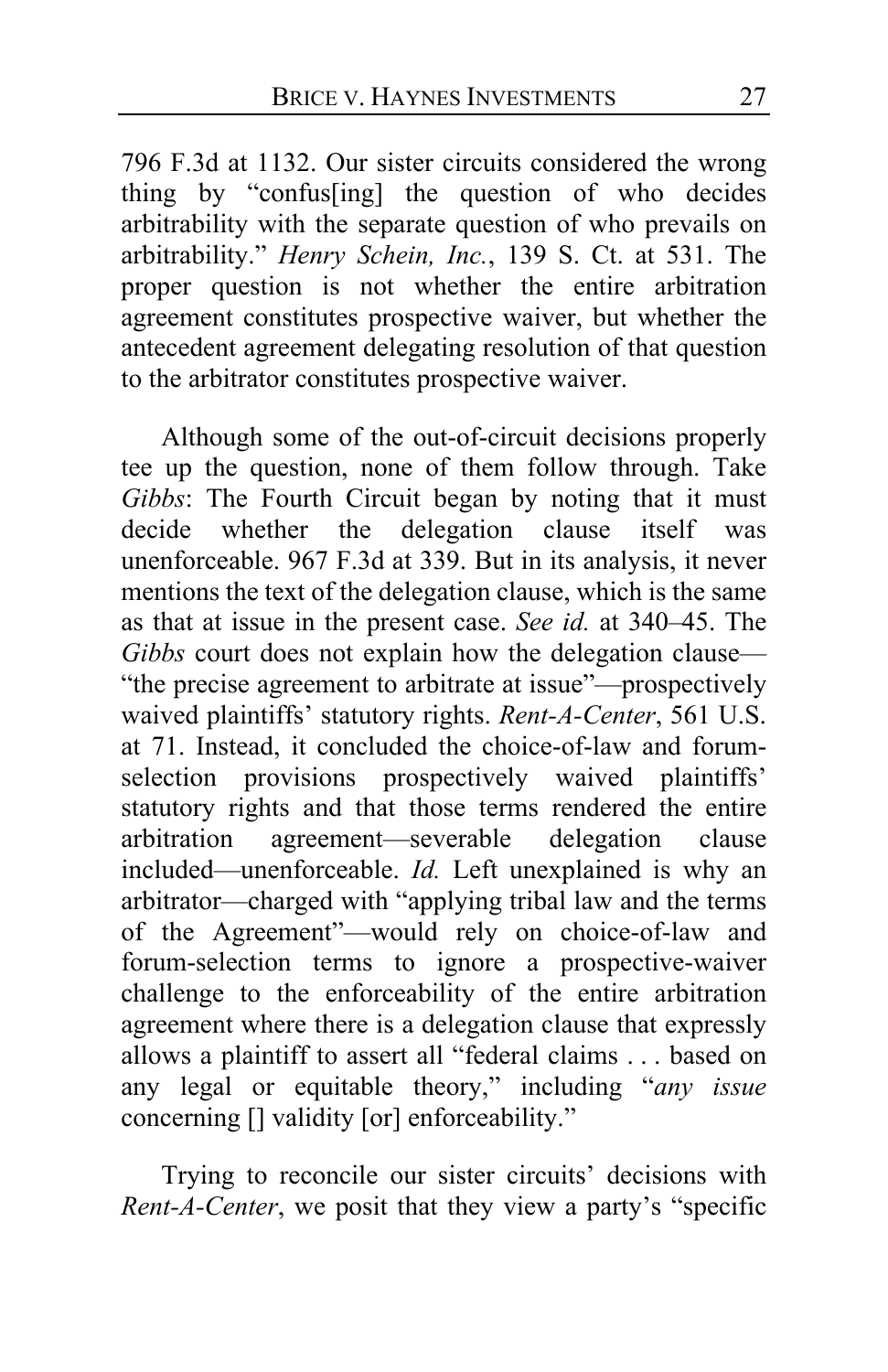challenge" to a delegation clause as a purely formal, procedural requirement. Perhaps in their view a party complies with *Rent-A-Center* if the party claims the delegation clause is unenforceable even if the arguments made go only to enforceability of the arbitration agreement as a whole. That is, so long as a party states the delegation clause is invalid, that is enough. We disagree. We read *Rent-A-Center* as requiring a substantive argument that the delegation provision *in and of itself* is unenforceable. A party challenging a delegation clause via contract-wide arguments must show how the claimed deficiencies *as applied to the delegation clause* render that specific agreement invalid. *Id.* at 74. Such arguments are "of course . . . much more difficult ... to sustain" than arguments applying the asserted contractual deficiency in the context of the claim potentially being arbitrated. *Id.* But our focus is not on what would happen in arbitration but on who should decide what happens in arbitration and whether having an arbitrator decide enforceability prevents a plaintiff from arguing that it should not be compelled to arbitrate. While it may be confusing, this is a necessary distinction.

Perhaps our sister circuits believe, as Borrowers certainly do, that whether these agreements prospectively waive Borrowers' federal statutory rights is a foregone conclusion. We do not dispute that Borrowers have a reasonable argument that the arbitration agreement as written precludes them from asserting their RICO claims or other federal claims in arbitration. *See Italian Colors*, 570 U.S. at 235 (explaining that a prospective-waiver argument is strongest when a contract eliminates the right to pursue a statutory remedy). And if that is true, the arbitration agreement is likely unenforceable as a prospective waiver. See id. But, when there is a clear delegation provision, that question is not for us—or anyone else wearing a black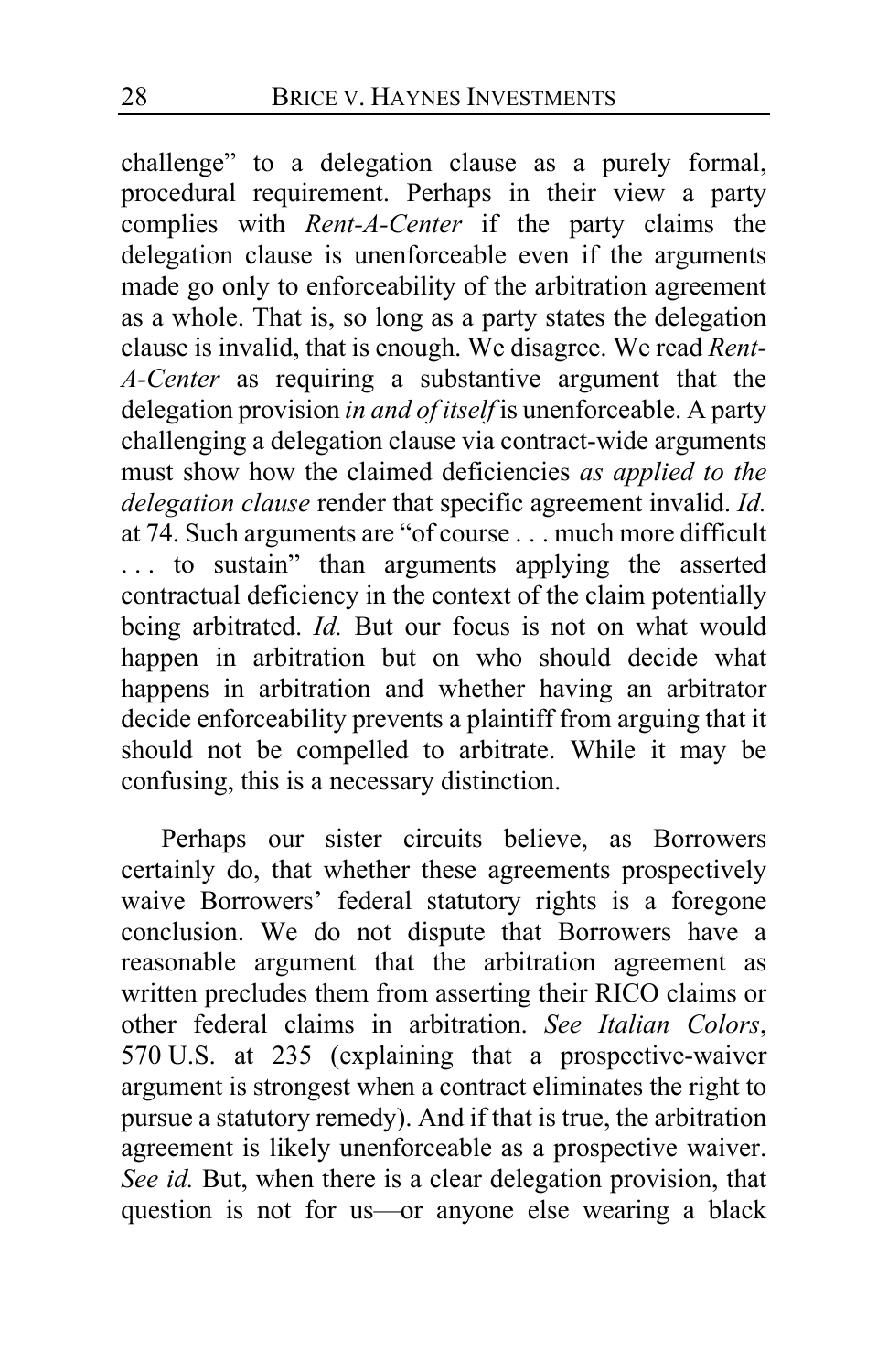robe—to decide. Instead, it is for the arbitrator to decide so long as the delegation provision itself does not eliminate parties' rights to purse their federal remedies. Refusing to allow an arbitrator to decide the question, even if we think the answer is obvious, runs counter to the Supreme Court's clear instructions that "a court may not decide an arbitrability question that the parties have delegated to an arbitrator." *Henry Schein, Inc.*, 139 S. Ct. at 529–30 ("A court has no business weighing the merits of the grievance because the agreement is to submit all grievances to arbitration, not merely those which the court will deem meritorious." (internal quotations and citation omitted)). No matter the court's view of the merits, no matter the inefficiency, no matter the time and money potentially saved. *See id.* Instead, we "must respect the parties' decision as embodied in the contract." *Id.* at 531.

### **3. Practical Effects**

Finally, we note the practical effects of compelling arbitration. If Borrowers succeed in convincing an arbitrator that the arbitration agreement is unenforceable as a prospective waiver, Borrowers may return to federal court and assert their claims. If Borrowers' prospective-waiver argument fails to convince the arbitrator because she concludes the agreement allows Borrowers to assert their federal claims, the obvious result is that Borrowers can bring their federal claims in arbitration and they did not prospectively waive anything. And if the arbitrator concludes she cannot consider a prospective-waiver challenge to enforceability of the arbitration agreement, Borrowers can return to court and argue the arbitrator exceeded her powers. *See PowerAgent Inc. v. Elec. Data Sys. Corp.*, 358 F.3d 1187, 1193 (9th Cir. 2004) (describing the process for back-end review under the FAA). No matter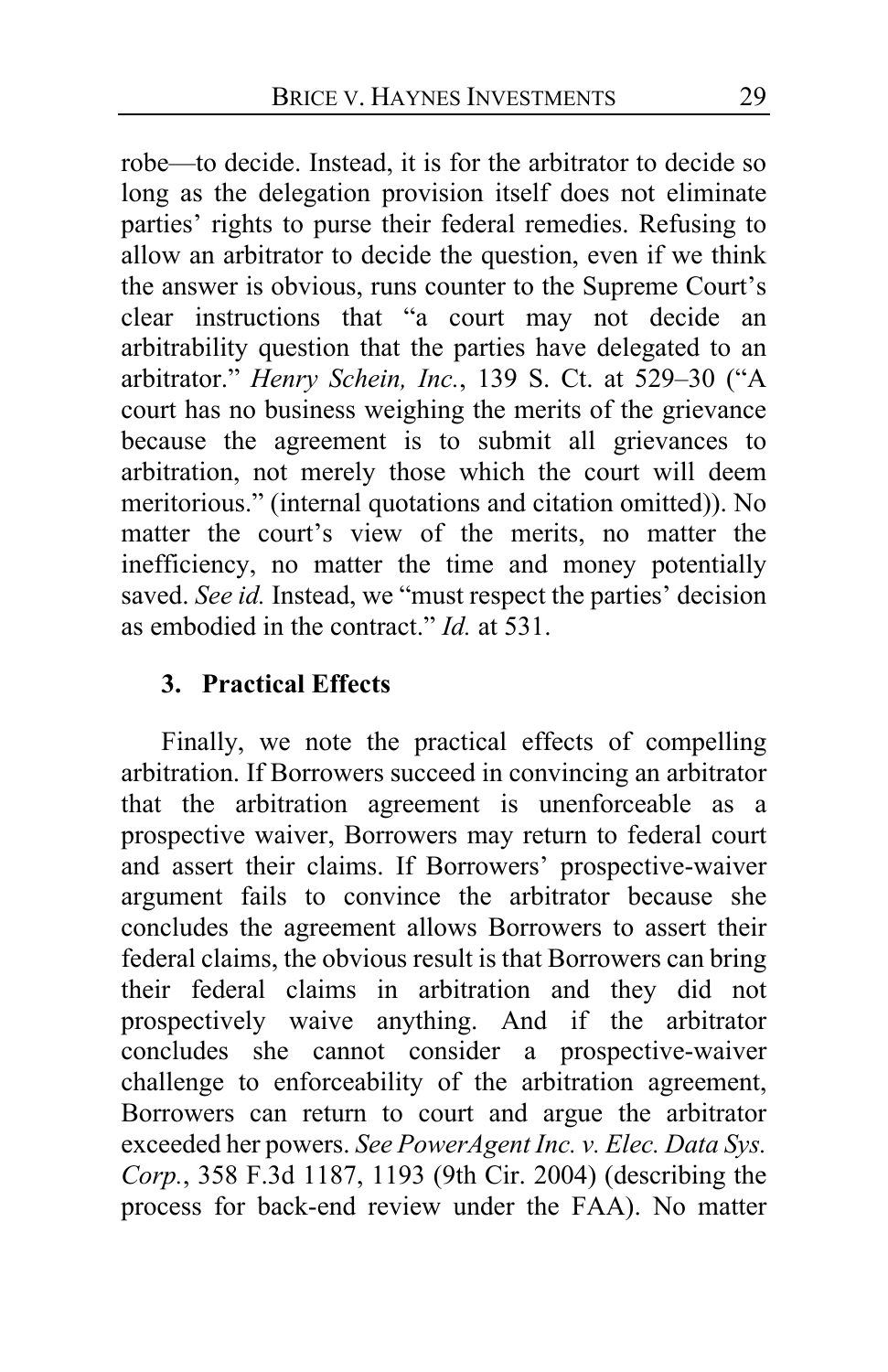what, Borrowers will have the opportunity to assert their federal claims or show that the arbitration agreements "foreclosed" their ability to do so. Flowing logically from these alternatives—one of which must occur if this dispute continues—is our conclusion in this case: Borrowers cannot show the delegation clause *itself* prospectively waives their opportunity to pursue their federal rights. How could it where the worst-case scenario is that an arbitrator *may* prevent Borrowers from presenting their federal claims and, if so, Borrowers *will* have the opportunity to object to a court that the arbitrator exceeded her authority and ask that any award be vacated.**[12](#page-29-0)** In such circumstances, compelling arbitration is consistent with congressional policy—strictly enforced by the Supreme Court—of placing arbitration agreements on equal footing with other contracts and "reversing centuries of judicial hostility to arbitration agreements." *Scherk v. Alberto-Culver Co.*, 417 U.S. 506, 510 (1974) (quoting H.R. Rep. No. 96, 68th Cong., 1st Sess. 1, 2 (1924)).

#### **III. CONCLUSION**

Though courts may deem arbitration agreements distasteful or unjust in certain contexts, particularly where

<span id="page-29-0"></span>**<sup>12</sup>** We acknowledge that a federal court's back-end review of arbitration awards is "both limited and highly deferential and an arbitration award may be vacated only if it is completely irrational or constitutes manifest disregard of the law." *PowerAgent Inc.*, 358 F.3d at 1193 (internal quotations and citation omitted). At least one circuit, however, seems to recognize that whether an arbitrator erred in rejecting a prospective-waiver challenge is reviewable. *See Gibbs*, 967 F.3d at 340 ("The prospective waiver issue would not become ripe for final determination until the federal court was asked to enforce the arbitrator's decision."); *see also PacifiCare Health Sys., Inc. v. Book*, 538 U.S. 401, 407 (2003).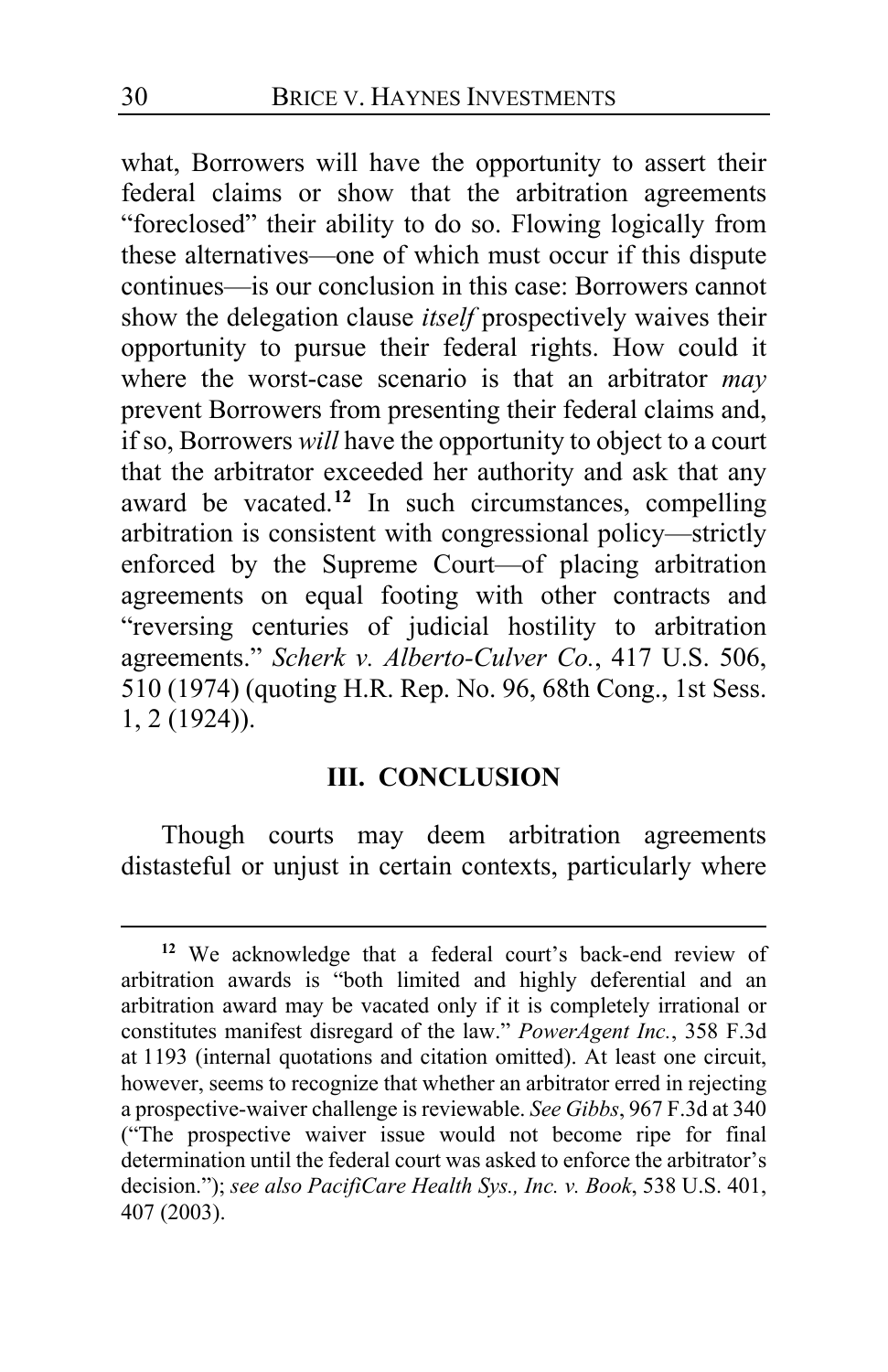they limit consumer rights and remedies, both Congress and the Supreme Court have instructed us to respect agreements to arbitrate just as any other contractual agreement. Here, there can be no dispute that the parties agreed to arbitrate both their substantive disputes as well as any gateway questions regarding enforceability of their arbitration<br>agreement. The latter agreement—the delegation agreement—the delegation provision—does not prevent Borrowers from challenging enforceability based on prospective waiver because that doctrine arises from federal law. Therefore, we conclude that the delegation provision is not itself invalid as a prospective waiver and that it is for an arbitrator, not the court, to decide whether the parties' arbitration agreement is enforceable.

### **REVERSED and REMANDED with instructions to stay the case and compel arbitration.**

### W. FLETCHER, Circuit Judge, dissenting:

Plaintiffs sued a number of defendants, alleging that they conspired to charge interest rates of over 400% per annum on internet "payday" loans, using a "rent-a-tribe" scheme in violation of the federal Racketeer Influenced and Corrupt Organizations Act ("RICO") and of California usury and unjust enrichment laws. The payday loan agreements include agreements to arbitrate disputes related to the loan agreements. The arbitration agreements contain provisions that delegate to the arbitrator the task of determining the validity of the arbitration agreement. Two of the defendants moved to compel arbitration. The district court denied the motion to compel, and the two defendants appealed.

There are two questions in this appeal. The first is whether the delegation provisions in the arbitration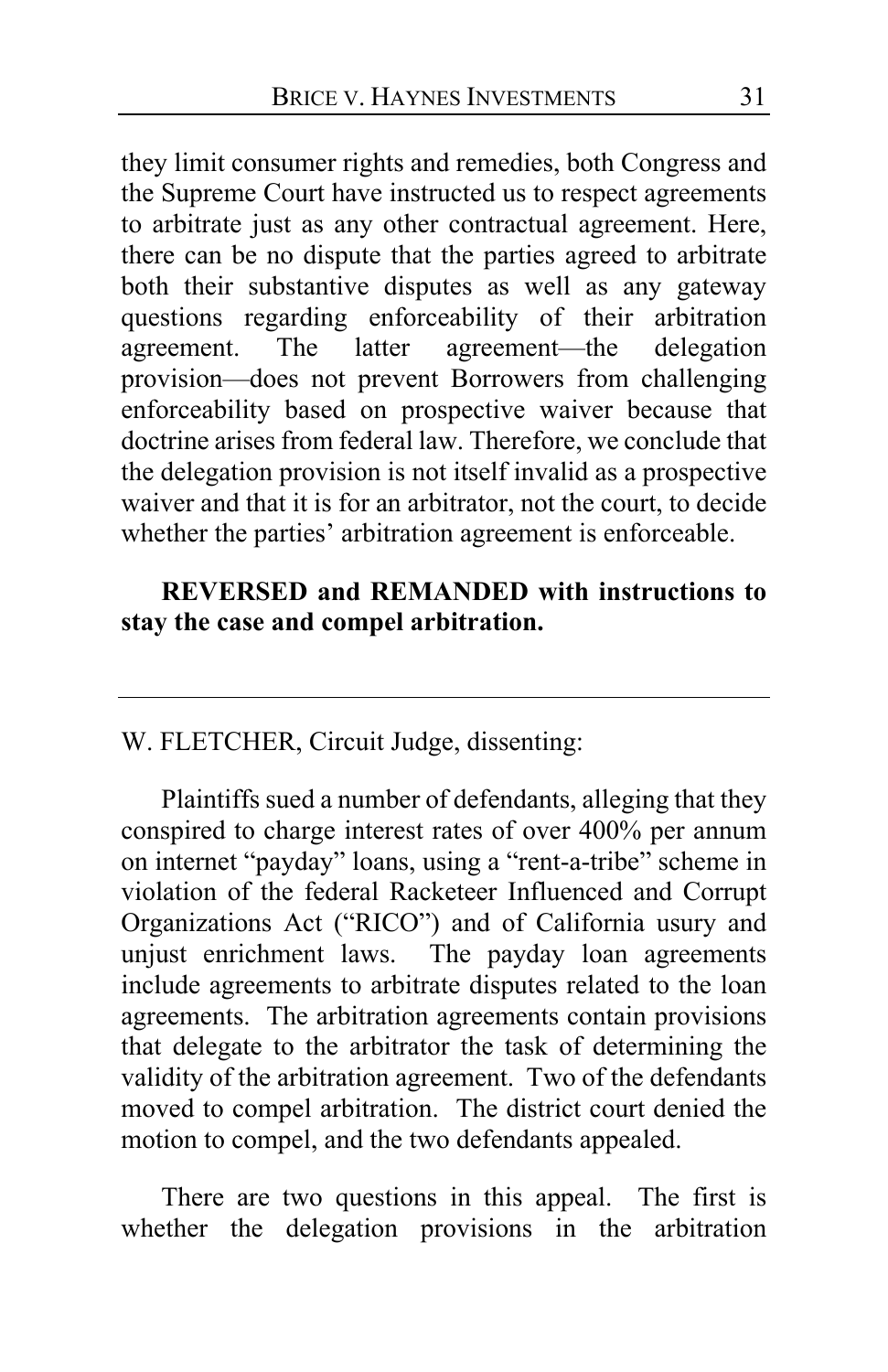agreements are valid. The second is whether the arbitration agreements as a whole are valid. Until now, every federal court but one has refused to compel arbitration in cases involving tribal internet payday loans. In that one case, the borrowers had failed to challenge the delegation provision. Splitting with all of our sister circuits that have addressed the question, my colleagues hold the delegation provisions valid. My colleagues do not reach the second question.

My colleagues misunderstand the effect of the choice-oflaw provisions in the agreements. Under the choice-of-law provisions, the arbitrator may apply only tribal law and a small and irrelevant subset of federal law. The prospective waivers of most federal law and all state law prevent the arbitrator from applying the law necessary to determine whether the delegation provisions and the arbitration agreements are valid. This renders both the delegation provisions and the arbitration agreements invalid.

I strongly but respectfully dissent.

- I. Background
- A. "Payday" Loans

"Payday" loans are "high-cost, small-dollar loans" made to low-income, low-credit borrowers with a "repayment system that involves the lender withdrawing funds directly from the borrower's bank account." *Consumer Financial Regulation—CFPB's Final Payday Lending Rule Deems It an "Unfair" and "Abusive" Practice to Make Payday Loans Without Determining Borrower Ability to Repay*, 131 Harv. L. Rev. 1852, 1852 (2018). The loans are marketed to financially vulnerable consumers who typically cannot make timely payments on their loans. *See CFPB Finalizes Rules to Stop Payday Debt Traps*, CFPB (Oct. 5, 2017),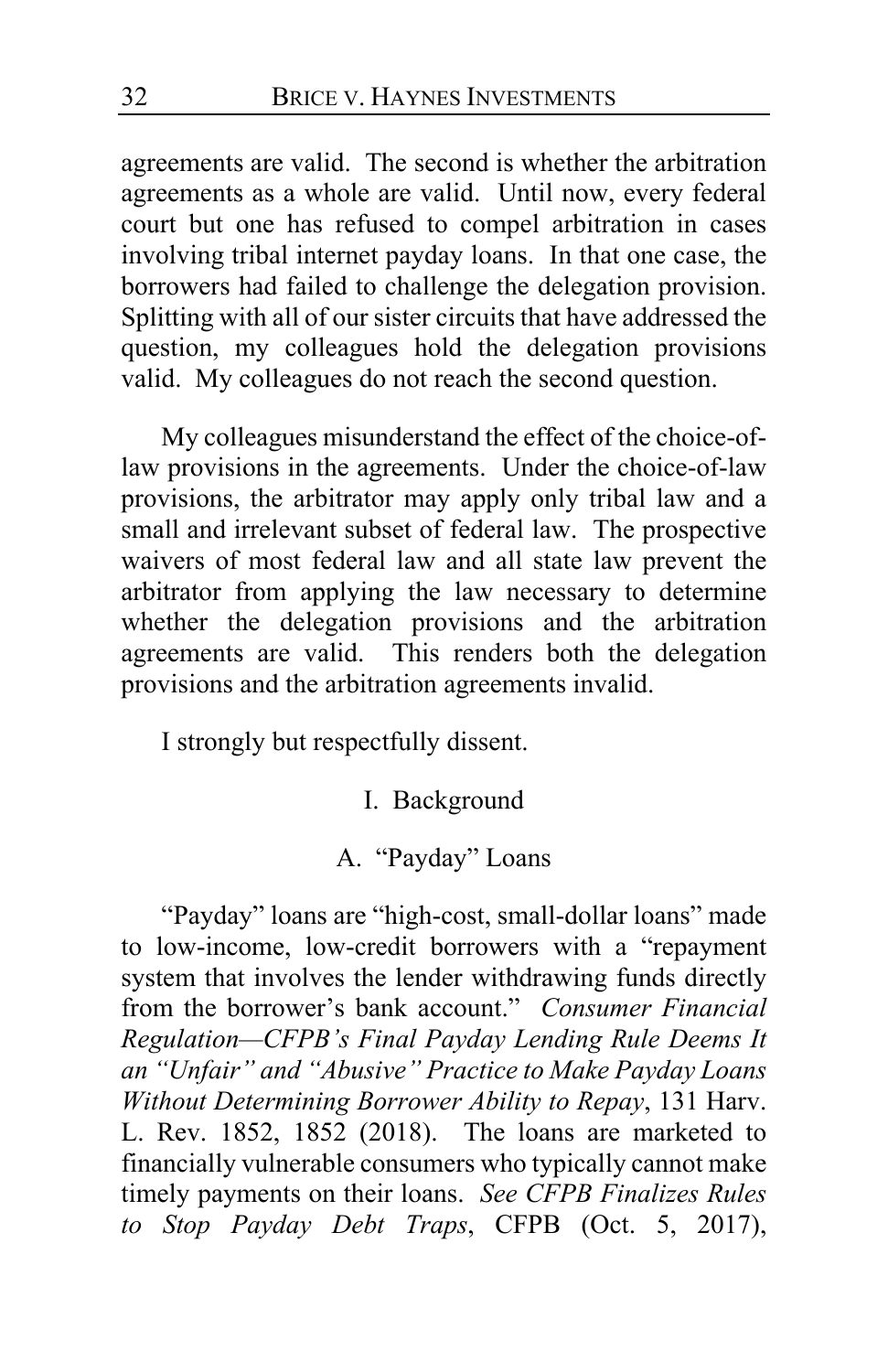https://www.consumerfinance.gov/about-us/newsroom/cfpb -finalizes-rule-stop-payday-debt-traps/. Borrowers often must choose among defaulting, re-borrowing, or skipping other financial obligations such as payments for housing, food, or medical care. *Id.* Borrowers can be caught in a "long-term debt trap," either "rolling over" their loan payments or refinancing their loans, incurring substantial new charges that often exceed the amount they receive in credit. *Id.* (noting that 80% of loans are reborrowed within a month, typically around the time the loan is due or shortly thereafter).

Most states regulate payday loans. These states protect their citizens from usurious payday lending either by prohibiting payday loans entirely or by capping annual interest rates and requiring installment repayment schedules. *See Payday, Vehicle Title, and Certain High-Cost Installment Loans*, 82 Fed. Reg. 54,472, 54,476 (Nov. 17, 2017). In California, a lender generally may not charge more than 10% interest per annum on a loan. Cal. Const. Art. XV § 1. An interest rate above 10% is usurious and renders a loan agreement void. Cal. Civ. Code § 1916-2; *Heald v. Friis-Hansen*, 52 Cal. 2d 834, 838–39 (1959).

Internet payday lenders have a history of noncompliance with state usury laws. They have used a variety of tactics to evade state laws, including "renting bank charters." Consumer Fed'n of Am. and the U.S. Pub. Int. Rsch. Grp., *Rent-A-Bank Payday Lending: How Banks Help Payday Lenders Evade State Consumer Protections* (Nov. 2001), https://consumerfed.org/pdfs/paydayreport.pdf. Beginning in 2005, federal regulators began cracking down on payday lenders' "rent-a-bank" arrangements. Creola Johnson, *America's First Consumer Financial Watchdog Is on a Leash: Can the CFPB Use Its Authority to Declare Payday-*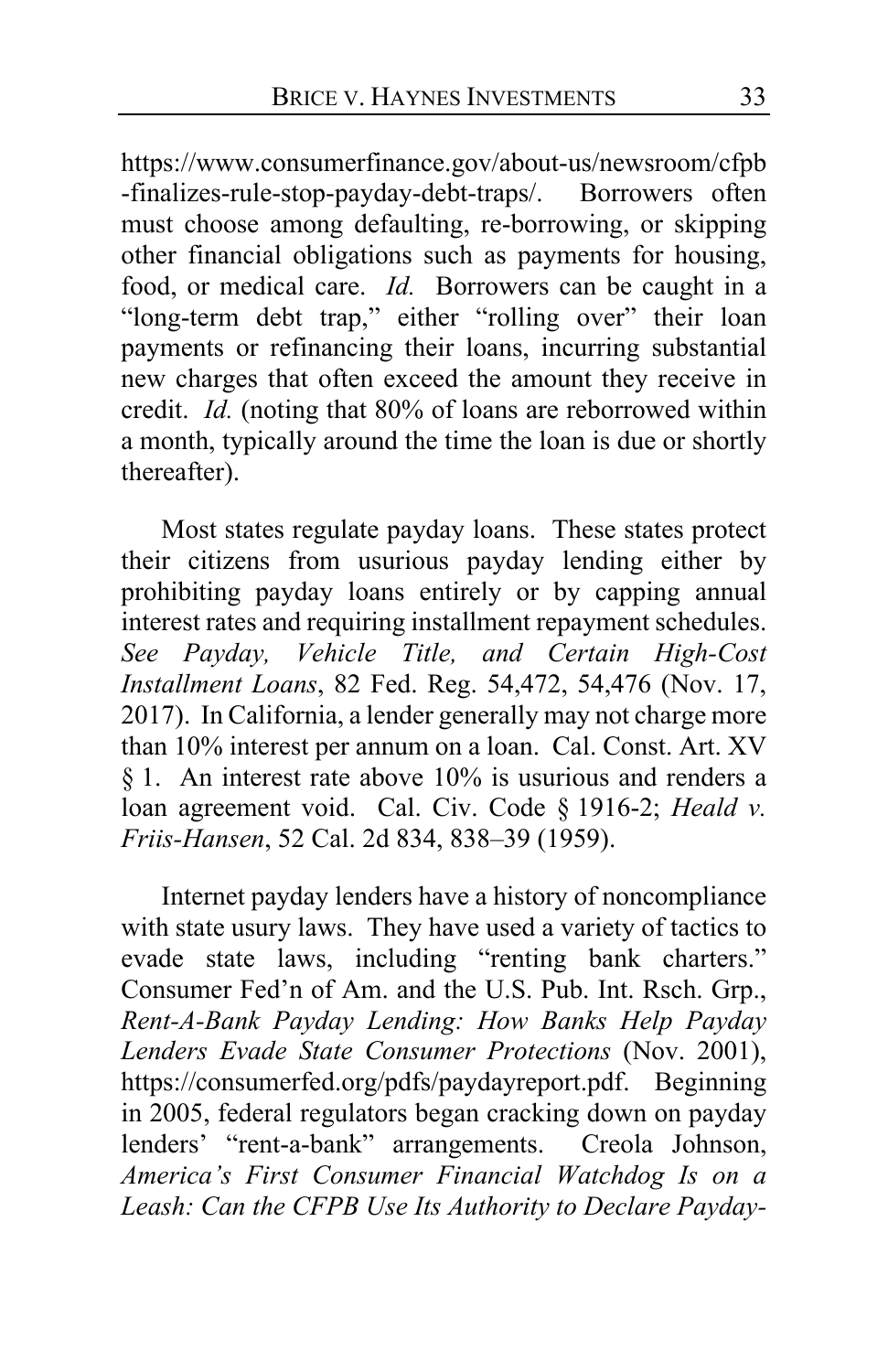*Loan Practices Unfair, Abusive, and Deceptive?*, 61 Cath. U. L. Rev. 381, 399 n.116 (2012).

In response, several internet payday lenders replaced banks with Indian tribes in so-called "rent-a-tribe" arrangements where tribal shell corporations, acting as fronts for non-Indian payday lenders, charge borrowers exorbitant interest rates. *Id.* at 399. The loan agreements for tribal internet payday lenders require that any dispute arising out of the agreement be decided by arbitration, and that the arbitrator decide the validity of the arbitration agreement.

Until this appeal, every federal court but one dealing with tribal internet payday loans has refused to compel arbitration. *See Gingras v. Think Finance, Inc.*, 922 F.3d 112 (2d Cir. 2019) (*Hall*, Leval, Chin, JJ. (unanimous)); *Williams v. Medley Opportunity Fund II, LP*, 965 F.3d 229 (3d Cir. 2020) (*Schwartz*, Scirica, Cowen, JJ. (unanimous)); *Gibbs v. Haynes Invs., LLC*, 967 F.3d 332 (4th Cir. 2020) (*Agee*, Gregory, Motz, JJ. (unanimous)); *Gibbs v. Sequoia Cap. Operations, LLC*, 966 F.3d 286 (4th Cir. 2020) (unanimous); *Dillon v. BMO Harris Bank, N.A.*, 856 F.3d 330 (4th Cir. 2017) (*Keenan*, Duncan, Thacker, JJ. (unanimous)); *Hayes v. Delbert Servs. Corp.*, 811 F.3d 666 (4th Cir. 2016) (*Wilkinson*, Keenan, Harris, JJ., (unanimous)); *Smith v. W. Sky Fin.*, 168 F. Supp. 3d 778 (E.D. Pa. 2016); *Hengle v. Asner*, 433 F. Supp. 3d 825 (E.D. Va. 2020); *Titus v. ZestFinance, Inc.*, 2018 WL 5084844, at \*5 (W.D. Wash. Oct. 18, 2018), *vacated on other grounds by Titus v. BlueChip Fin.*, 786 F. App'x 694 (9th Cir. 2019); *Ryan v. Delbert Servs. Corp.*, 2016 WL 4702352, at \*4 (E.D. Pa. Sept. 8, 2016); *Rideout v. CashCall, Inc.*, 2018 WL 1220565, at \*6 (D. Nev. Mar. 8, 2018); *cf. Swiger v. Rosette*, 989 F.3d 501 (6th Cir. 2021) (enforcing delegation provision because plaintiff failed to challenge it).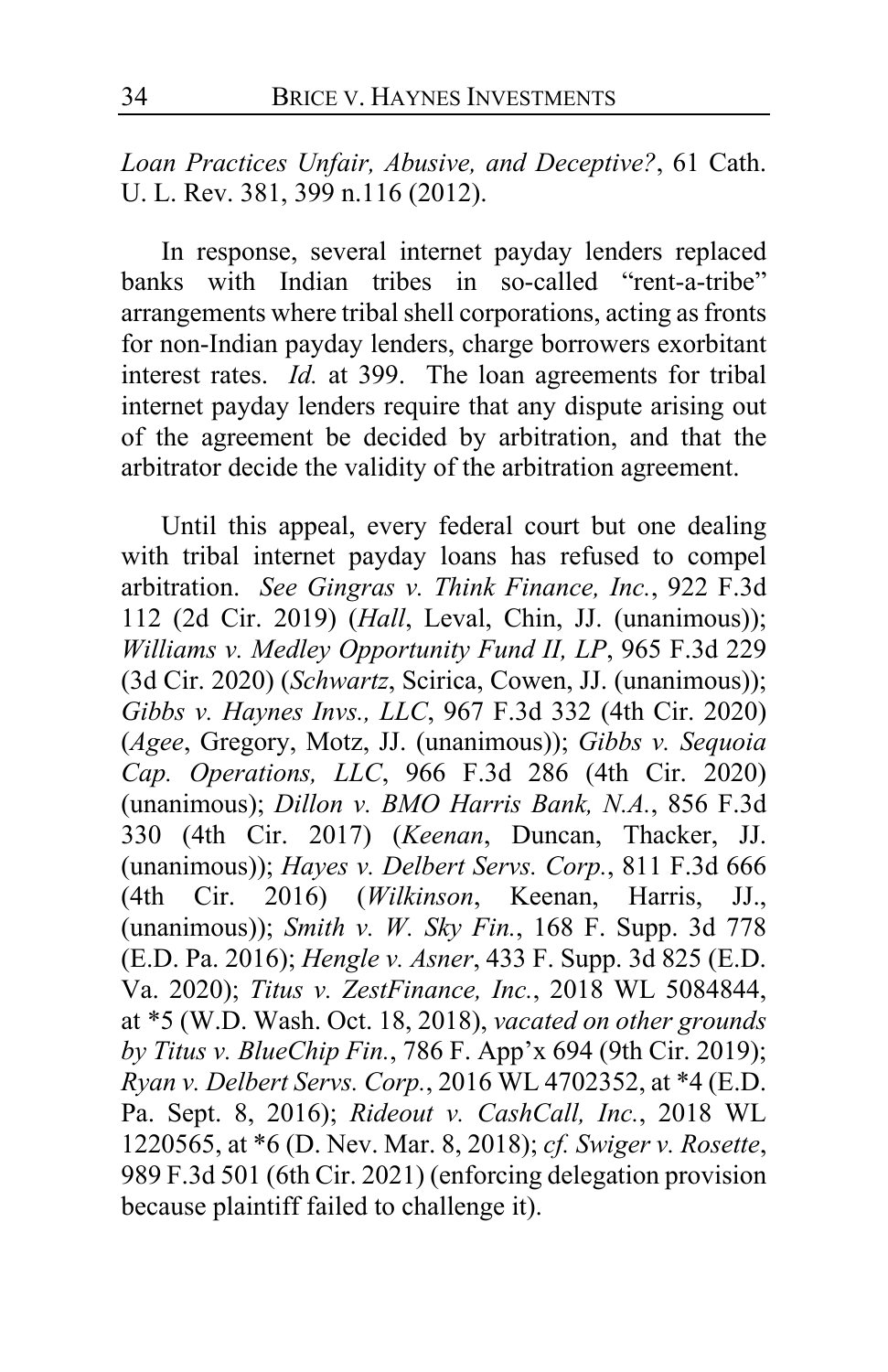#### B. This Litigation

Named plaintiffs-appellees are Kimetra Brice, Earl Browne, and Jill Novorot ("Plaintiffs"). They are all residents of California. Using the internet in California, all three Plaintiffs obtained short-term, high-interest internet payday loans from Great Plains Lending ("Great Plains"), a corporation owned by the Otoe-Missouria Tribe, whose reservation is in Oklahoma. Plaintiff Browne also obtained such loans from Plain Green, a corporation owned by the Chippewa Cree Tribe, whose reservation is in Montana. The allegations in Plaintiffs' complaint are assumed to be true.

In brief, Plaintiffs allege as follows. Defendant Kenneth Rees owns a company called Think Finance. Think Finance entered into agreements with the Otoe-Missouria Tribe and the Chippewa Cree Tribe. Pursuant to the agreements, the tribes created corporations under tribal law, Great Plains and Plain Green, respectively. Think Finance provided each corporation with funds to originate the high-interest internet payday loans.Think Finance controlled the terms, origination, and servicing of the loans.

Defendant GPL Servicing, largely owned by defendant Victory Park Capital Advisors, raised capital for Think Finance from third-party investors. Think Finance guaranteed investors a fixed-rate return of 18–20%. Defendant-appellant Haynes Investments is a private equity firm owned and controlled by individual defendantappellant L. Stephen Haynes (collectively, the "Haynes defendants"). Haynes Investments provided capital to Think Finance for use by Plain Green. L. Stephen Haynes played a key role in finding a bank willing to process loan payments to Great Plains and Plain Green through an electronic system that allowed for direct access to the borrowers' bank accounts.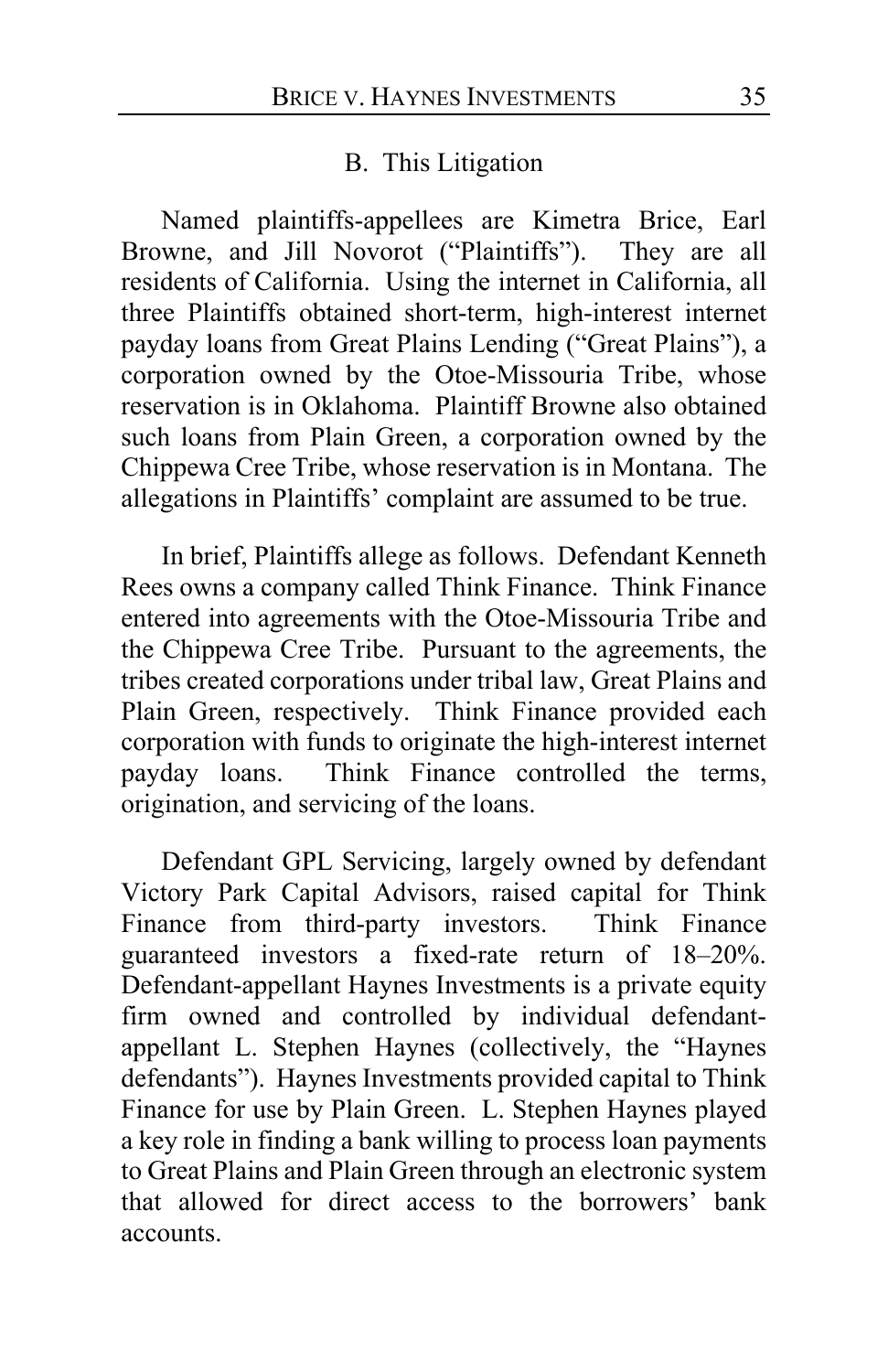With exceptions not relevant here, California's usury law provides that interest rates may not exceed 10% per annum. Cal. Const. Art. 15, § 1; Cal. Civ. Code §§ 1916-2, 1916-3. The interest rate on loans made to Plaintiffs by Great Plains and Plain Green far exceeded 10%. Interest rates on two of plaintiff Novorot's loans from Great Plains were 441.38% and 448.67% per annum.

Plaintiffs filed a putative class action in federal district court against a number of defendants, including those named in the brief narrative above. Their complaint alleged four counts of violating RICO, 18 U.S.C. § 1962, one count of violating California's usury statute, Cal. Civ. Code § 1916– 2, and one count of unjust enrichment under California law.

The two Haynes defendants moved to compel arbitration. No other defendant moved to compel arbitration. The district court denied the motion. The Haynes defendants appeal.

#### II. Discussion

#### A. *Rent-A-Center*

Parties to an arbitration agreement may delegate to the arbitrator threshold determinations of the validity and scope of the arbitration agreement. *Rent-A-Center, W., Inc. v. Jackson*, 561 U.S. 63, 68–70 (2010) (validity); *Henry Schein, Inc. v. Archer and White Sales, Inc.*, 139 S. Ct. 524, 528 (2019) (scope). If there is a delegation provision and the plaintiff seeks to avoid arbitration on the ground that the arbitration agreement is invalid, a plaintiff must specifically challenge the validity of the delegation provision, separate from and prior to any challenge to the arbitration agreement as a whole. *Rent-A-Center*, 561 U.S. at 72. A delegation provision may be held invalid for the same reason or reasons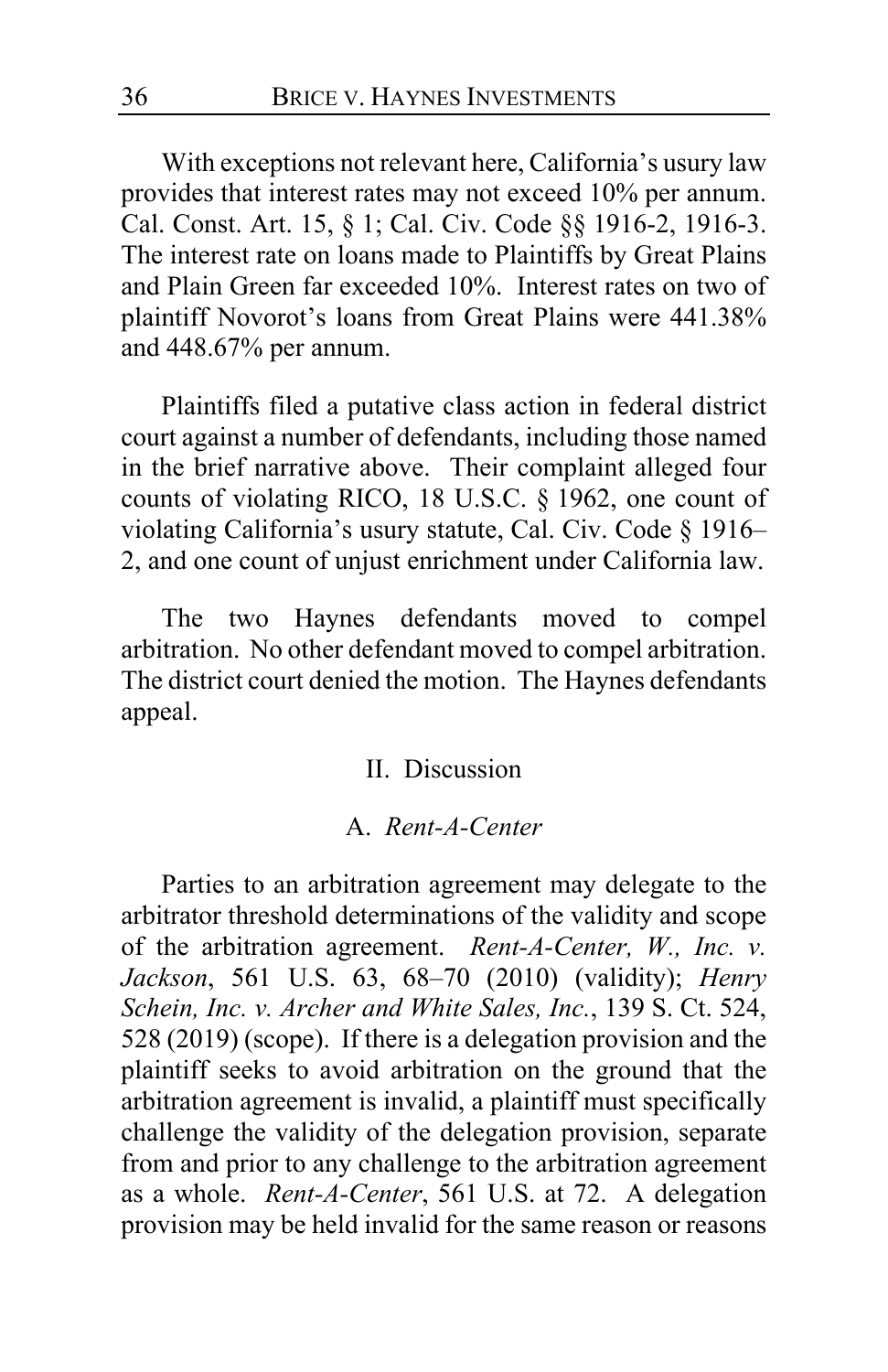as the arbitration agreement. *Id.* at 74 (stating that if the plaintiff had challenged the delegation provision on the same ground as he challenged the arbitration agreement as a whole, the court would have considered the challenge); *MacDonald v. CashCall, Inc.*, 883 F.3d 220, 226–27 (3d Cir. 2018) ("In specifically challenging a delegation clause, a party may rely on the same arguments that it employs to contest the enforceability of other arbitration agreement provisions."). Only if the delegation provision is invalid may a court determine for itself whether the entire arbitration agreement is also invalid. *See Rent-A-Center*, 561 U.S. at 71.

It is possible to read the Supreme Court's later decision in *Schein* as overruling *Rent-A-Center*. In *Schein*, the Court held that if an arbitration agreement contains a valid delegation provision, a court must permit the arbitrator to determine the scope of the arbitration agreement, even if the arguments in favor of arbitration are "wholly groundless." 139 S. Ct. at 528. Citing *Rent-A-Center*, 561 U.S. at 69 n.1, the Court wrote:

> This Court has consistently held that parties may delegate threshold arbitrability questions to the arbitrator, so long as the parties' agreement does so by "clear and unmistakable" evidence. *To be sure, before referring a dispute to an arbitrator, the court determines whether a valid arbitration agreement exists.* See 9 U.S.C. § 2. *But if a valid agreement exists, and if the agreement delegates the arbitrability issue to an arbitrator, a court may not decide the arbitrability issue.*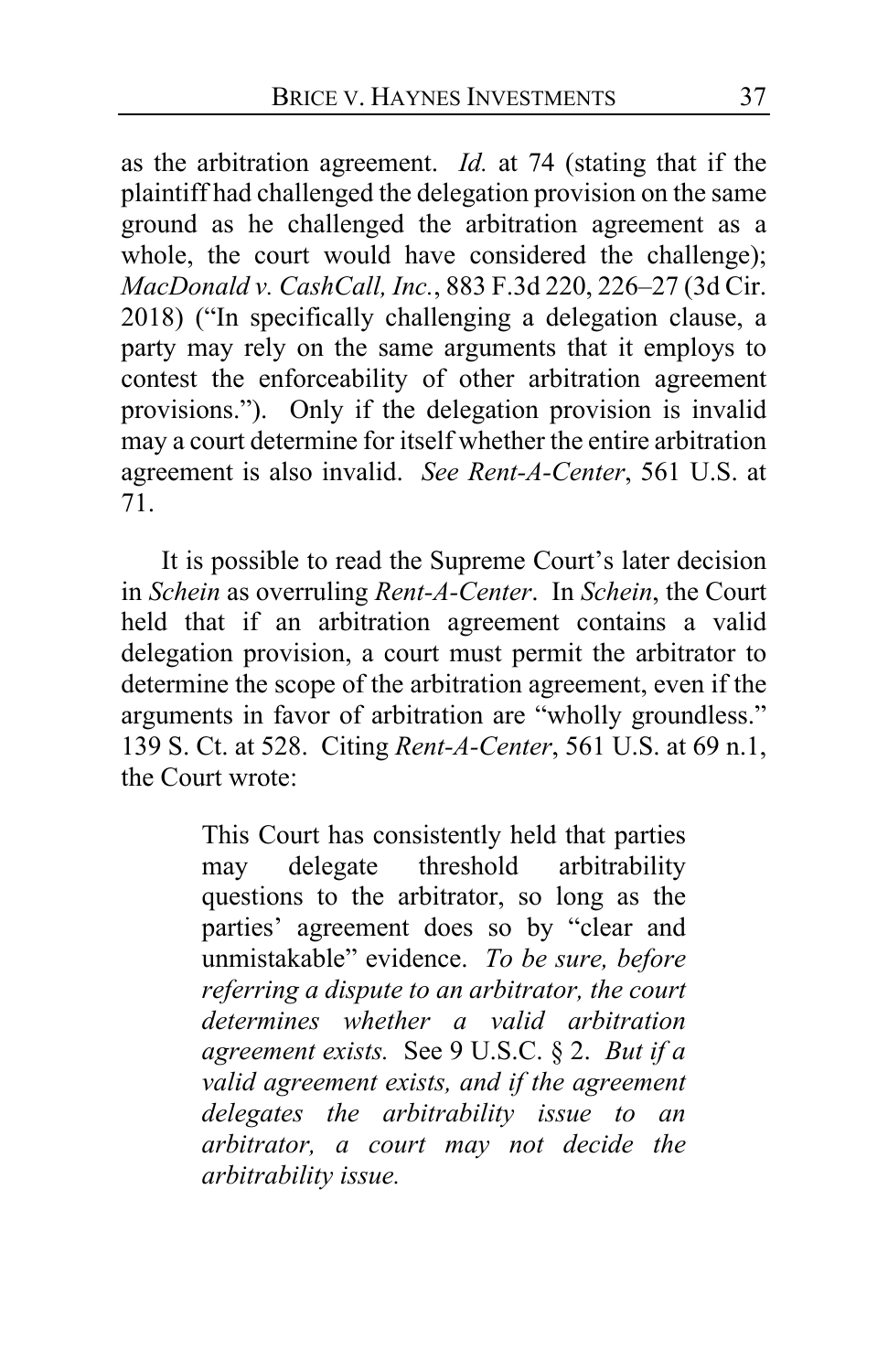*Schein*, 139 S. Ct. at 530 (emphasis added) (some citations omitted).

Read on its own, the italicized language says that a court must first decide whether the arbitration agreement as a whole is valid. Only after determining that the arbitration agreement is valid may the court assess the validity of the delegation provision. So read, *Schein* reverses the sequence required by *Rent-A-Center.* Despite the clarity of the italicized language, I decline to so read *Schein*. If the Court had intended to overrule *Rent-A-Center*, it surely would have done so explicitly rather than citing the case and then overruling its core holding.

### B. Terms of the Agreements

The loan and arbitration agreements at issue have materially similar language. The agreements at issue are so similar that the analysis below applies to all of them. I use the Great Plains agreement, signed by plaintiff Novorot, as an example. There are two agreements in the Great Plains agreement—a loan agreement and an arbitration agreement. The arbitration agreement contains a delegation provision.

1. Definition of "Dispute" and Delegation Provision

The arbitration agreement in the Great Plains agreement requires arbitration of any "dispute." "Dispute" is defined broadly to include a controversies with claims based on federal or state law, in addition to controversies with claims based on tribal law:

> **AGREEMENT TO ARBITRATE:** You and we . . . agree that any Dispute (defined below) will be resolved by arbitration.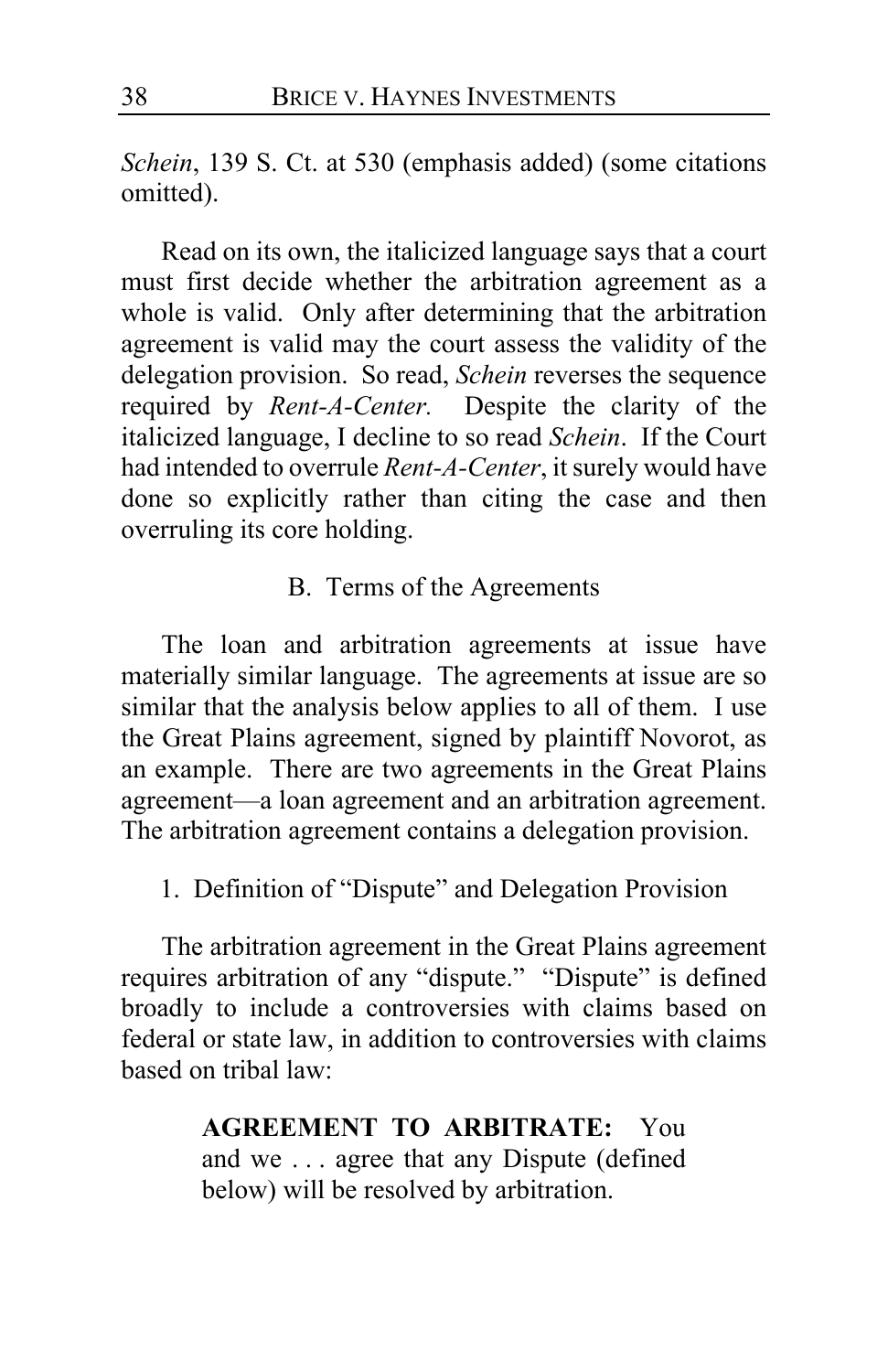**WHAT ARBITRATION IS:** "Arbitration" is having an independent third-party resolve a Dispute. A "Dispute" is any claim or controversy of any kind between you and us or otherwise involving this Agreement or the Loan. The term Dispute is to be given its broadest possible meaning and includes, without limitation, all federal, state or Tribal Law claims or demands (whether past, present, or future), based on any legal or equitable theory and regardless of the type of relief sought (i.e., money, injunctive relief, or declaratory relief). *A Dispute includes any issue concerning the validity, enforceability, or scope of this Agreement or this Agreement to Arbitrate.*

(Bolded emphasis in original; italicized emphasis added.) The italicized last sentence of the second paragraph—the "delegation provision"—assigns to the arbitrator the task of resolving disputes about the validity of the arbitration agreement.

### 2. Choice-of-Law Provisions

Even though a "dispute" is defined as including claims based on federal and state law, five choice-of-law provisions in the loan and arbitration agreements preclude the arbitrator, when deciding a dispute, from applying most federal law and any state law. That is, a dissatisfied borrower may file (indeed, is quite likely to file) a complaint alleging that the lender has violated federal and/or state law. Such a complaint constitutes a "dispute," and the arbitrator is assigned the task of deciding it. However, the choice-oflaw provisions limit the law the arbitrator may apply. These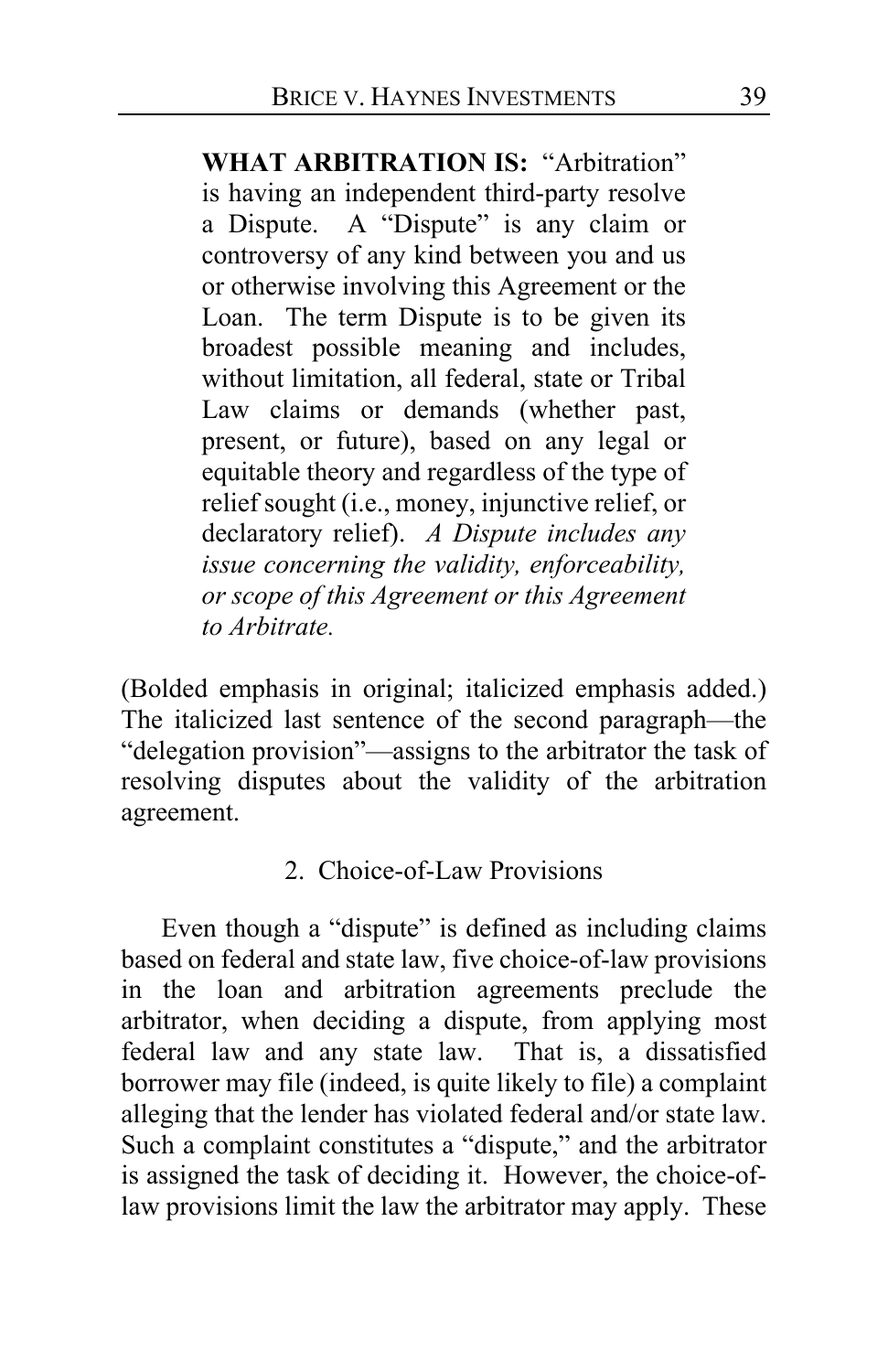provisions authorize the arbitrator to apply tribal law and small subset of federal law, and preclude the arbitrator from applying most federal law and any state law.

There are two choice-of-law provisions in the arbitration agreement. The most prominent provides:

> **APPLICABLE LAW . . . THIS AGREEMENT TO ARBITRATE SHALL BE GOVERNED BY TRIBAL LAW.** The arbitrator shall apply Tribal Law and the terms of this Agreement, including this Agreement to Arbitrate and the waivers included herein.

(Bolded emphasis in original.) Another, in the previous paragraph, provides: "The arbitrator has the ability to award all remedies available under Tribal Law, whether at law or in equity, to the prevailing party[.]"

There are three choice-of-law provisions in the loan agreement. The first is on the first page of the loan agreement. Under the heading "IMPORTANT DISCLOSURE," it provides:

> **YOU AGREE THAT THIS LOAN IS MADE WITHIN THE TRIBE'S JURISDICTION AND IS SUBJECT TO AND GOVERNED BY TRIBAL LAW AND NOT THE LAW OF YOUR RESIDENT STATE. . . . YOUR RESIDENT STATE LAW MAY HAVE INTEREST RATE LIMITS AND OTHER CONSUMER PROTECTION PROVISIONS THAT ARE MORE FAVORABLE. IF YOU WISH TO HAVE**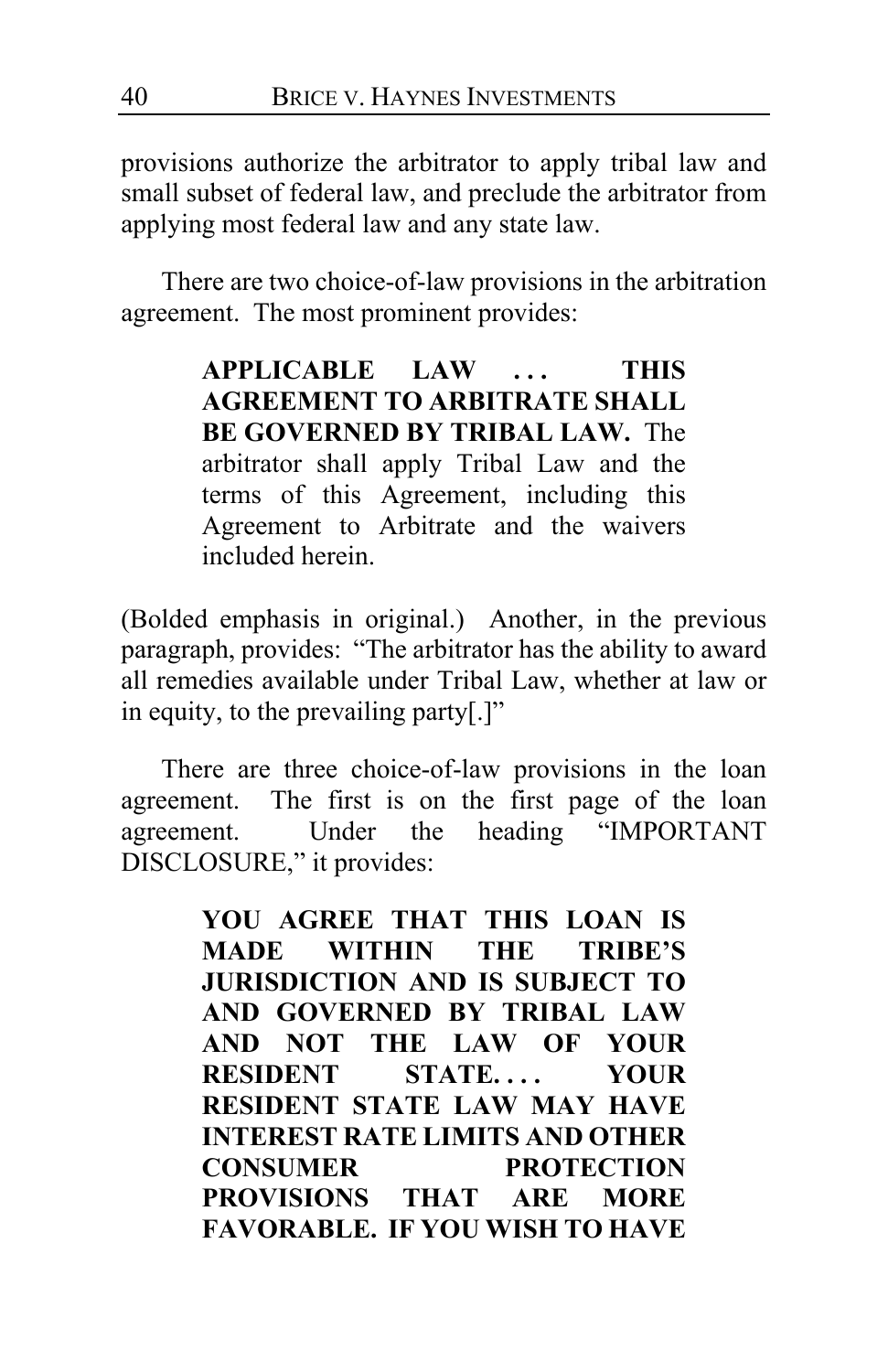## **YOUR RESIDENT STATE LAW APPLY TO ANY LOAN THAT YOU TAKE OUT, YOU SHOULD CONSIDER TAKING A LOAN FROM A LICENSED LENDER IN YOUR STATE.**

(Bolded emphasis in original.)

The second immediately precedes the agreement to arbitrate. It provides:

> **GOVERNING LAW; NON-APPLICABILITY OF STATE LAW; INTERSTATE COMMERCE:** This Agreement and the Agreement to Arbitrate are governed by Tribal Law and such federal law as is applicable under the Indian Commerce Clause of the Constitution of the United States of America. . . . Neither this Agreement nor the Lender is subject to the laws of any state of the United States. The Lender may choose to voluntarily use certain federal laws as guidelines for the provision of services. Such voluntary use does not represent acquiescence of the Otoe-Missouria Tribe to any federal law unless found expressly applicable to the operations of the Otoe-Missouria tribe.

(Bolded emphasis in original.)

The third is at the very end of the loan agreement. The borrower is asked to check a box:

## **By checking here and signing below, you understand, acknowledge and agree that**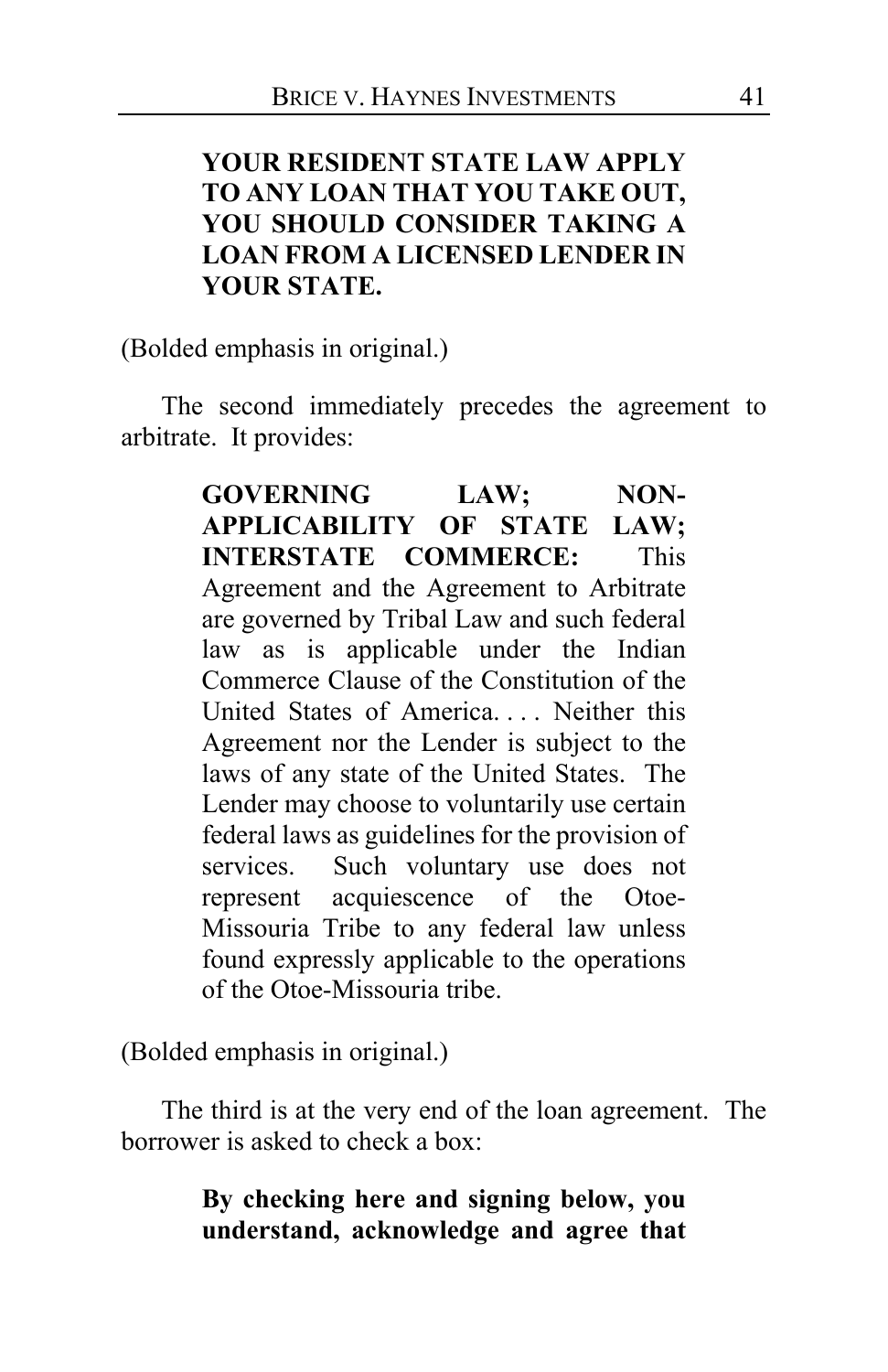**. . . . this Loan is governed by the laws of the Otoe-Missouria Tribe and is not subject to the provisions or protections of the laws of your home state or any other state.**

(Bolded emphasis in original.)

Each of the five choice-of-law provisions just quoted provides that tribal law is to be applied in resolving "disputes." Three of them expressly preclude the application of state law. For example, as specified in the loan agreement, the lender is not "subject to the laws of any state of the United States." *But see Martyn v. Leslie*, 137 Cal. App. 2d 41, 57 (Ct. App. 1955) ("[N]o borrower is estopped from asserting usury merely because he has knowingly met the usurious exactions of the lender.").

One of the choice-of-law provisions allows the application of two categories of federal law. The first is federal law that is "applicable under the Indian Commerce Clause." Examples of such law include the Indian Gaming Regulatory Act, Pub. L. No. 100-497, 102 Stat. 2467 (1988) (codified as amended at 25 U.S.C. §§ 2701–2721), at issue in *Seminole Tribe of Florida v. Florida*, 517 U.S. 44 (1996), and the Indian Child Welfare Act, Pub. L. No. 95-608, 92 Stat. 3069 (1978) (codified as amended at 25 U.S.C. §§ 1901–1963), at issue in *Santa Clara Pueblo v. Martinez*, 436 U.S. 49 (1978). The second is federal law to which the tribe voluntarily acquiesced, provided the law is "found expressly applicable to the operations of the Otoe-Missouria tribe." A statute naming the Otoe-Missouria tribe in particular and controlling its operation would certainly be included. It is unclear how far beyond such a law this second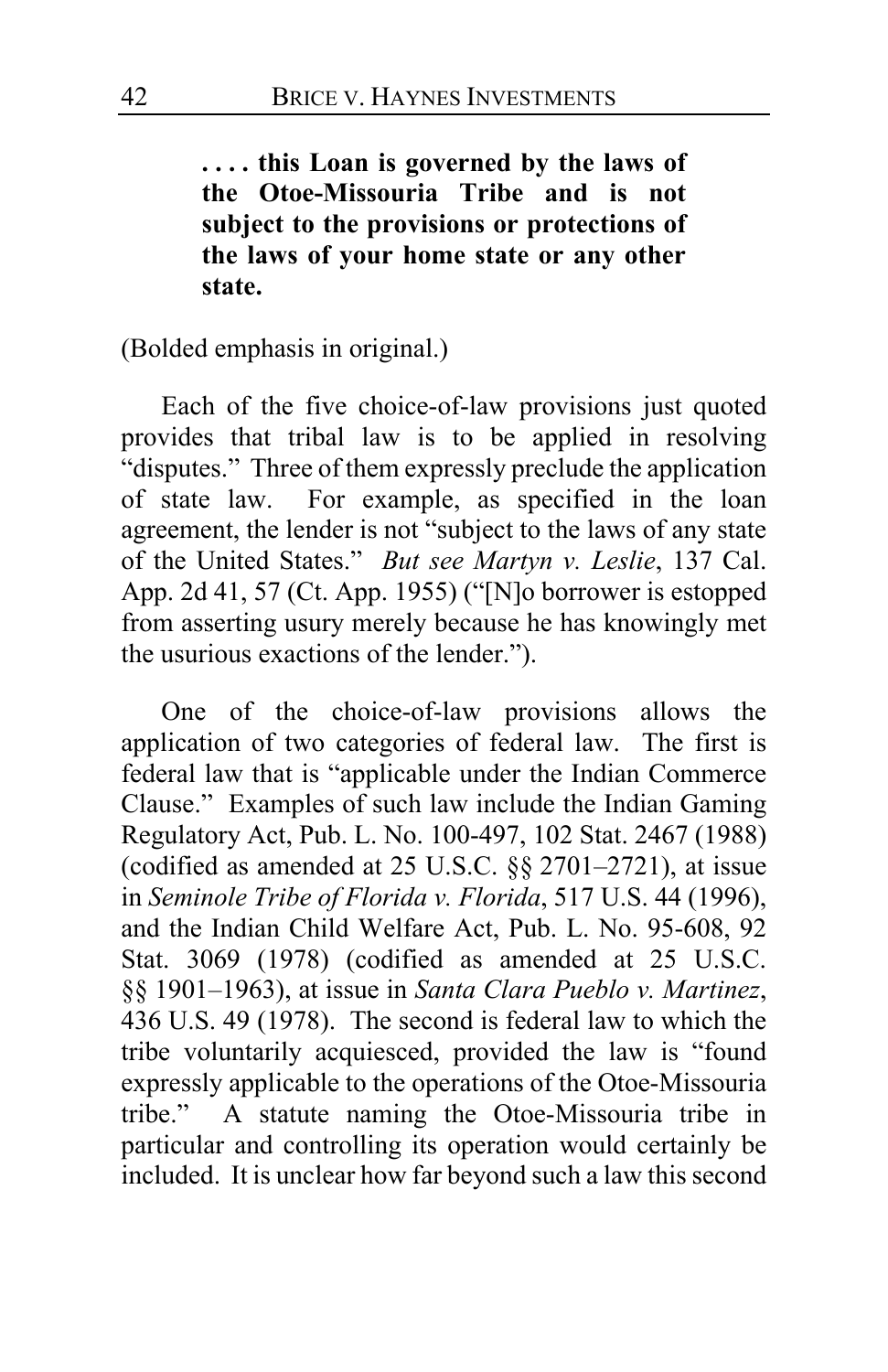category extends. However, for our purposes it does not matter.

Two things about these references to federal law are important. First, under the principle of *expressio unius est exclusio alterius* (express mention of one item in a class excludes all others in the same class), the arbitrator is allowed to apply only federal law that comes within the two categories mentioned in the choice-of-law provision. The arbitrator is precluded from applying any other federal law. Second, whatever the scope of these two categories of federal law, the two federal statutes at issue in this appeal the FAA and RICO—are not included.

Consistent with the *expressio unius* principle, the Haynes defendants do not argue that the arbitrator may apply federal law outside these two categories. Rather, they argue that tribal law will provide effective remedies to borrowers. Without citing specific tribal laws, the Haynes defendants argue that it is a "clear and indisputable fact that both Chippewa Cree and Otoe-Missouria law do, in fact, provide Plaintiffs with remedies for their claims." They argue, further, that "the only evidence of the Native American laws presented to the district court definitively showed that the Plaintiffs possess significant remedies under the Native American laws at issue here." Notably, the Haynes defendants nowhere argue or even suggest that tribal law has incorporated the FAA or RICO, or that it contains their functional equivalents. *See Gibbs*, 967 F.3d at 344 ("[E]ven if the borrowers could assert a RICO claim against the Haynes Defendants under tribal law, the rest of the [Tribal] Ordinance fails to clarify how any consumer could meaningfully pursue any claims under it.").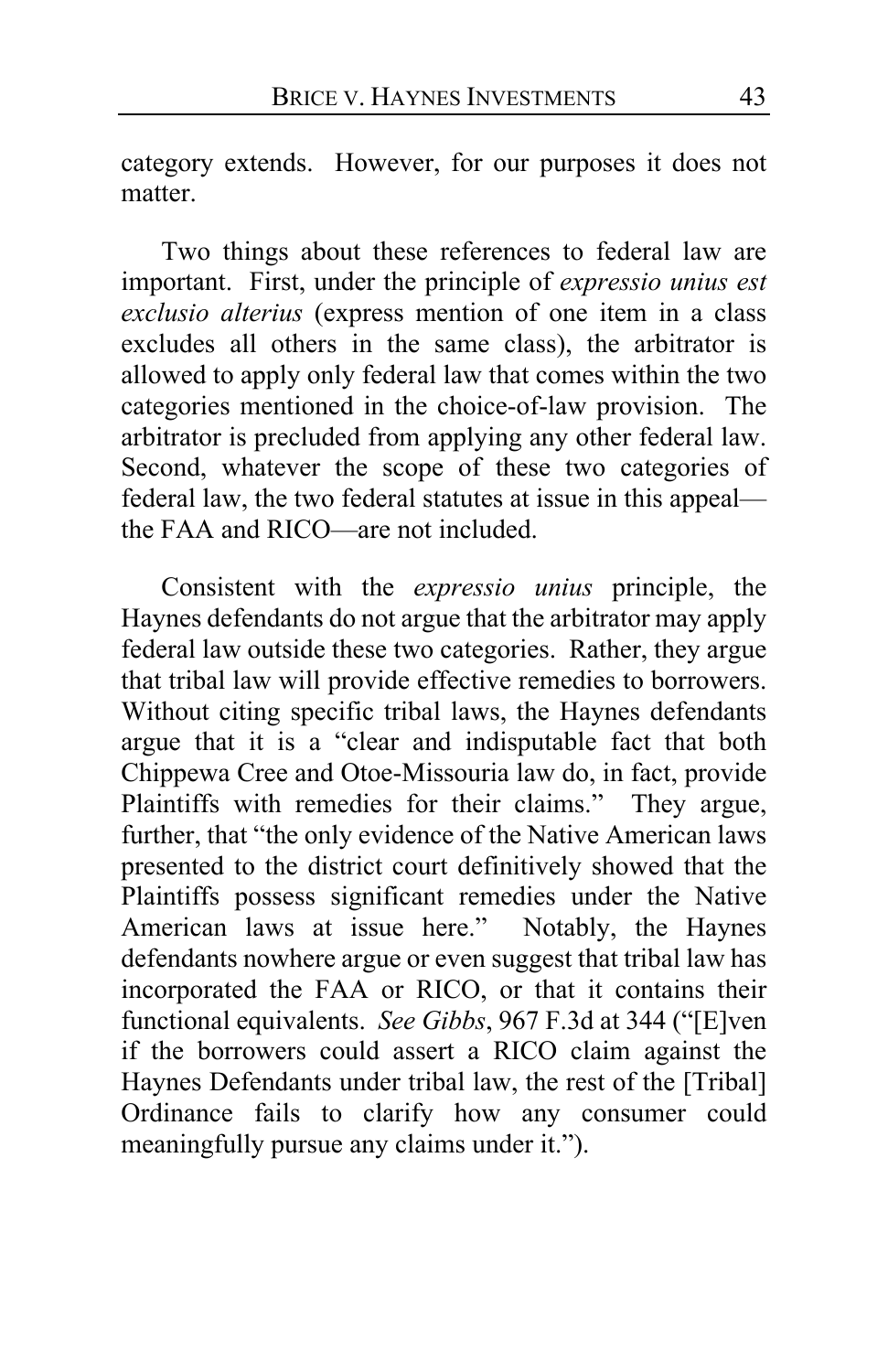### C. The FAA's Prospective Waiver Rule

<span id="page-43-0"></span>It is established law under the FAA that an arbitration agreement prospectively waiving the right to seek federal or non-federal (including state) statutory remedies is invalid. The prospective waiver rule—or, as it is sometimes called, the effective vindication exception—was first articulated in *Mitsubishi Motors v. Soler Chrysler-Plymouth*, 473 U.S. 614 (1985). Plaintiffs brought suit under the antitrust statutes of the United States and of Puerto Rico. *Id.* at 619–20. The Court held that an arbitration agreement is enforceable "so long as the prospective litigant effectively may vindicate its statutory cause of action in the arbitral forum." *Id.* at 637. The Court elaborated in a footnote, writing in dictum that provisions in an arbitration agreement operating "as a *prospective waiver of a party's right to pursue statutory remedies for antitrust violations*" would be struck down with "little hesitation . . . as against public policy." *Id.* at 637 n.19 (emphasis added).

In *American Express v. Italian Colors Restaurant*, 570 U.S. 228 (2013), the Court affirmed its earlier dictum. At issue was a class action waiver, which the Court upheld as not inconsistent with "effective vindication" under *Mitsubishi*. The Court characterized the prospective waiver rule as a "judge-made exception to the FAA." *Id.* at 235. The Court wrote:

> [T]he exception finds its origin in the desire to prevent "prospective waiver of a party's *right to pursue* statutory remedies," *Mitsubishi Motors*, [473 U.S.] at 737, n.19 (emphasis added). *That would certainly cover a provision in an arbitration*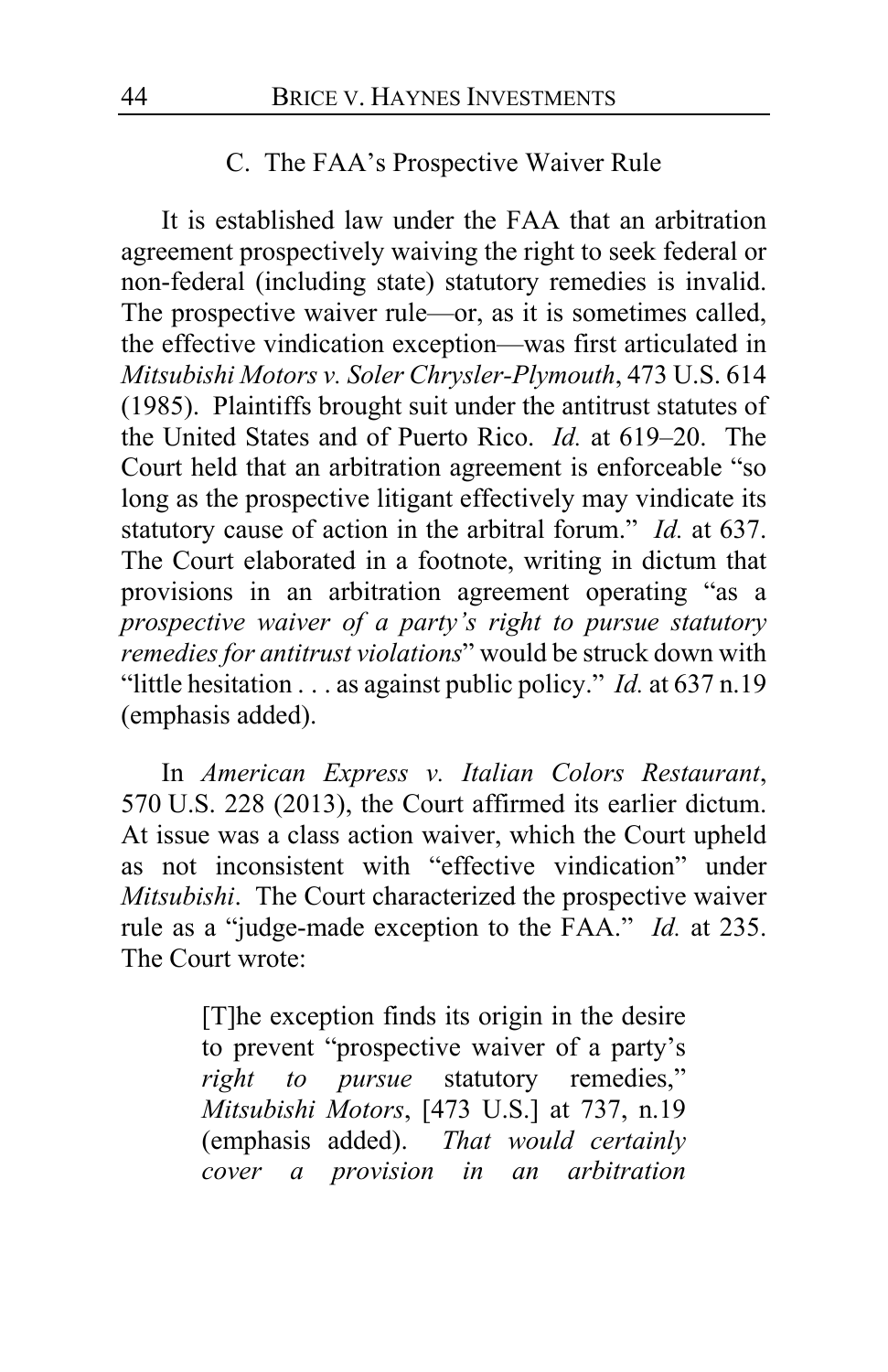*agreement forbidding the assertion of certain statutory rights.*

*Id.* at 236 (emphasis added).

The plaintiff in *American Express* had contended that the cost of pursuing its case as an individual plaintiff was greater than the likely recovery, and that as a practical matter the class action waiver rendered the statutory remedy ineffective. The Court responded, "[T]he fact that it is not worth the expense involved in *proving* a statutory remedy does not constitute the elimination of the *right to pursue* that remedy." *Id.* Thus, under *American Express*, if an arbitration agreement renders the vindication of a statutory right impracticable, the prospective waiver rule is not applicable. But if the arbitration agreement prevents a party from vindicating a statutory right by categorically eliminating the right to pursue it, the agreement is an invalid prospective waiver. Though the Court in *Mitsubishi Motors* and *American Express* was dealing with waivers of federal and non-federal statutory rights, the prospective waiver rule, by its logic, should apply to federal and non-federal constitutional and common law rights as well.

<span id="page-44-0"></span>D. Validity of the Delegation Provision and the Arbitration Agreement

As required by *Rent-A-Center*, I first address the validity of the delegation provision. *See* 561 U.S. at 71, 74. I then address the validity of the arbitration agreement as a whole. For the reasons that follow, I conclude that both the delegation provision and the arbitration agreement are invalid.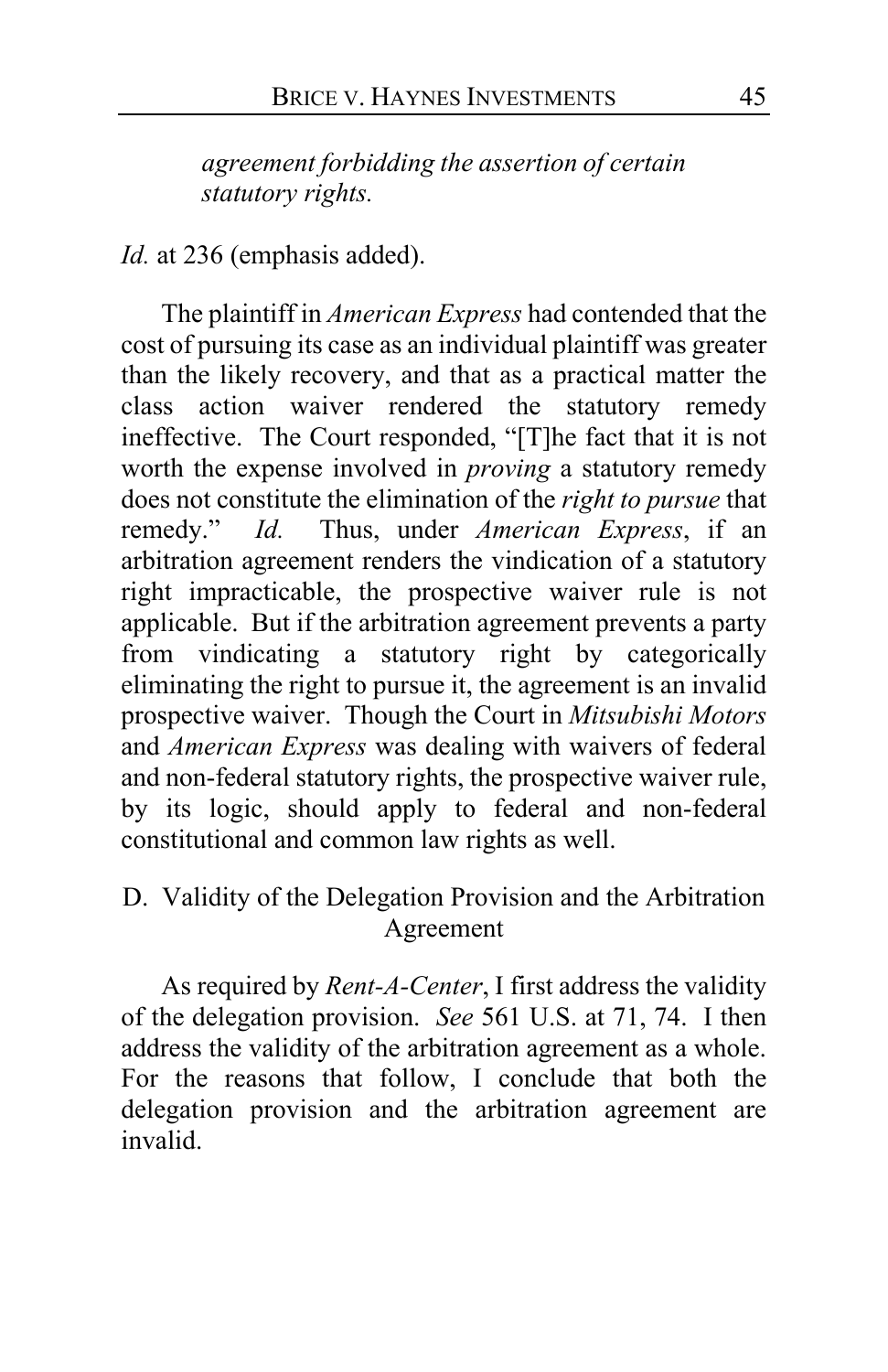#### 1. Delegation Provision

The delegation provision is a severable agreement that must be specifically challenged. *Rent-A-Center*, 561 U.S. at 72–73 (declining to address the plaintiff's argument that the arbitration agreement as a whole was unconscionable because the plaintiff failed to specifically challenge the validity of the delegation provision); *Swiger*, 989 F.3d at 507 (the plaintiff's failure to challenge the delegation provision specifically prevented court from "reaching the issues addressed in [other rent-a-tribe] cases, where the plaintiffs challenged their delegation clauses."). As required by *Rent-A-Center*, Plaintiffs have specifically challenged the delegation provision, both in the district court and in our court.

Under the choice-of-law provisions in the arbitration and loan agreements, Plaintiffs prospectively waived the application of most federal law and all state law. Absent the choice-of-law provisions, the arbitrator could apply the federal and state law necessary to determine the validity of the arbitration agreement. *See* 9 U.S.C. § 2 (arbitration contracts are "valid, irrevocable, and enforceable, save upon such grounds as exist at law or in equity for the revocation of any contract"). Federal-law grounds include the FAA's prospective waiver rule. State-law grounds include generally applicable doctrines of fraud, duress, or unconscionability. *AT&T Mobility LLC v. Concepcion*, 563 U.S. 333, 339 (2011). Without access to most federal law and any state law, the arbitrator is unable to apply any of these grounds. I need not reach any of the potentially applicable state-law grounds because I conclude the delegation provision is invalid under the federal prospective waiver rule of the FAA.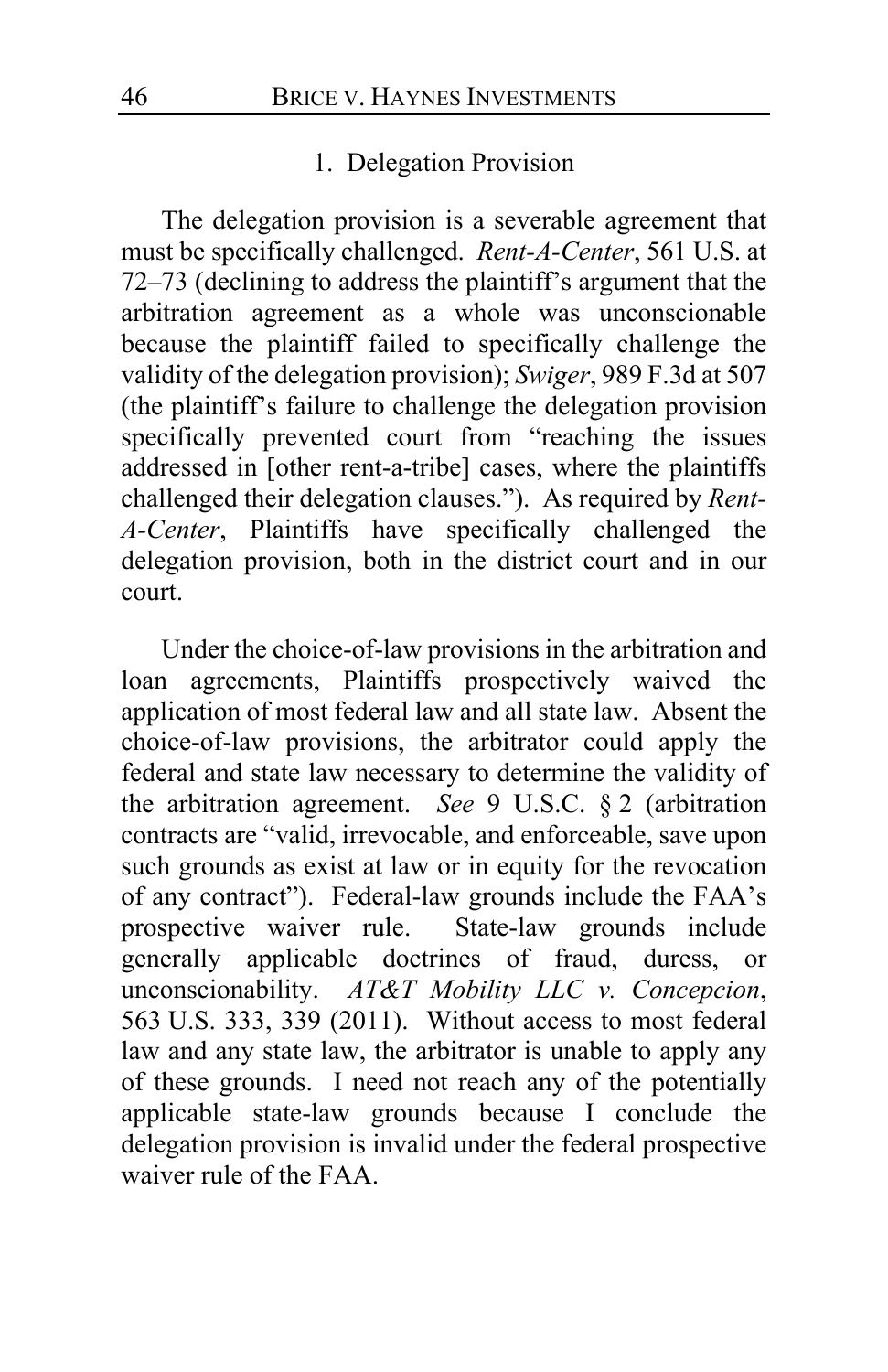By severely limiting the federal law the arbitrator may apply, the choice-of-law provisions prospectively waive the application of the FAA's prospective waiver rule, in violation of *Mitsubishi Motors* and *American Express*. *See Am. Express*, 570 U.S. at 236 ("[The prospective waiver rule] would certainly cover a provision in an arbitration agreement *forbidding the assertion of certain statutory rights*." (emphasis added). If the arbitrator were allowed to apply the FAA's prospective waiver rule in determining the validity of the arbitration agreement, the arbitrator would ask whether the agreement impermissibly waives federal and state statutory rights. Those statutory rights include RICO, 18 U.S.C. § 1962 (prohibited activities), and § 1964 (civil remedies), and California's anti-usury statute, Cal. Civ. Code § 1916-2 (maximum interest rate and remedies), § 1916-3 (civil liability). If non-statutory rights are also covered by the prospective waiver rule, state-law rights would include unjust enrichment under California law. *See Ghirardo v. Antonioli*, 924 P.2d 996, 1003 (Cal. 1996) (describing the unjust enrichment doctrine). Because the choice-of-law provisions prospectively waive the prospective waiver rule, the arbitrator cannot find the arbitration agreement invalid under either federal or state law. The arbitrator's validity inquiry under the delegation provision is thus illusory, with the foreordained result that Plaintiffs will be required to arbitrate under an agreement that categorically forecloses relief on their federal and state claims.

<span id="page-46-0"></span>I therefore conclude under *Mitsubishi Motors* and *American Express* that because the arbitrator cannot apply the FAA's prospective waiver rule in determining the validity of the arbitration agreement, the delegation provision is invalid.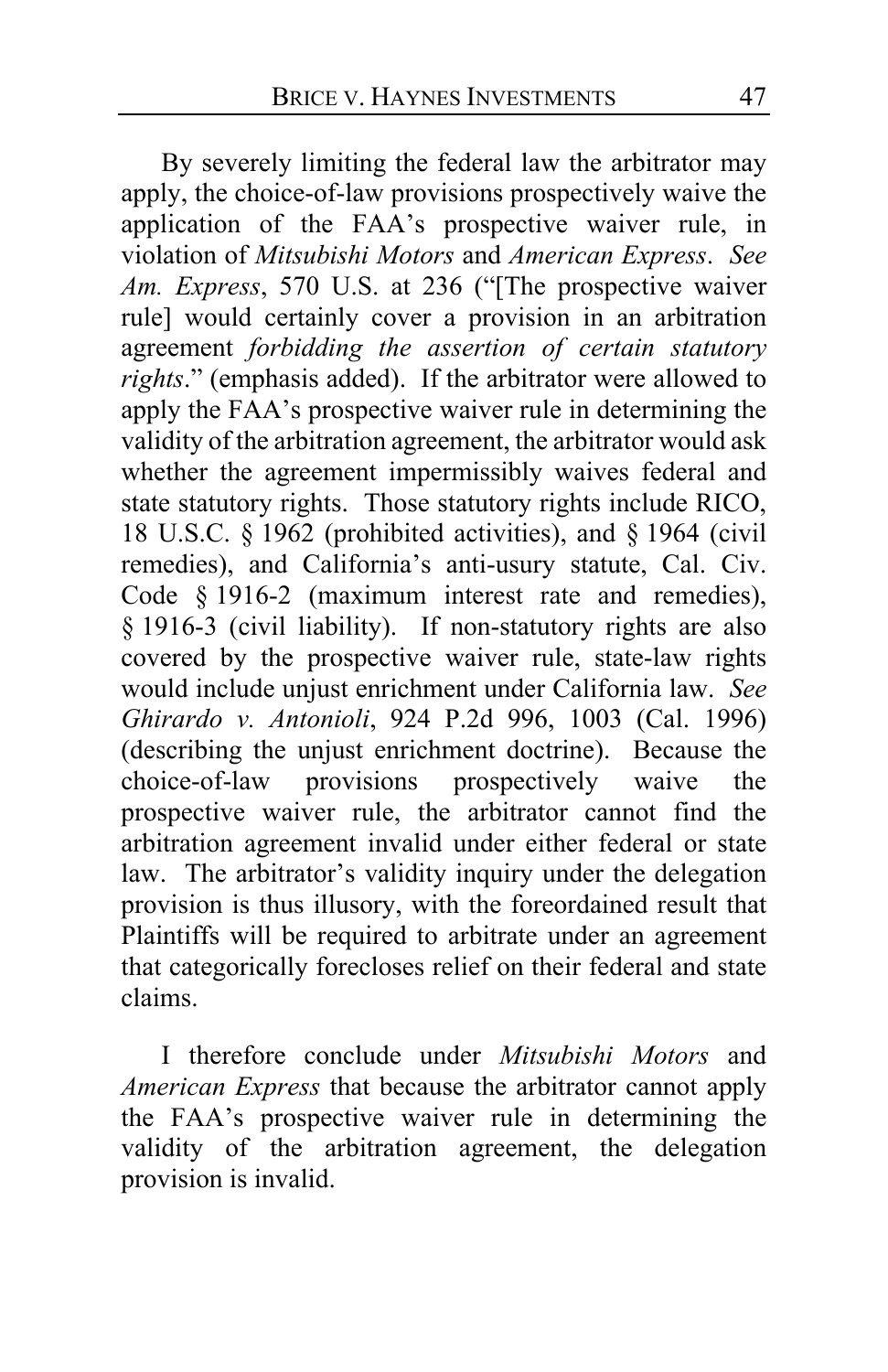#### 2. Arbitration Agreement as a Whole

Because the delegation provision is invalid, a court rather than the arbitrator determines the validity of the arbitration agreement as a whole. My colleagues do not reach this issue because they hold the delegation provision valid. Because I conclude that the delegation provision is invalid, I reach the issue. I conclude that the arbitration agreement as a whole is invalid.

The FAA allows parties considerable freedom to structure arbitration agreements. However, as discussed above, an arbitration agreement may not operate as a prospective waiver, preventing plaintiffs from effectively vindicating their federal or state statutory rights. The choiceof-law provisions, as applied to the arbitration agreement, prospectively waive Plaintiffs' rights under the federal RICO and the California usury statutes, as well as under California's common law unjust enrichment doctrine.

The choice-of-law provisions thus foreclose the application of relevant federal law and of any state law. The loan and arbitration agreements' choice-of-law provisions prevent plaintiff Novorot from arguing that defendants committed federal RICO violations, see 18 U.S.C. § 1962(c) (forbidding a pattern of unlawful debt collection), 1964 (remedies for violations); from challenging the loan's usurious interest rate of 441.38% in violation of California Civil Code §§ 1916-2 (maximum interest rate and remedies), 1916-3 (civil liability); and from claiming that unjust enrichment resulted from the usurious rate. This violates the prospective waiver rule, rendering the arbitration agreements invalid. *See Am. Express*, 570 U.S. at 236.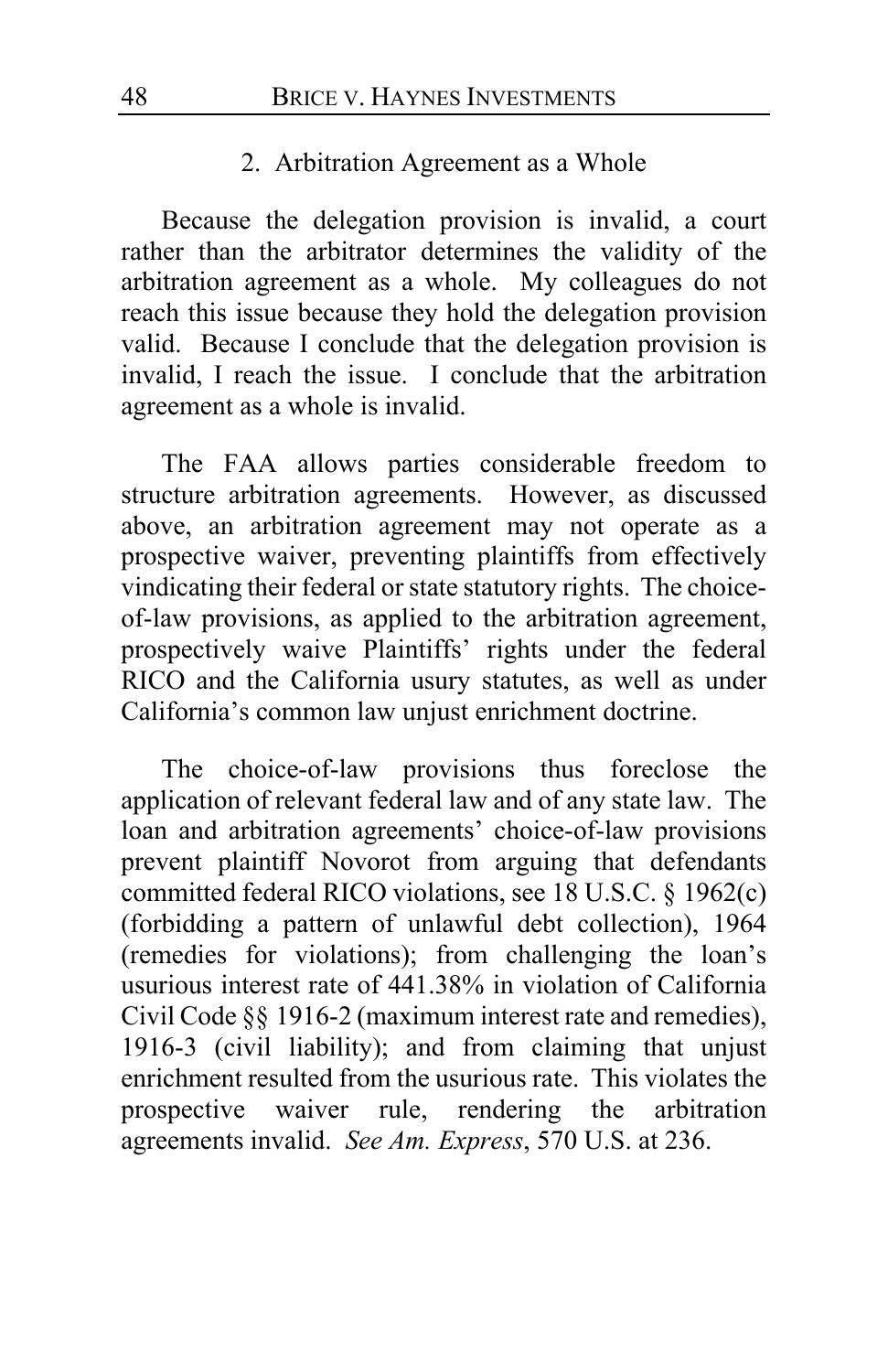#### E. The Majority Opinion

My colleagues hold that the delegation provision is valid. The key to their holding is the paragraph that defines "dispute" and contains the delegation provision. My colleagues conclude that this paragraph authorizes the arbitrator to apply federal law. They write:

> The plain language of the delegation provision does not foreclose the arbitrator from considering enforceability disputes based on federal law. The description of what an arbitrator can decide expressly includes enforceability disputes arising under "*federal, state, or Tribal law . . .* based on *any legal or equitable theory*." This necessarily means that Borrowers' rights to pursue their federal prospective-waiver argument remains intact at this stage of the proceedings and the delegation provision is not facially a prospective waiver.

Maj. Op. at [15](#page-14-0) (emphasis in original).

My colleagues misunderstand the paragraph. For the convenience of the reader, here it is again:

> "Arbitration" is having an independent thirdparty resolve a Dispute. A "Dispute" is any claim or controversy of any kind between you and us or otherwise involving this Agreement or the Loan. The term Dispute is to be given its broadest possible meaning and includes, without limitation, all federal, state or Tribal Law claims or demands (whether past, present, or future), based on any legal or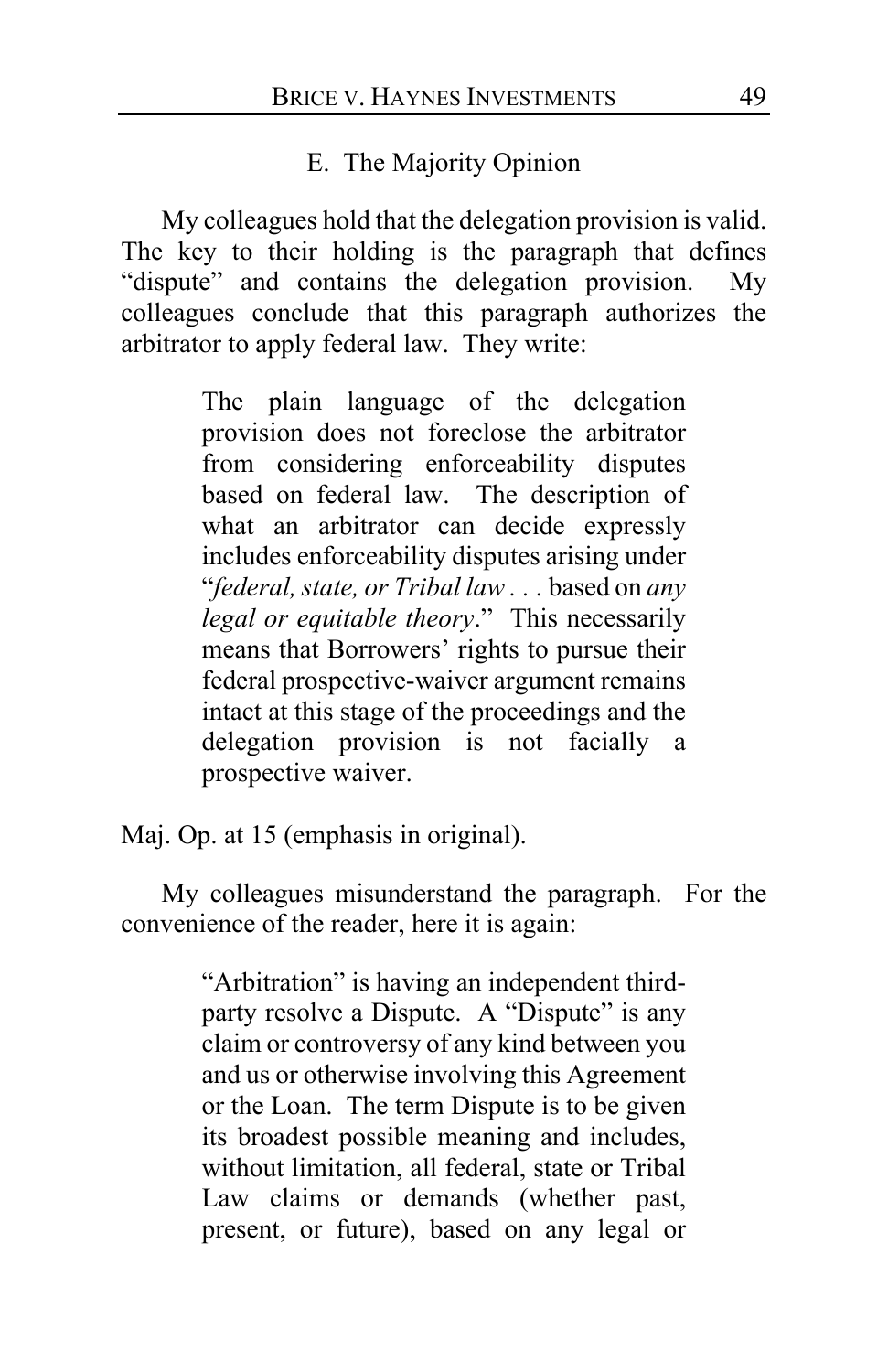equitable theory and regardless of the type of relief sought (i.e., money, injunctive relief, or declaratory relief). A Dispute includes any issue concerning the validity, enforceability, or scope of this Agreement or this Agreement to Arbitrate.

This paragraph is simultaneously a definitional provision (defining "arbitration" and "dispute") and a forum selection clause (delegating to an arbitrator the task of deciding "disputes"). It is not a choice-of-law provision.

My colleagues make a fundamental mistake, treating the paragraph as if it were a choice-of-law provision. It is true that the paragraph defines "dispute" broadly to include controversies based on federal and state claims. It does so because these are precisely the claims dissatisfied borrowers are most likely to bring when challenging the loan agreements. The defendants very much wanted such claims to be brought before an arbitrator rather than a court. But they did not want the claims to be decided under the federal or state law that would provide effective remedies. They therefore included choice-of-law provisions*—five* of them in the arbitration and loan agreements, foreclosing the application of all but a small and irrelevant subset of federal law and entirely foreclosing the application of state law.

In their central argument, my colleagues contend that the paragraph defining "dispute" and containing the delegation provision overrides the choice-of-law provisions. They conclude that because the paragraph defines "dispute" as including claims brought under federal law, the paragraph authorizes the arbitrator to apply federal law. They write:

> [W]e conclude that the delegation provision is enforceable because it does not eliminate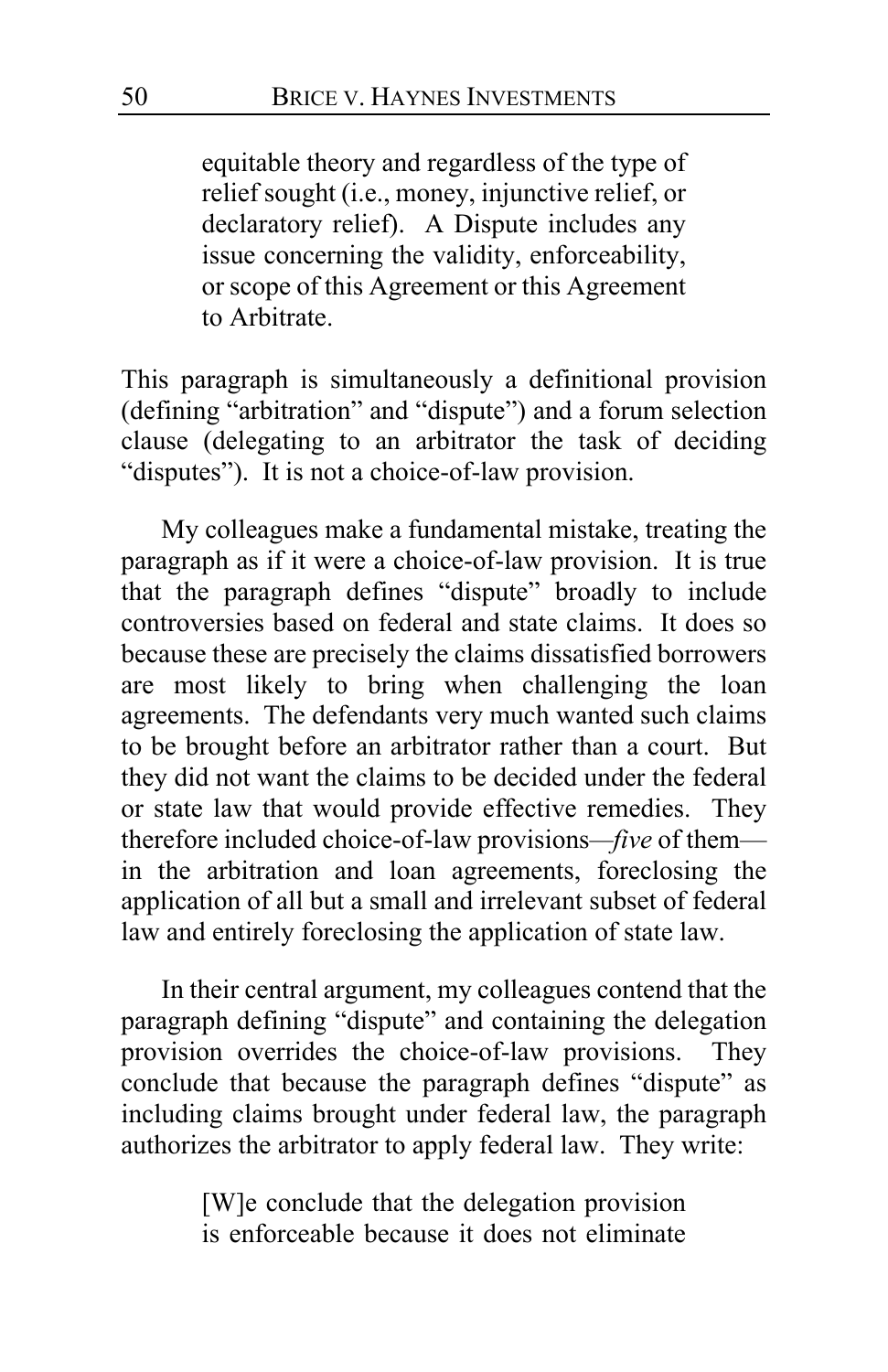Borrowers' right *to pursue* in arbitration their prospective-waiver challenge to the arbitration agreement as a whole, *even though that challenge arises under federal law*.

Maj. Op. at [14–](#page-13-0)[15](#page-14-1) (second emphasis added). I strongly disagree. The paragraph defines "dispute" as including claims based on federal law, but it does not authorize the application of federal law. My colleagues write, further, that the choice-of-law provisions do not override the "mandate" of the paragraph that the arbitrator apply federal law:

> While the choice-of-law provisions dictating<br>that tribal law governs the parties' that tribal law governs the relationship could be viewed as conflicting with the delegation provision's plain meaning, they do not defeat its plainly stated mandate that the arbitrator decide arbitrability issues from whatever source they arise.

*Id.* at [16.](#page-15-0) Again, I strongly disagree. The delegation provision is a "plainly stated mandate" that the arbitrator decide a "dispute," defined as including claims under federal law. But the delegation provision is *not* a "mandate"—let alone a "plainly stated mandate"—that the arbitrator apply federal law.

A simple example will illustrate my colleagues' fundamental mistake. Imagine an arbitration agreement between two parties. One party is French. The other is English. The agreement defines a "dispute" as a disagreement between the parties arising out of a contract between them. One paragraph of the agreement defines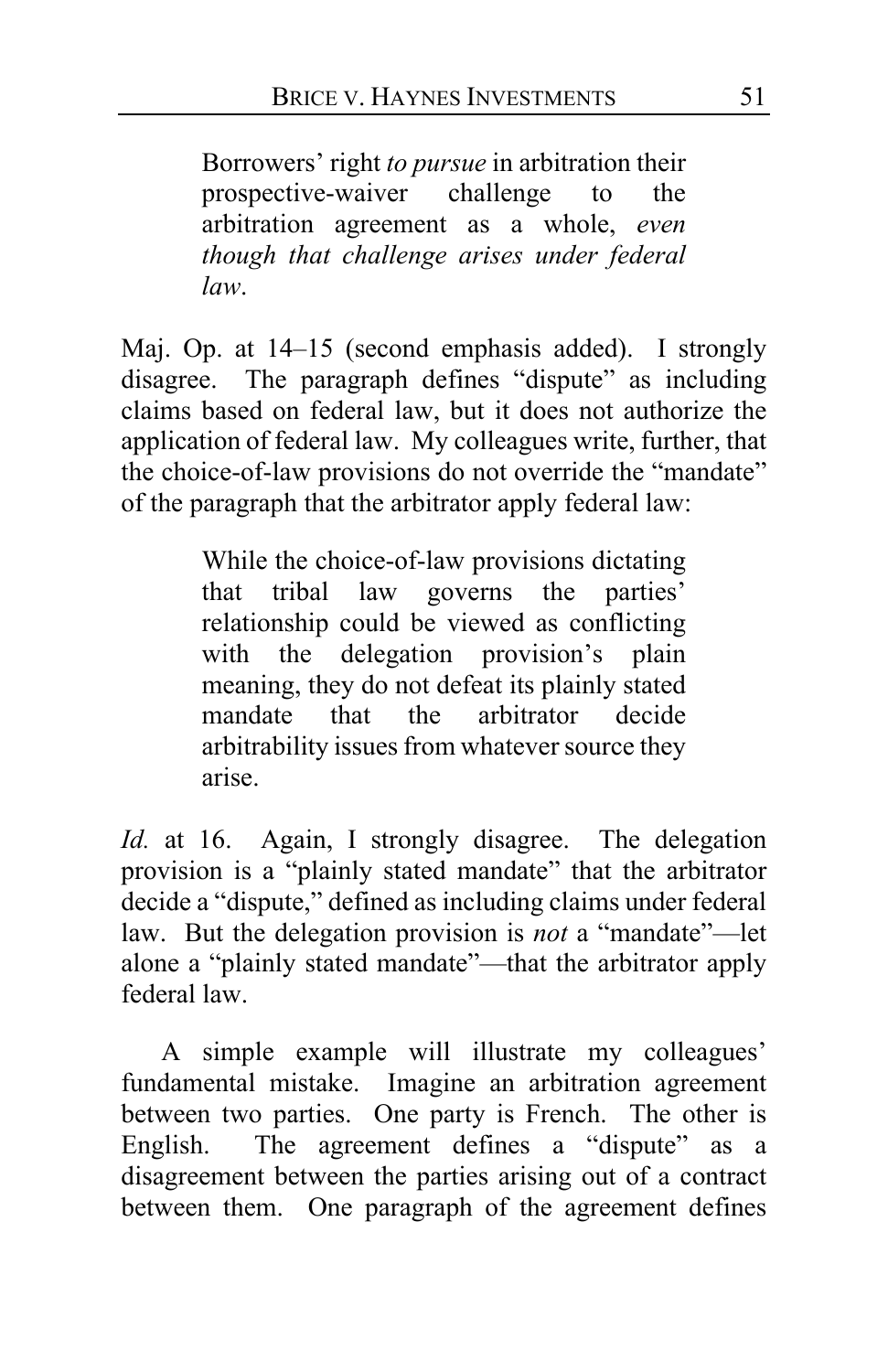"dispute" as including claims based on any law, including French and English law, and specifies that any dispute is to be decided by an arbitrator. Another paragraph—the choiceof-law paragraph—specifies that the arbitrator is to use German law to decide any "dispute." It is hornbook law that the arbitrator must apply German law, as directed by the choice-of-law paragraph, even if a party seeks to rely on French or English law.

So it is here. The arbitration agreement defines "dispute" as including claims brought under federal or state law. But the choice-of-law provisions of the arbitration and loan agreements specify that the arbitrator is to apply tribal law, and a small and irrelevant subset of federal law, in deciding a "dispute."

In a fall-back argument, my colleagues misread the choice-of-law provision referring to federal law. They contend that the choice-of-law provisions, including this one, allow the arbitrator to apply the full range of federal law. As described above, the second choice-of-law provision in the loan agreement authorizes the arbitrator to apply two categories of federal law specific to Indians. Neither category includes the FAA or RICO. Under the venerable *expressio unius* interpretive principle, the arbitrator may apply only those two categories of federal law.

In an attempt to avoid the force of the *expressio unius* principle, my colleagues quote language from the arbitration agreement. They write that "the arbitration agreement authorizes an arbitrator to decide disputes 'based on *any*  legal or equitable theory ... includ[ing] any issue concerning the validity, enforceability, or scope of . . . [the arbitration agreement].'" Maj. Op. at [19](#page-18-0) (emphasis and alterations in original). Therefore, according to my